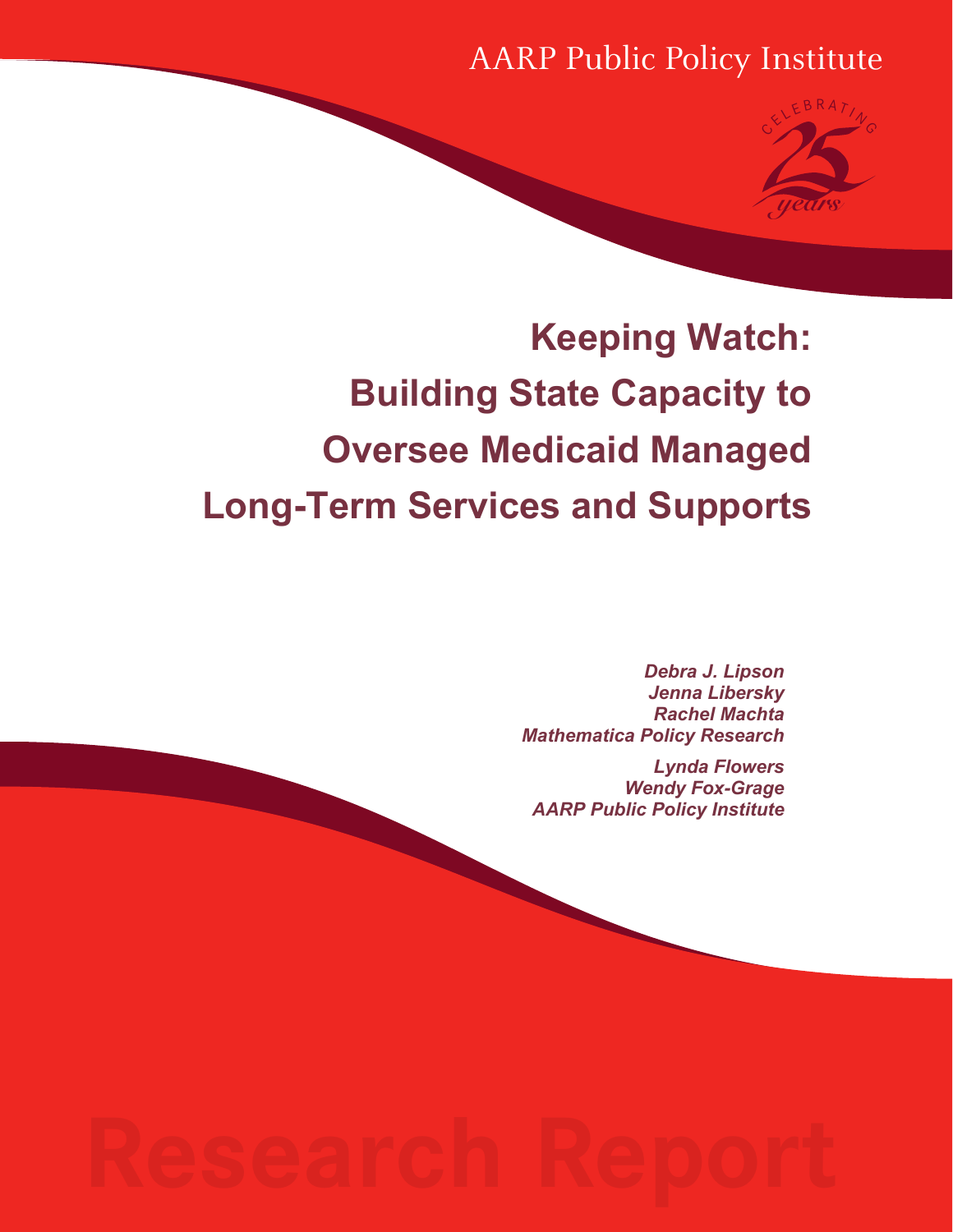# **Keeping Watch: Building State Capacity to Oversee Medicaid Managed Long-Term Services and Supports**

*Debra J. Lipson Jenna Libersky Rachel Machta Mathematica Policy Research*

*Lynda Flowers Wendy Fox-Grage AARP Public Policy Institute*

AARP's Public Policy Institute informs and stimulates public debate on the issues we face as we age. Through research, analysis and dialogue with the nation's leading experts, PPI promotes development of sound, creative policies to address our common need for economic security, health care, and quality of life.

The views expressed herein are for information, debate, and discussion, and do not necessarily represent official policies of AARP.

#2012-06 July 2012 ©2012, AARP Reprinting with permission only

AARP Public Policy Institute 601 E Street, NW, Washington, DC 20049 <http://www.aarp.org/ppi>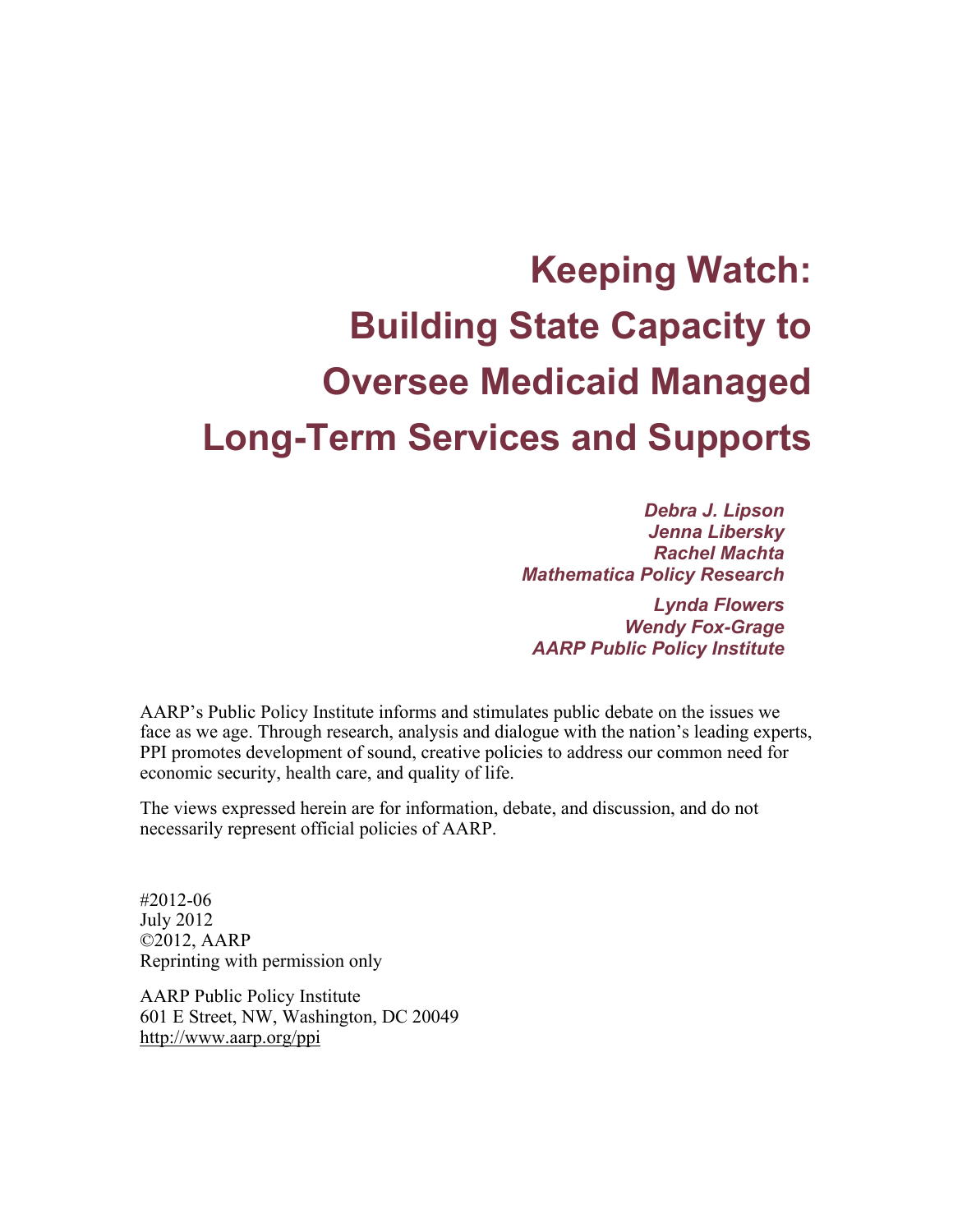#### <span id="page-2-0"></span>**ACKNOWLEDGMENTS**

The authors thank all the people who made important contributions to this report. First, we thank the current and former state Medicaid officials and state government contractors who generously shared their knowledge and understanding about oversight of managed care programs for older adults and people with disabilities.

We also thank the members of the Expert Advisory Group, who provided valuable advice and feedback throughout the project: Jessica Briefer French, National Committee for Quality Assurance; Mary Kennedy, Association of Community Affiliated Plans; Leonard Kirchner, AARP Arizona; JoAnn Lamphere, Health Management Associates (formerly at AARP); Alice Lind, Center for Health Care Strategies; MaryAnne Lindeblad, Washington State Department of Social and Health Services; Kathleen Nolan and Matt Salo, National Association of Medicaid Directors; Paul Saucier, Thomson Reuters; and Casey Young, AARP California.

We extend our thanks to all the individuals who participated in the AARP Innovation Roundtable on State Oversight of Medicaid Managed Care for Older Adults and People with Disabilities held December 7, 2011, in Washington, D.C. Meeting participants offered valuable advice on how to develop principles for assessing state oversight capacity, and made suggestions on how to frame the findings in ways that would be most helpful to federal and state government officials.

James Verdier and Marsha Gold of Mathematica Policy Research provided valuable guidance and support in the development of the project and the final report. AARP staff—Joyce Dubow and Richard Deutsch—also provided valuable comments on drafts of the report. Finally, we extend a special thanks to Susan Reinhard, Senior Vice President, AARP Public Policy Institute, and Lina Walker, Director, Health Team, AARP Public Policy Institute, for providing overall direction and support for this project.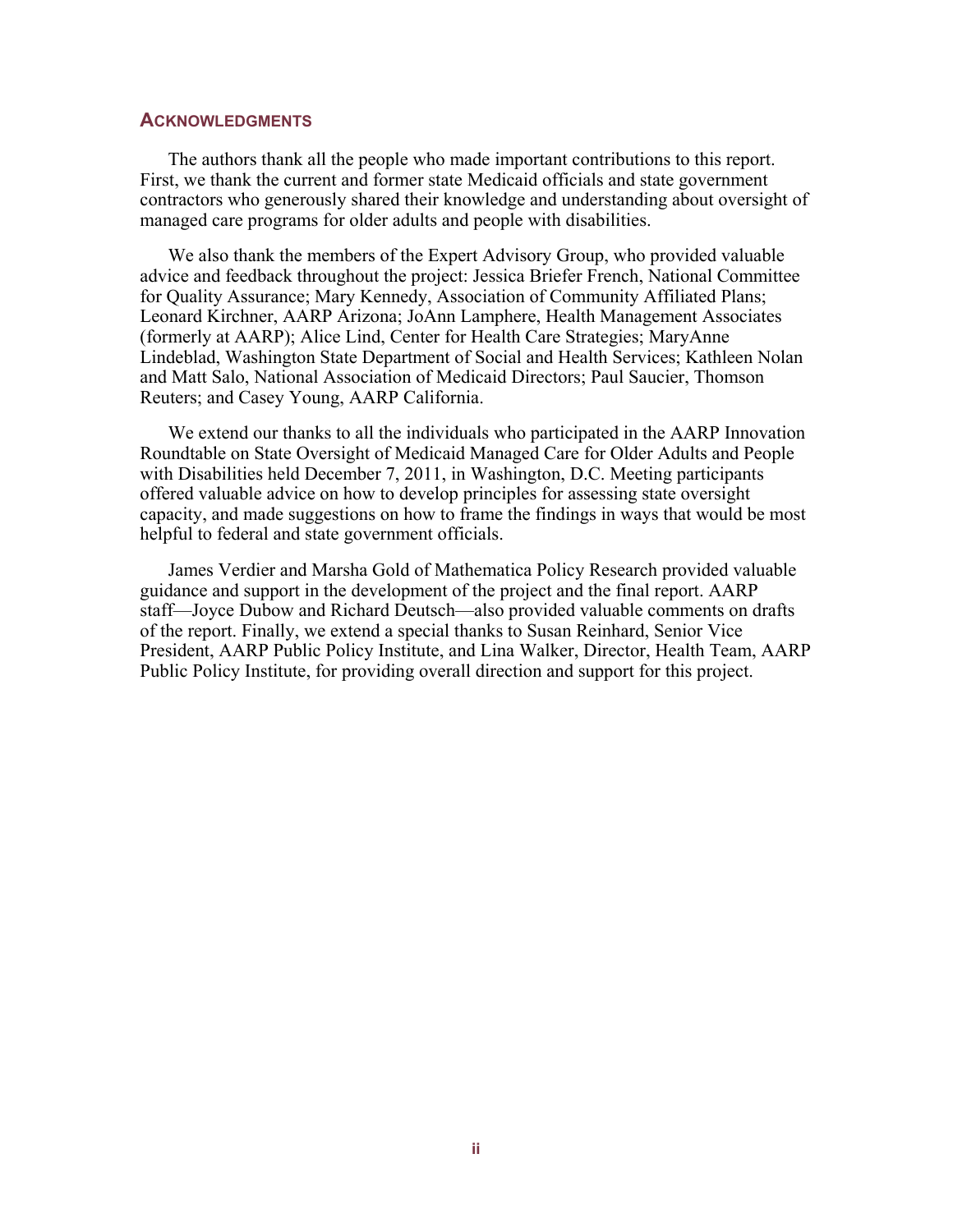## **Table of Contents**

| The Role of Other Partners in Managed LTSS Program Oversight 12            |  |
|----------------------------------------------------------------------------|--|
|                                                                            |  |
|                                                                            |  |
|                                                                            |  |
|                                                                            |  |
|                                                                            |  |
|                                                                            |  |
|                                                                            |  |
| Summary: How State Oversight Can Improve LTSS System Performance34         |  |
|                                                                            |  |
| Establish Clear Goals and Secure Input and Agreement from Stakeholders36   |  |
| Clearly Communicate Expectations to Potential MCOs and Contract with       |  |
|                                                                            |  |
|                                                                            |  |
|                                                                            |  |
| Engage Qualified Staff and Contractors: Know Who Is Responsible for What38 |  |
|                                                                            |  |
|                                                                            |  |
|                                                                            |  |
|                                                                            |  |
|                                                                            |  |
| Appendix B. MLTSS Program or Plan Performance Measures  49                 |  |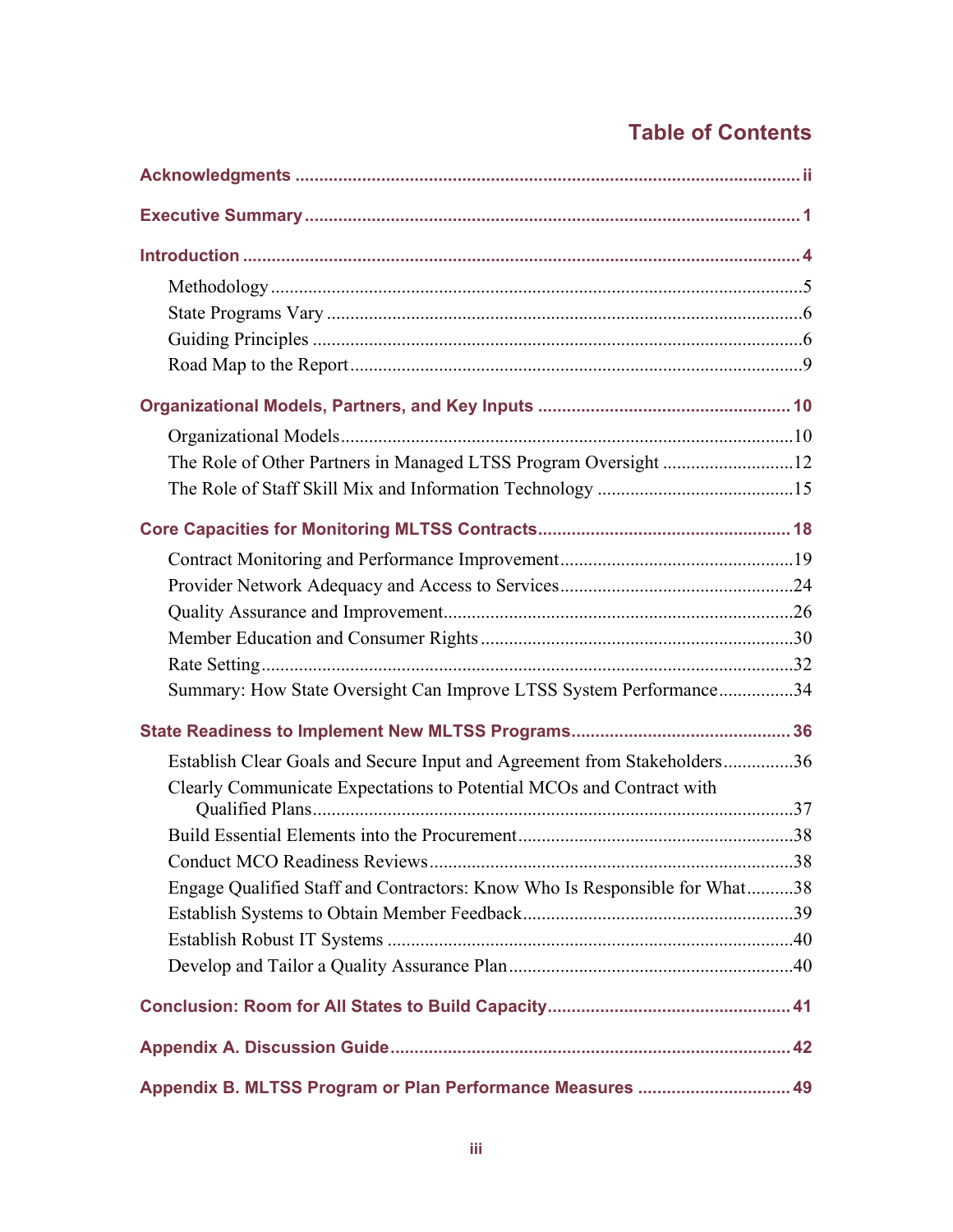## **List of Tables**

## **List of Figures**

| Figure 2. Medicaid Managed LTSS Program Oversight Organizational Models 11               |  |
|------------------------------------------------------------------------------------------|--|
| Figure 3. Capacity Indicators: Contract Monitoring and Performance Improvement20         |  |
| <b>Figure 4.</b> Capacity Indicators: Provider Network Adequacy and Access to Services24 |  |
|                                                                                          |  |
| <b>Figure 6.</b> Capacity Indicators: Member Education and Consumer Rights 31            |  |
| <b>Figure 7.</b> RFP/Contract Requirements and their Importance to New MLTSS             |  |
|                                                                                          |  |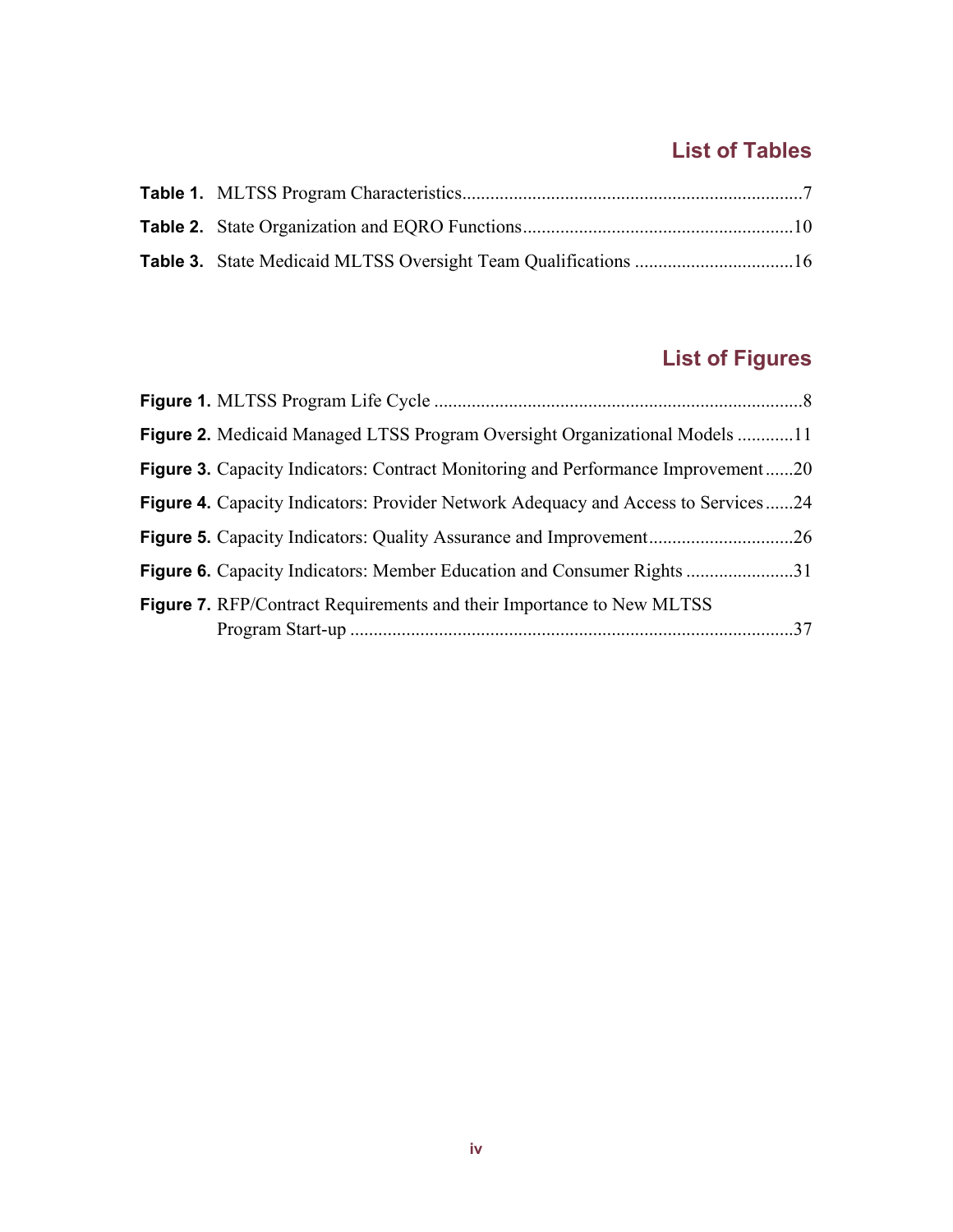#### <span id="page-5-0"></span>**EXECUTIVE SUMMARY**

A growing number of state Medicaid agencies are planning to launch or expand programs that offer risk-based contracts to managed care organizations (MCOs) to provide long-term services and supports (LTSS)—and, in some cases, acute and primary care—to older adults and people with disabilities. Because these individuals often have one or more chronic health conditions, they tend to use more health services than younger people and people without disabilities. In addition, they often depend on other services and supports such as personal care to perform activities of daily living, such as bathing and eating.

In risk-based managed care arrangements, state Medicaid agencies pay their contracted MCOs a predetermined monthly per-member rate and the MCOs bear financial risk for providing all covered services within the rate. These fixed payments make Medicaid costs more predictable for state governments, but they may create incentives for plans to restrict access to services for individuals who have costly health care needs.<sup>[1](#page-5-1)</sup> This potential risk highlights the importance of state oversight to ensure that MCOs comply with all contract requirements—including the provision of all LTSS required to provide optimal care to their enrollees.

This study was conducted to determine the specific capacities that state Medicaid agencies need to monitor the performance of managed LTSS (MLTSS) programs. It sought to identify promising practices in state oversight as well as the monitoring capacities that should be in place when states begin to implement new or expanded MLTSS programs. Lessons were drawn from oversight practices in eight states that have many years of experience operating and overseeing MLTSS: Arizona, Massachusetts, Minnesota, New Mexico, New York, Tennessee, Texas, and Wisconsin. References to "states" in this report are to these eight states unless otherwise specified.

#### **Findings**

 **State MLTSS programs vary along several dimensions:** First, they vary in the length of time they have been operating, from two years in Tennessee to more than 20 years in Arizona. Second, they vary in the number of managed care plans they contract with to provide MLTSS, from two in New Mexico to 14 in New York. They also vary in the number of enrolled beneficiaries receiving MLTSS, from about 15,000 in Massachusetts to more than 260,000 in Texas, soon increasing to 315,000. Finally, state programs vary in the range of services they cover, from programs that are limited to providing home and institutional LTSS, like the Wisconsin's Family Care Program and New York's Managed Long-Term Care programs, to those that cover acute care, primary care, pharmacy services, LTSS, and behavioral services in the other states. These differences may explain some of the variation in the resources states need to devote to MLTSS oversight.

<span id="page-5-1"></span><sup>1</sup> J. Connolly and J. Paradise, "People with Disabilities and Medicaid Managed Care: Key Issues to Consider," Kaiser Commission on Medicaid and the Uninsured, Issue Brief, Pub. No. 8278 (February 2012); J. Holahan, S. Zuckerman, A. Evans, and S. Rangarajan, "Medicaid Managed Care in Thirteen States," *Health Affairs* 17(3):43–63, May/June 1998.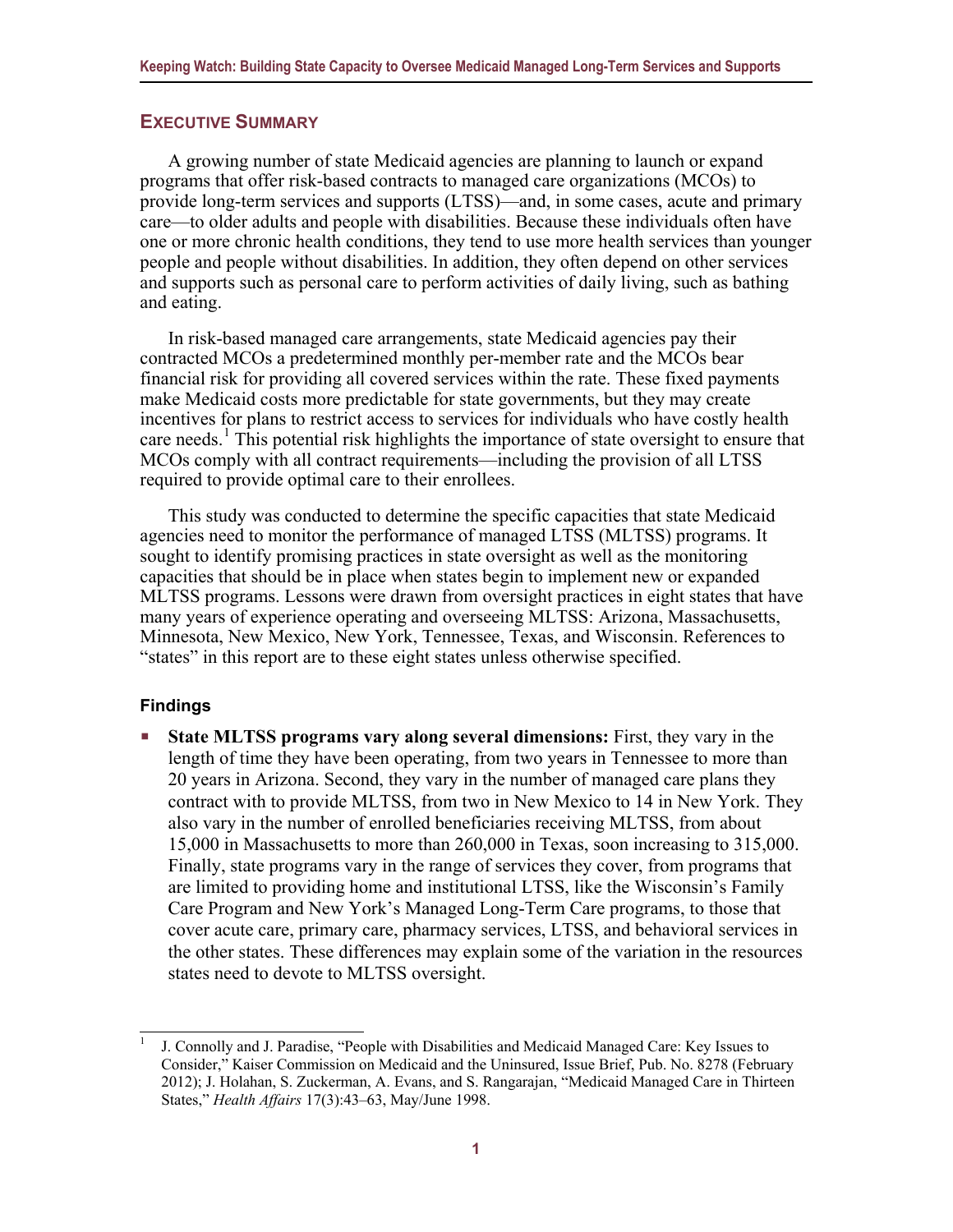- **Over time, most of the states had gradually consolidated contract monitoring functions for MLTSS with other Medicaid managed care operations. We call this the integrated oversight model.** State officials believe that the integrated oversight model makes it easier to share and analyze information related to all aspects of MCO operations; take advantage of existing managed care oversight infrastructure to perform core functions, such as developing contract language, setting capitation rates, and establishing provider network and quality standards; and reduce duplication of effort and use staff resources more efficiently.
- **All of the states used the skills and resources of many other organizations to enhance or strengthen their MLTSS oversight capacity.** Partners included (1) external quality review organizations (EQROs), which evaluate the quality of care provided to beneficiaries and help MCOs to improve their quality, and, in four states, review MCO care management and care coordination processes; (2) state staff in health, aging, or disability departments, who provide expertise in monitoring LTSS provider networks and LTSS quality; and (3) consumers or consumer advocacy groups, which help design, monitor, and evaluate program performance.
- **State capacity to oversee MLTSS program performance requires staff with the right mix of skills and experience, as well as information system expertise.** Staff should have strong qualifications in core oversight functions: program management, contract monitoring, provider network adequacy, quality assessment, beneficiary rights and education, and rate setting. Effective contract monitoring also depends on robust information technology (IT) systems that can track MCO reporting and integrate data from many sources to produce overall performance indicators within and across the MCOs.
- **The states differed in how they carried out core MLTSS oversight functions.**  This project identified five core areas that are critical for states to focus on for comprehensive oversight of MLTSS contracts: contract monitoring and performance improvement; provider network adequacy and access to services; quality assurance and improvements; member education and consumer rights; and rate setting.

In carrying out oversight responsibilities in the five core areas, we found that state oversight practices fall into three categories: (1) *norms*, which are practices required by federal rules or used in most of the states; (2) *promising practices*, which go beyond federal regulations, may help to improve plan performance or yield better beneficiary outcomes, and often involve more frequent review or require greater capacity or resources than are typical in most of the states; and (3) *caution flags*, which can pose a risk to beneficiaries or to achieving program goals because they involve sporadic or cursory oversight and monitoring of plan performance. This report describes these practices in detail for four of five core oversight functions listed above. $2$  The following are examples of promising practices:

— *Contract monitoring and performance improvement*—Using software tools or onsite IT audits to review MCO submission of all required data and reports on

<span id="page-6-0"></span><sup>2</sup> A fifth core oversight capacity (rate setting) is discussed in the report, but the highly technical nature of the issues precluded a detailed examination.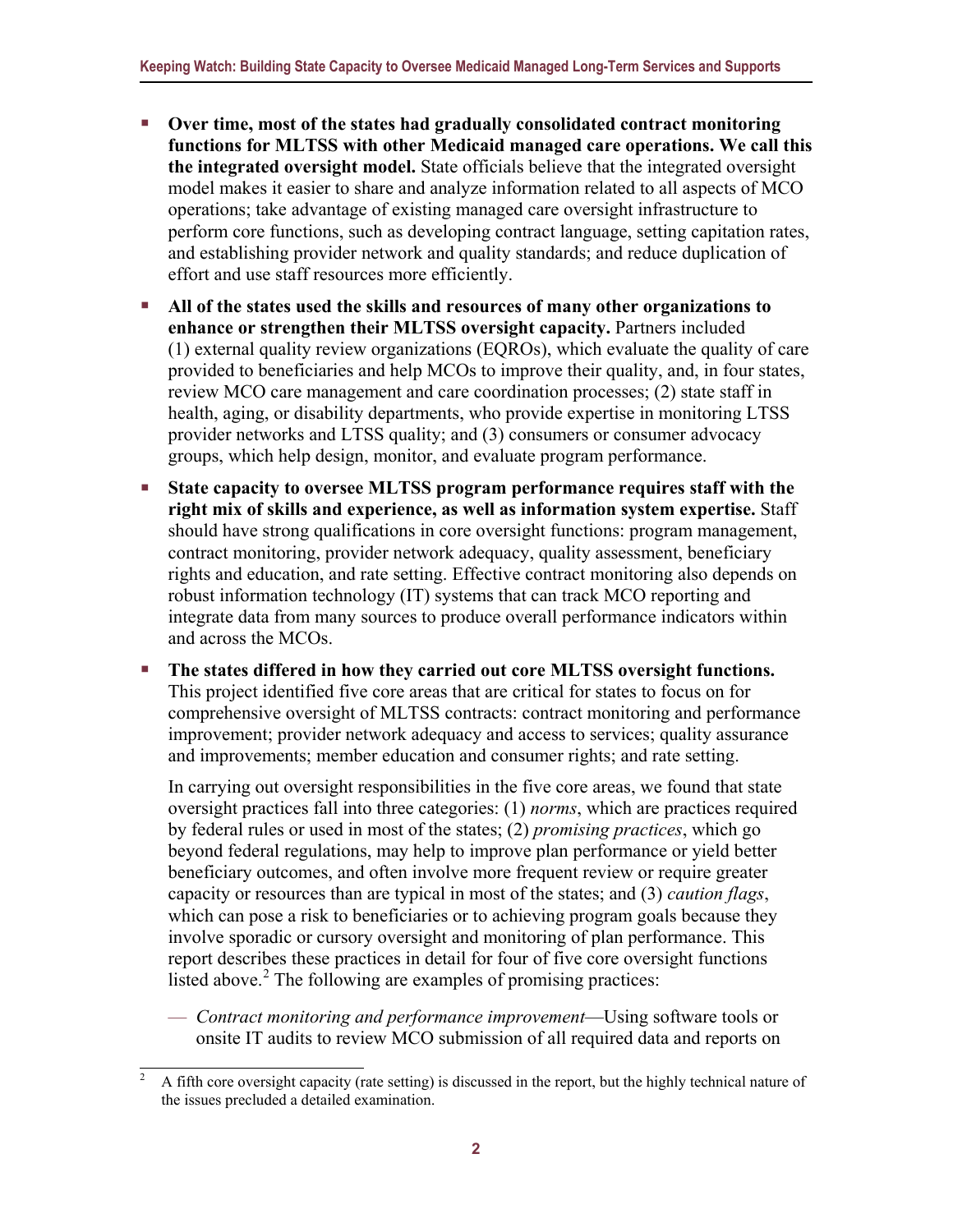schedule; offering financial incentives or bonuses to plans that meet or exceed performance targets.

- *Provider networks and access to services*—Using visits, calls, and "mystery shoppers" to ensure that all providers on MCO network lists are actually available and accessible to enrollees.
- *Quality assurance and improvement*—Using real-time service-monitoring tools, such as electronic visit verification systems, to monitor home care delivery; analyzing encounter data and other information to create a comprehensive set of quality indicators; and posting up-to-date information on MCO quality indicators on state websites.
- *Member education and consumer rights*—Operating ombudsman programs specifically dedicated to investigating and resolving MLTSS member problems.

**Room to build capacity in all states.** Experience suggests that the more Medicaid agencies integrate these oversight functions and use information from all domains to evaluate plan performance, the more leverage they have for improving beneficiary and LTSS system outcomes. Because states that are now starting to plan and operate new MLTSS programs may find it difficult to put in place the organizational structure, staffing, and norms in oversight functions typical of experienced states, the report offers guidance on the oversight capacities that should be in place to ensure smooth implementation on "day one" when beneficiaries begin to enroll in plans.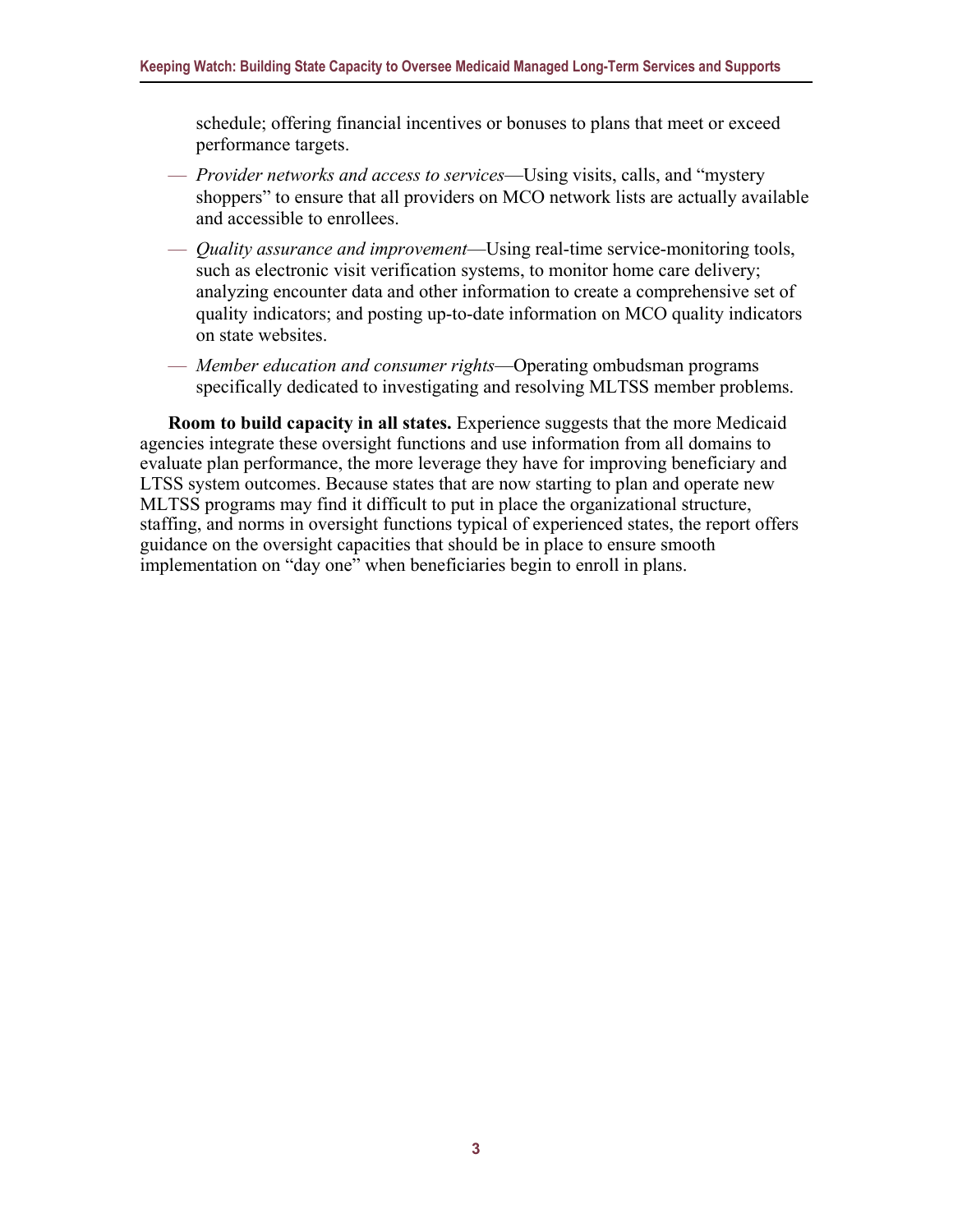#### <span id="page-8-0"></span>**INTRODUCTION**

This study was conducted to determine the capacities that states need to oversee the performance of Medicaid managed care plans that deliver long-term services and supports (LTSS) to vulnerable older adults and people with disabilities. It sought to identify promising practices in state oversight as well as the monitoring capacities that, ideally, should be in place when states begin to implement new managed LTSS programs.

Rising Medicaid costs and continuing fiscal pressures are leading state governments to look for savings by enrolling more Medicaid beneficiaries into managed care plans.<sup>[3](#page-8-1)</sup> In the past, older adults and people with disabilities made up relatively small shares of Medicaid managed care enrollees, and those who use LTSS were often excluded from such arrangements. However, state Medicaid programs are increasingly considering riskbased contracting with managed care organizations (MCOs) to provide LTSS—and often acute and primary care as well—to those enrollees. This year, as many as 20 states are expanding or plan to introduce risk-based managed care programs for Medicaid beneficiaries needing LTSS.<sup>[4](#page-8-2)</sup> Such contracts place the plans at financial risk by making monthly per-member payments to the plans in advance, thereby making Medicaid costs more predictable for state governments. The downside of this arrangement is the risk that plans may restrict access to services for enrollees with costly health care needs.

Ensuring that older adults and people with disabilities enrolled in managed care plans receive all the services they need when they need them, and that services are consumerfocused and support quality of life, requires strong state oversight and monitoring. The Center for Health Care Strategies cited "robust contractor oversight and monitoring requirements" as one of the top 10 milestones that states should strive to achieve in developing and implementing managed LTSS (MLTSS) programs.<sup>[5](#page-8-3)</sup> The Kaiser Commission on Medicaid and the Uninsured called attention to the need for vigilant state oversight efforts, such as measuring plan performance and involving consumers and providers in monitoring program operations, as one of five key issues for states considering a shift to MLTSS. $<sup>6</sup>$  $<sup>6</sup>$  $<sup>6</sup>$ </sup>

Yet state Medicaid agency resources are already strained. State budget shortfalls in the past few years have led to staff reductions and in some cases, hiring freezes in state and local governments. Medicaid agencies face many competing priorities, including the need to prepare for a flood of new Medicaid enrollees in 2014 due to an expansion of Medicaid eligibility under federal health care reform, and to make future upgrades to claims payment systems and billing codes to conform to ICD-10 (an updated diagnostic

<span id="page-8-1"></span><sup>3</sup> K. Gifford, V. K. Smith, D. Snipes, and J. Paradise, A *Profile of Medicaid Managed Care Programs in 2010: Findings from a 50-State Survey* (Washington, DC: Kaiser Commission on Medicaid and the Uninsured, September 2011).

<span id="page-8-2"></span><sup>4</sup> M. Cheek, M. Roherty, L. Finnan, E. G. Cho, J. Walls, K. Gifford, W. Fox-Grage, and K. Ujvari, *On the Verge: The Transformation of Long-Term Services and Supports* (Washington, DC: AARP Public Policy Institute, February 2012).

<span id="page-8-3"></span><sup>5</sup> A. Lind, S. Gore, L. Barnette, and S. Somers, *Profiles of State Innovation: Roadmap for Managing Long-Term Supports and Services* (Center for HealthCare Strategies, November 2010).

<span id="page-8-4"></span><sup>6</sup> L. Summer, *Examining Medicaid Managed Long-Term Service and Support Programs: Key Issues to Consider* (Washington, DC: Kaiser Commission on Medicaid and the Uninsured, October 2011).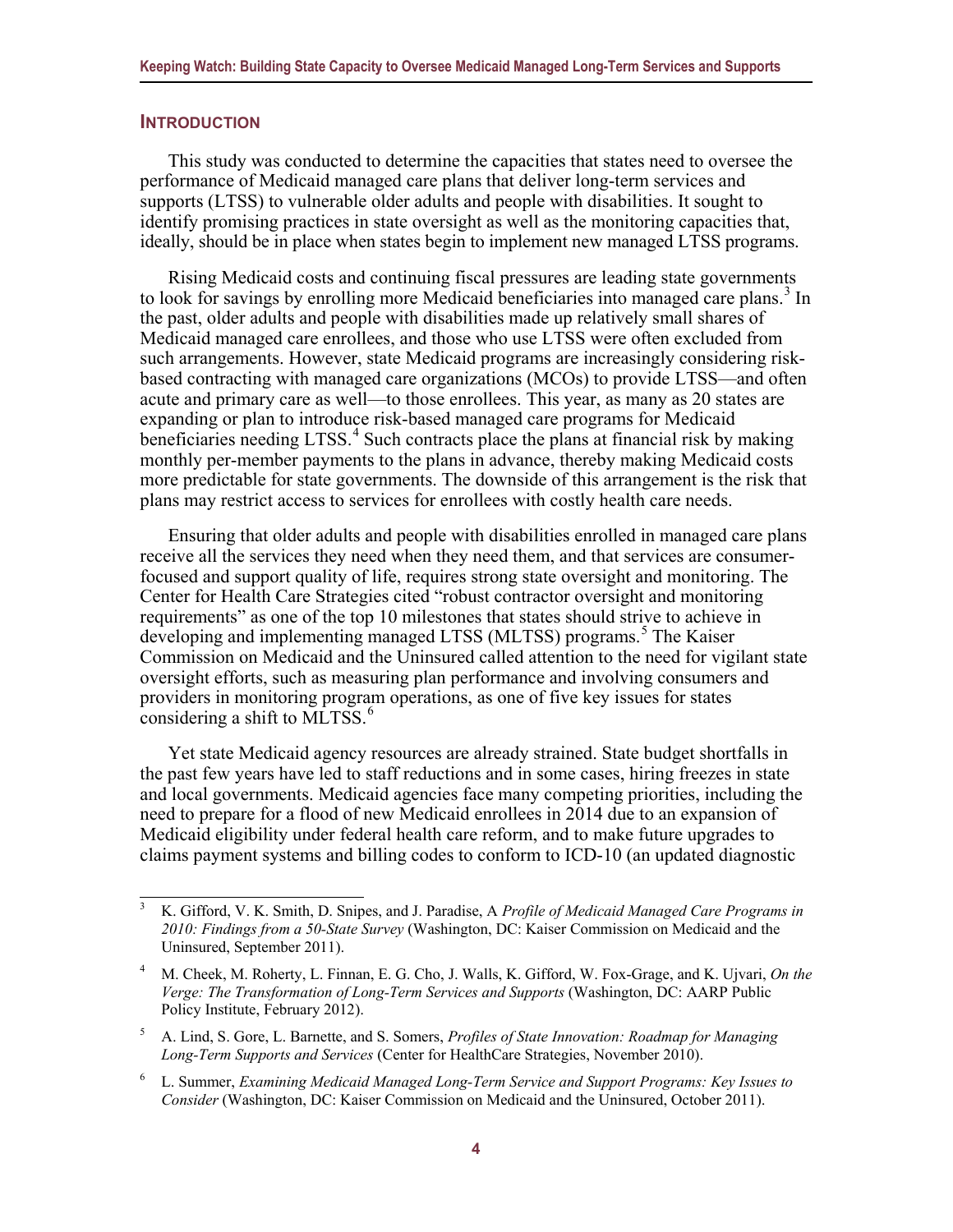coding system used by all payers and providers). As more states develop integrated care programs for people who are eligible for Medicaid and Medicare, consumer groups are calling for more comprehensive coordinated oversight systems between states and the federal government, in collaboration with consumers and key stakeholders.<sup>[7](#page-9-1)</sup>

#### <span id="page-9-0"></span>**Methodology**

In August 2011, the AARP Public Policy Institute (PPI) commissioned Mathematica Policy Research to investigate MLTSS contract oversight practices in a sample of states. The project was guided by an Advisory Group (see acknowledgments) that helped to develop a discussion guide (appendix A) and recommend states to include in the study. To understand how their oversight operations have evolved over time and to learn from their experience, we selected eight states that have operated and overseen MLTSS programs for at least two years: Arizona, Massachusetts, Minnesota, New Mexico, New York, Tennessee, Texas, and Wisconsin. References to "states" in this report are to these states, unless otherwise specified.

Over a four-month period, we interviewed 23 senior state Medicaid officials and one representative from a quality review contractor in these states. The interviews were guided by discussion questions on topics related to state oversight of MLTSS, including how each state (1) organizes and staffs oversight functions within the Medicaid agency and with other partners; (2) involves consumers and other stakeholders in program planning and assessment; (3) monitors provider network adequacy, access to care, and quality of care; (4) educates beneficiaries and protects consumer rights; and (5) enforces contract requirements and motivates plans to improve performance. State officials were given an opportunity to review a draft of this report to correct any inaccuracies before it became final.

We also asked the states to provide updated information on their MLTSS program characteristics, reviewed publicly available program reports and performance measures, and requested additional information on a range of LTSS topics, such as oversight of comprehensive needs assessment, individualized care planning, and care coordination. Senior researchers from the AARP PPI reviewed the contracts for each state MLTSS program and provided written summaries to inform the interviews. In addition, we asked some MLTSS veterans—individuals with many years of experience managing such programs, some of whom no longer work in state government—to identify oversight capacities that they believe are critical for states to have in place *before* they allow plans to begin enrolling older adults and people with disabilities.

In addition, on December 7, 2011, the AARP PPI convened a roundtable meeting with representatives of federal and state governments, managed care plans, consumer advocacy groups, and other experts to review and discuss preliminary findings from the study. We solicited their ideas on how to maximize the usefulness of this report to federal and state Medicaid officials as they plan their oversight activities to monitor plans that provide MLTSS for vulnerable adults and individuals with disabilities.

<span id="page-9-1"></span><sup>7</sup> L. Prindiville and G. Burke, "Ensuring Consumer Protection for Dual Eligibles in Integrated Models," Issue Brief (National Senior Citizens Law Center, July 2011).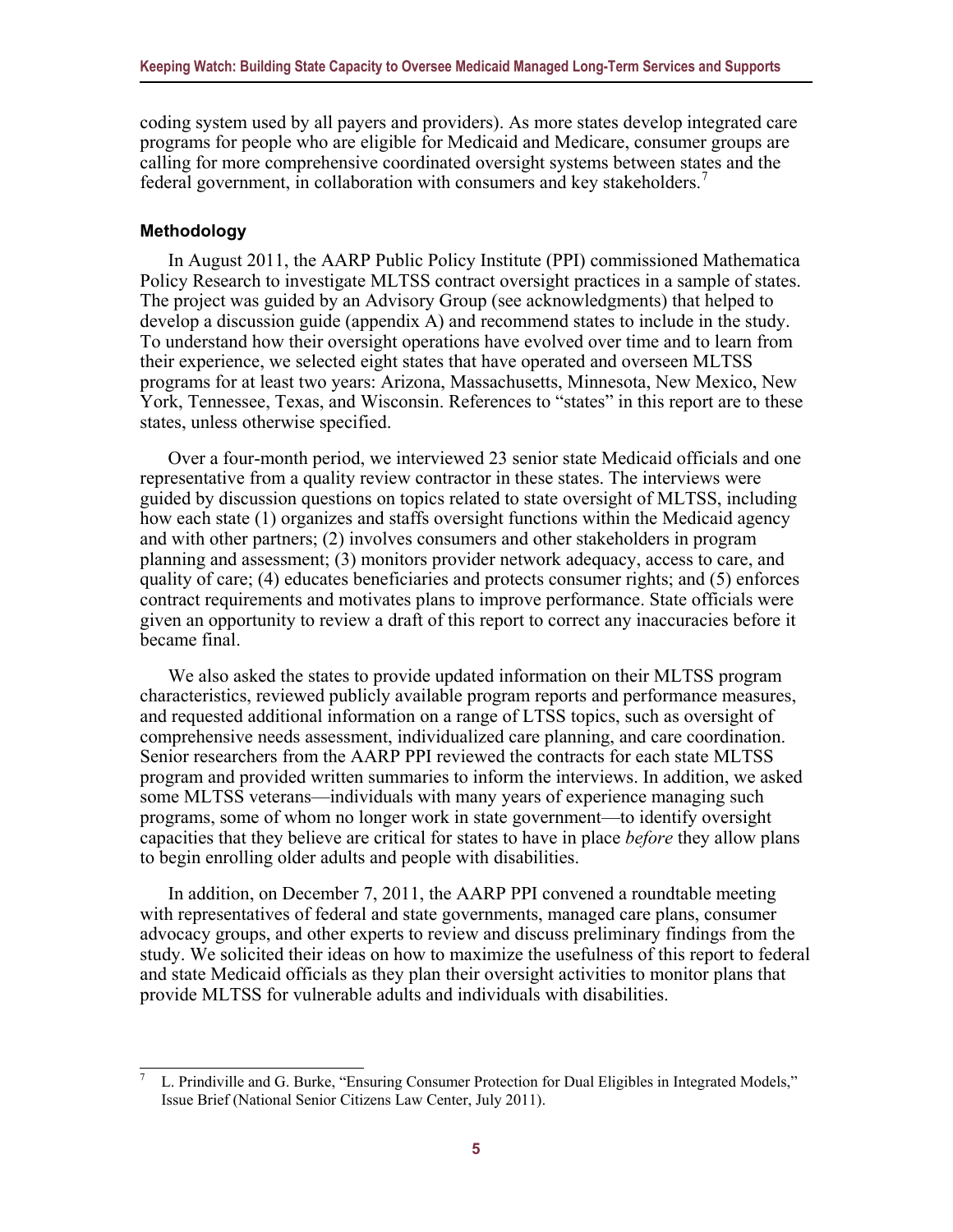#### <span id="page-10-0"></span>**State Programs Vary**

State MLTSS programs vary along several dimensions (see table 1). First, they vary in the length of time they have been operating, from two years in Tennessee to more than 20 years in Arizona. Second, they vary in the number of managed care plans they contract with to provide MLTSS, from two in New Mexico to 14 in New York. They also vary in the number of enrolled beneficiaries receiving managed LTSS, from about 15,000 in Massachusetts to more than 260,000 (soon increasing to 315,000) in Texas. Finally, they vary in the range of services they cover, from programs that are limited to providing home and institutional LTSS, like the Wisconsin's Family Care Program and New York's Managed Long-Term Care programs, to those that cover acute care, primary care, pharmacy services, LTSS, and behavioral services in the other states.<sup>[8](#page-10-2)</sup> In discussions with state officials and in our analysis, we explored whether these differences could explain some of the variation in the resources states need to devote to MLTSS oversight.

#### <span id="page-10-1"></span>**Guiding Principles**

This study was guided by four key principles that emerged from discussions among Advisory Group members and roundtable meeting participants.

The first guiding principle **affirms the importance of state oversight to ensuring the delivery of high-quality, person- and family-centered, cost-effective care for older adults and people with disabilities.** Federal and state officials share responsibility for overseeing and enforcing laws and regulations that govern Medicaid managed care programs, but states are "first responders" in ensuring that consumers receive highquality care and in protecting their legal rights. Although contracts between states and MCOs establish standards and requirements, such contracts are empty promises if states are unable to monitor and enforce plan compliance and performance. Specific state oversight and monitoring activities will depend on contract requirements, but all states should be able to carry out core oversight functions to monitor and ensure contract compliance, improve plan performance, and achieve overall program goals. In addition to overall program management, core oversight functions include (1) monitoring contracts and performance improvement, (2) ensuring adequate provider networks and access to services, (3) ensuring and improving quality, (4) providing member education and protecting consumer rights, and (5) setting appropriate rates. Although data are not yet available, robust state oversight of Medicaid MLTSS may contribute to improved beneficiary and LTSS system outcomes.

The second guiding principle holds that **effective oversight of Medicaid managed care programs for older adults and people with disabilities requires particular capacities that differ from those required to oversee standard managed care plans covering acute and primary care services for younger people without disabilities.** People who need LTSS are, by definition, those who rely on hands-on personal assistance to carry out activities of daily living (ADLs) such as getting out of bed, walking, bathing, toileting, dressing, and eating. Ensuring that these services are provided consistent with an individual's plan of care requires specialized attention and oversight by plan managers

<span id="page-10-2"></span><sup>8</sup> About 30 state Medicaid programs cover managed LTSS through Programs of All-inclusive Care for the Elderly (PACE). Since oversight of PACE programs is governed largely by federal rules, this study did not examine state oversight practices.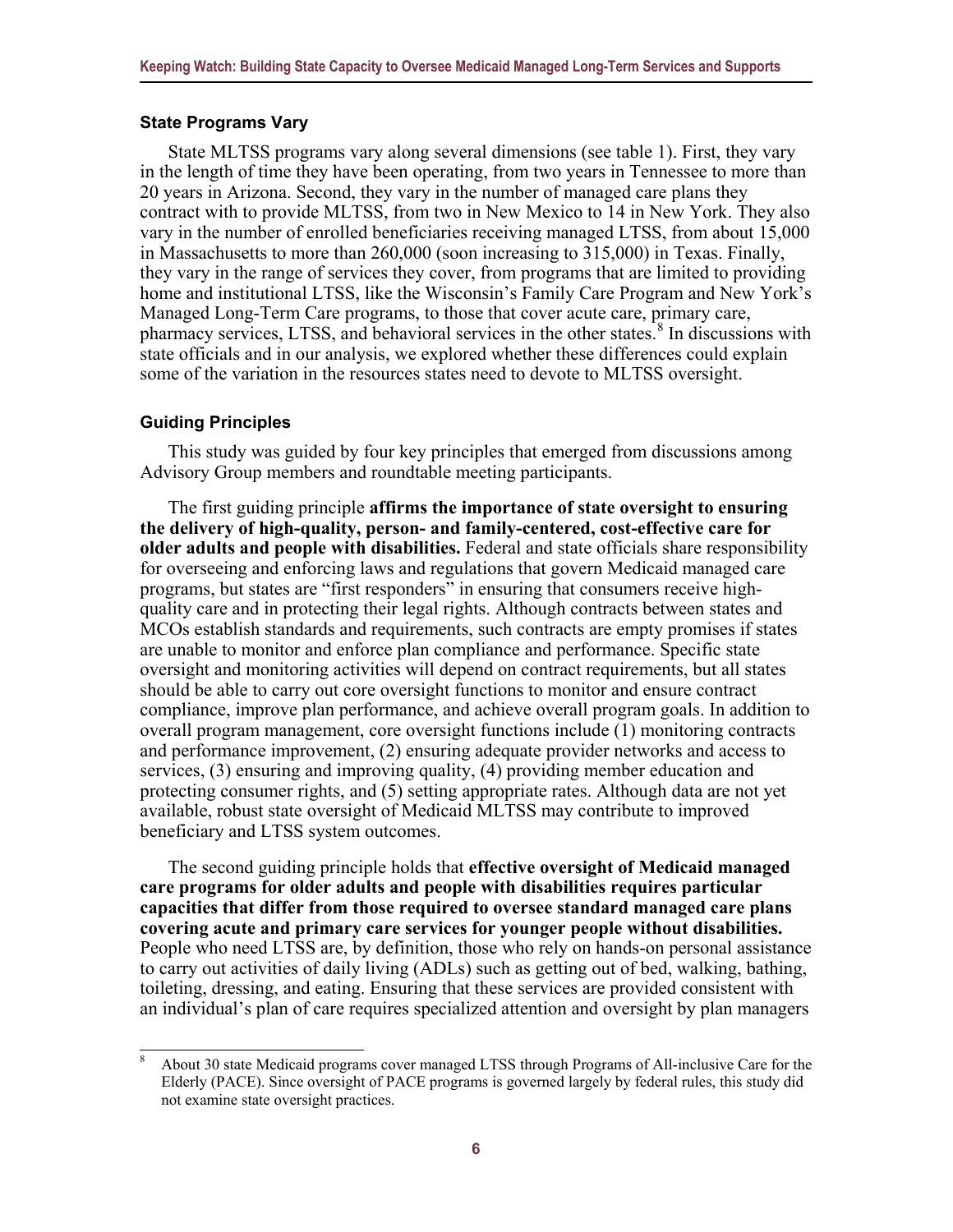| <b>State Program</b><br>Name, Start Date            | <b>Number</b><br><b>Enrolled</b><br>(latest available) | <b>Number</b><br>of Plans | <b>Services Covered</b>                                                                                                                   |  |  |  |
|-----------------------------------------------------|--------------------------------------------------------|---------------------------|-------------------------------------------------------------------------------------------------------------------------------------------|--|--|--|
| Arizona                                             |                                                        |                           |                                                                                                                                           |  |  |  |
| AZ Long Term Care System<br>(ALTCS), 1989           | 51,456 (9/2011)                                        | $5^{\mathrm{a}}$          | Medicare acute (in plans with SNP contracts),<br>Medicaid acute, LTSS (including HCBS and<br>NF), behavioral health, pharmacy             |  |  |  |
| <b>Massachusetts</b>                                |                                                        |                           |                                                                                                                                           |  |  |  |
| Senior Care Options (SCO),<br>2004                  | 14,676 (7/2010)                                        | $\overline{4}$            | Medicare acute, Medicaid acute, LTSS<br>(including HCBS and NF <sup>b</sup> ), behavioral health,<br>pharmacy                             |  |  |  |
| <b>Minnesota</b>                                    |                                                        |                           |                                                                                                                                           |  |  |  |
| MN Senior Health Options<br>(MSHO), 1997            | 36,500 (1/2012)                                        | 8                         | Medicare acute, Medicaid acute, LTSS<br>(including HCBS and NF <sup>c</sup> ), behavioral health,<br>pharmacy                             |  |  |  |
| MN Senior Care Plus<br>$(MSC+)$ , 2005              | 11,500 (1/2012)                                        | 8 <sup>b</sup>            | Medicaid acute, LTSS (including HCBS and<br>NFc), behavioral health, pharmacy                                                             |  |  |  |
| Special Needs Basic Care<br>(SNBC), 2008            | 10,500 (1/2012)                                        | 5                         | Medicare acute (in plans with SNP contracts),<br>Medicaid acute, limited LTSS, <sup>d</sup> behavioral<br>health                          |  |  |  |
| <b>New Mexico</b>                                   |                                                        |                           |                                                                                                                                           |  |  |  |
| Coordination of Long-Term<br>Services (CoLTS), 2008 | 38,401 (1/2011)                                        | $\overline{2}$            | Medicare acute, Medicaid acute, LTSS<br>(including HCBS and NF), pharmacy                                                                 |  |  |  |
| <b>New York</b>                                     |                                                        |                           |                                                                                                                                           |  |  |  |
| Medicaid Advantage Plus<br>(MAP), 2007              | 1,580 (includes<br>PACE) (10/2011)                     | 8                         | Medicare acute, Medicaid acute, LTSS<br>(including HCBS and NF), limited behavioral<br>health                                             |  |  |  |
| Managed Long-Term Care<br>(MLTC), 1997              | 35,403 (10/2011)                                       | 14                        | LTSS only (including HCBS and NF)                                                                                                         |  |  |  |
| <b>Tennessee</b>                                    |                                                        |                           |                                                                                                                                           |  |  |  |
| $\sim$ 30,000 (10/2011)<br>CHOICES, 2010            |                                                        | 3                         | Medicaid acute, LTSS (including HCBS and<br>NF), and behavioral health; dental (for children<br>only) and pharmacy through separate plans |  |  |  |
| <b>Texas</b>                                        |                                                        |                           |                                                                                                                                           |  |  |  |
| STAR+PLUS, 1998                                     | $\sim$ 259,200 (8/2011)                                | 5                         | Medicaid acute, LTSS (including HCBS and<br>NF), limited behavioral health, pharmacy                                                      |  |  |  |
| <b>Wisconsin</b>                                    |                                                        |                           |                                                                                                                                           |  |  |  |
| Family Care, 2000                                   | 33,292 (9/2011)                                        | 10                        | Medicaid LTSS (including HCBS and NF)                                                                                                     |  |  |  |
| Family Care Partnership,<br>1995                    | 4,742 (9/2011)                                         | $\overline{4}$            | Medicare acute, Medicaid acute, LTSS<br>(including HCBS and NF), behavioral health,<br>pharmacy                                           |  |  |  |

**Table 1 MLTSS Program Characteristics**

HCBS = Home and community-based services; NF = Nursing facility services; SNP = Special Needs Plan

<sup>a</sup> ALTCS has contracts with four plans and the Department of Economic Security.

 $<sup>b</sup>$  The same eight plans contract with both MSHO and MSC+ programs.</sup>

 $\degree$  MSHO and MSC+ include only the first 180 days of NF care in the capitation; all other services remain covered under the plan for NF residents. <sup>d</sup> SNBC LTSS services include only skilled registered nurse visits, home health aides, and 100 days of Medicaid nursing facility stays; all other services remain covered under the plan for NF residents. Excludes personal care and waiver services.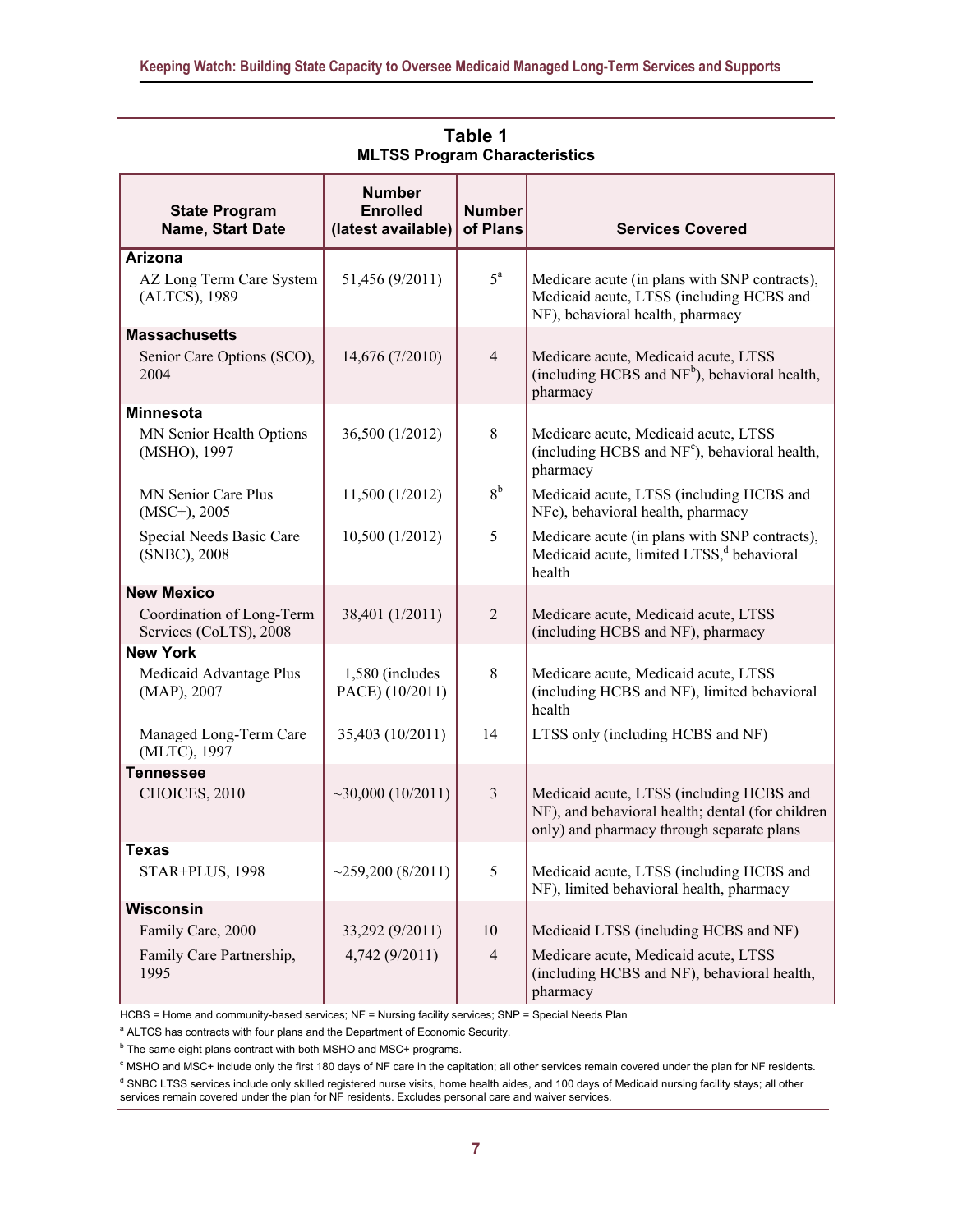and state Medicaid agencies alike. In addition to using more LTSS, older adults and people with disabilities often have multiple chronic conditions and use more health services than younger people without disabilities. This highlights the importance of ensuring that enrollees and their family caregivers, if appropriate, have access to a wide range of services in accordance with their needs and preferences, and that their care is coordinated across many types of providers and care settings. Special attention should be given to including and supporting family caregivers (as appropriate) and include them (along with the enrollee) as important contributors to the care team.

The third guiding principle maintains that **all states have room to build upon and improve their capacity to oversee MLTSS programs.** This study found differences in how even experienced states carry out core oversight functions, some of which go beyond the floor set by federal regulations or have more potential to improve outcomes. A number of factors also drive the need for states to continually improve capacity: (1) many oversight processes require specialized knowledge and skills; (2) effective oversight often requires close coordination among staff and other partners; (3) turnover in state employees, or staffing cuts during economic downturns, require new personnel to be trained; and (4) better ways of monitoring plan performance emerge from new information technologies. The classification of oversight and monitoring practices into norms, promising practices, and caution flags, discussed in the Core Capacities for Monitoring MLTSS Contracts section, can help each state benchmark its current approaches with those in other states, and identify specific capacities that could be improved.

The fourth guiding principle, closely related to the third, is that to perform effective MLTSS oversight, **state capacity should be developed before new programs begin to enroll beneficiaries.** The life cycle of managed care program oversight (figure 1)

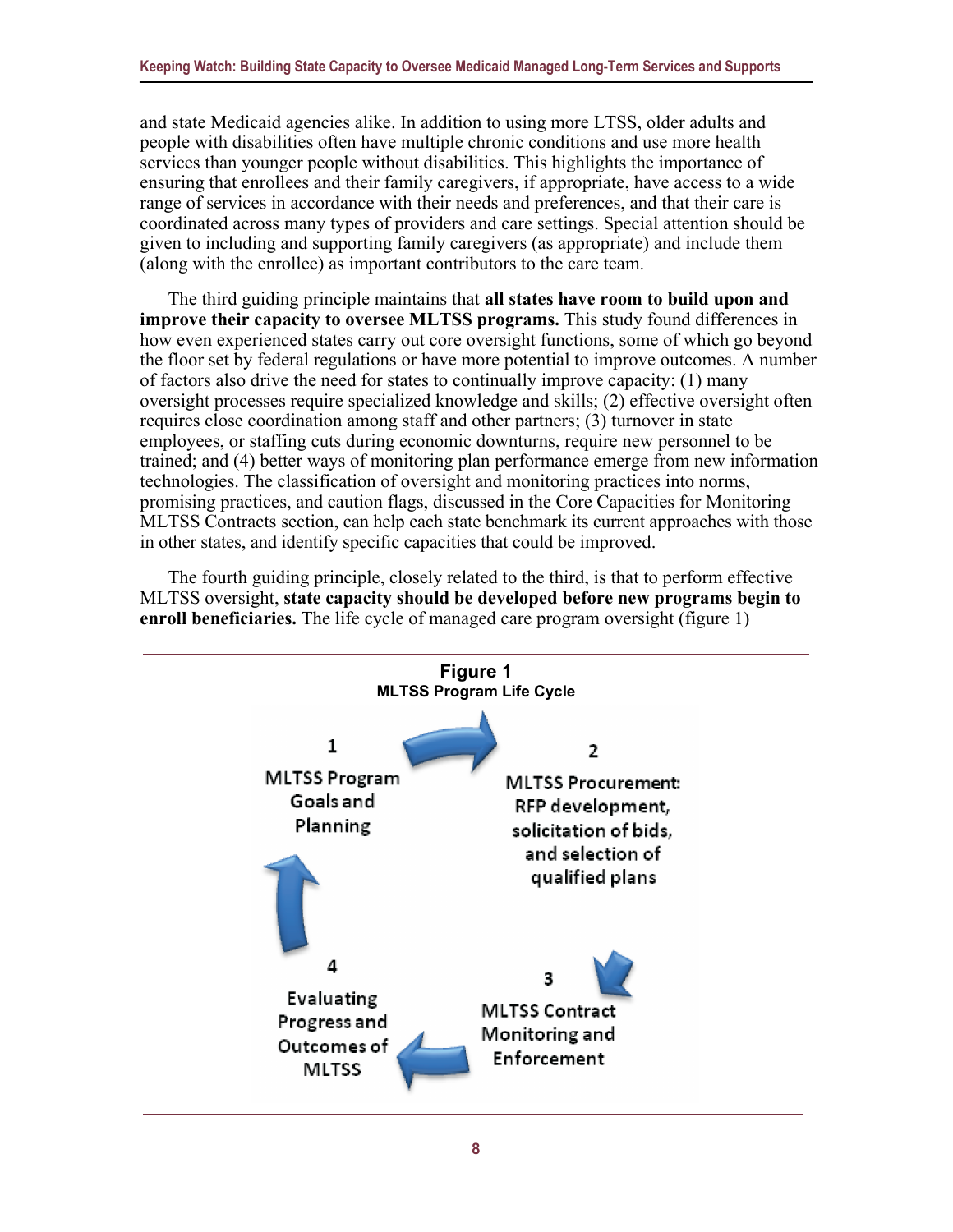includes four steps, beginning with setting overall program goals and planning key program design features. It then proceeds to procurement, in which requests for proposals (RFPs) or bids from MCOs are developed, and the state selects well-qualified MCOs. After signing contracts with MCOs, the third step involves monitoring MCO compliance with contract terms and assessing overall performance. The fourth step involves regular evaluation of progress toward goals, which feeds back into setting new goals and redesigning the program. State oversight capacity is important to each of these steps and should be developed before plans begin serving beneficiaries. Although oversight encompasses all four steps, the term "monitoring" in this report generally refers to the activities in the third step, after the contract is signed.

#### <span id="page-13-0"></span>**Road Map to the Report**

This report is divided into three main sections:

- Organizational Models, Partners, and Key Inputs
- Core Capacities for Monitoring MLTSS Contracts
- State Readiness to Implement New MLTSS

The section on Organizational Models, Partners, and Key Inputs explains the various ways in which Medicaid agencies organize their oversight functions. It also discusses how states partner with other entities to accomplish effective oversight. It identifies the key staff skill sets and information technology (IT) requirements that promote effective MLTSS oversight.

The section on Core Capacities for Monitoring MLTSS Contracts focuses on how states conduct five core contract-monitoring activities and classifies these activities into norms, promising practices, and things that raise caution flags. The section also discusses how state monitoring practices can contribute to improved beneficiary outcomes.

The section on State Readiness to Implement New MLTSS Programs discusses the oversight capacities that veteran program managers believe are essential for states planning new MLTSS programs to have in place before enrolling members. It is designed as a readiness review checklist to help states determine whether they have the capacity to monitor plan performance on "day one."

A brief conclusion acknowledges the challenges associated with conducting effective oversight of MLTSS programs and emphasizes the importance of using partners and new resources to build oversight capacity.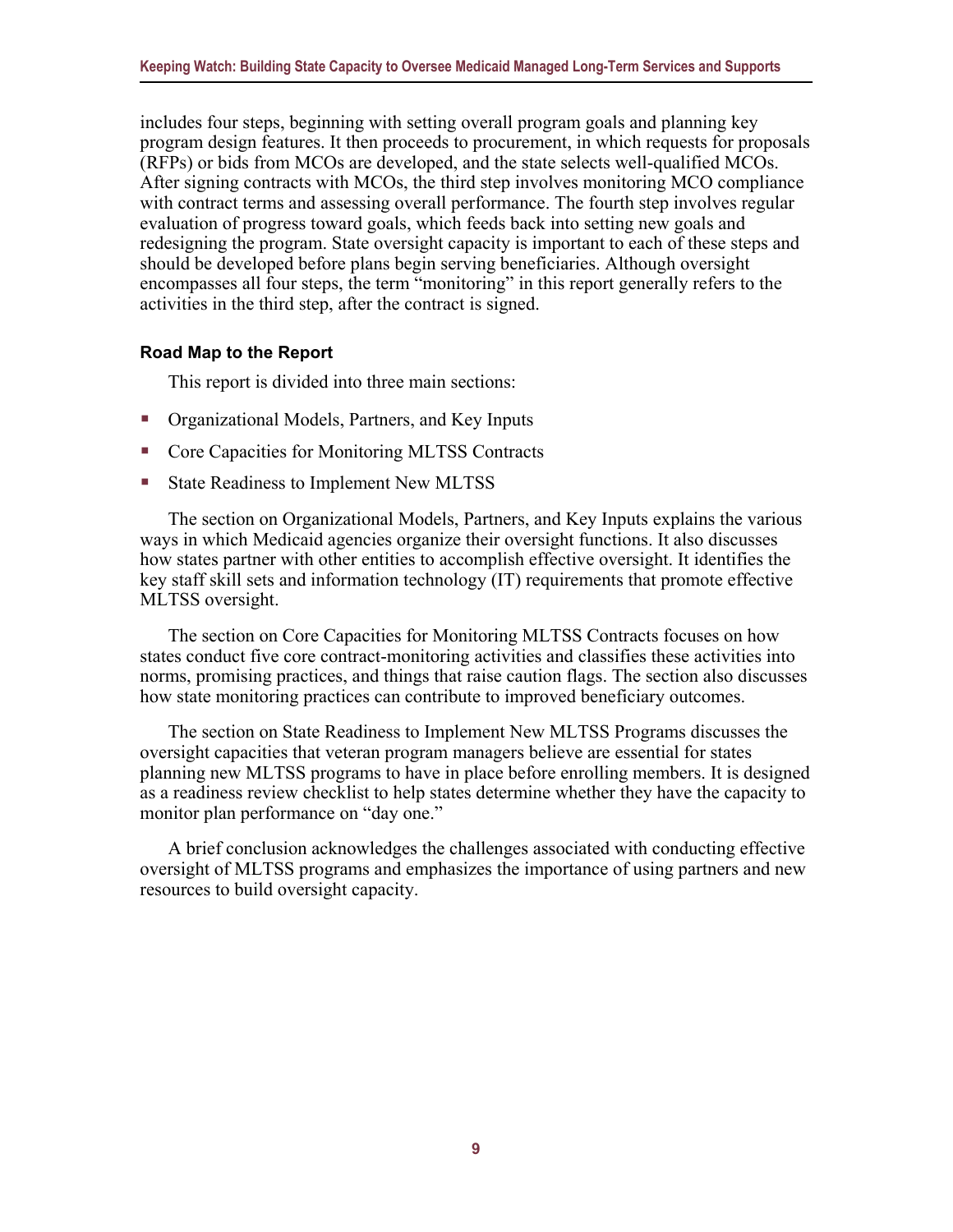#### <span id="page-14-0"></span>**ORGANIZATIONAL MODELS, PARTNERS, AND KEY INPUTS**

Effective oversight of MLTSS programs requires state Medicaid agencies to coordinate and integrate monitoring functions within the Medicaid agency and across many partners, including staff in other state agencies, local government entities, vendors, and consultants, as well as consumer representatives and other key stakeholders. This section describes the organizational models used by the eight study states to structure and manage program oversight (table 2); the role and contributions of key partners; key staff skills for effective oversight; and the role of IT.

#### <span id="page-14-1"></span>**Organizational Models**

Before starting their MLTSS programs, the study states had years of experience with risk-based capitated managed care plans to provide acute and primary care to children and adults without disabilities. Thus, they could build upon an existing oversight infrastructure when they began their MLTSS contracts. When first introduced, MLTSS programs were often designed and overseen by a separate dedicated unit that, in many cases, had previously managed the fee-for-service (FFS) long-term services and supports. But over time, six of the eight states have merged and consolidated most MLTSS plan monitoring

| <b>State</b>         | Degree of Integration of<br><b>Managed LTSS and Other</b><br><b>Managed Care Oversight</b> | <b>External Quality Review Organization</b><br>(EQRO) Functions                                            |  |
|----------------------|--------------------------------------------------------------------------------------------|------------------------------------------------------------------------------------------------------------|--|
| Arizona              | Fully integrated                                                                           | Mandatory functions only                                                                                   |  |
| <b>Massachusetts</b> | Separate<br>(but coordinated with federal CMS)                                             | Mandatory functions only                                                                                   |  |
| <b>Minnesota</b>     | Fully integrated                                                                           | Mostly mandatory functions, though EQRO<br>does occasional care management reviews                         |  |
| <b>New Mexico</b>    | Partially integrated                                                                       | Mandatory functions only                                                                                   |  |
| <b>New York</b>      | Partially integrated                                                                       | Beside mandatory functions, EQRO is<br>creating a tool to validate member<br>functional assessment scores. |  |
| Tennessee*           | Partially integrated                                                                       | Beside mandatory functions, the EQRO<br>reviews effectiveness of care coordination.                        |  |
| Texas                | Fully integrated                                                                           | Beside mandatory functions, EQRO reviews<br>LTSS care plans to verify service delivery<br>and coordination |  |
| Wisconsin            | Separate                                                                                   | Beside mandatory functions, EQRO<br>conducts care management reviews.                                      |  |

**Table 2 State Organization and EQRO Functions**

CMS = Center for Medicare and Medicaid Services.

\* In addition to review of home and community-based services quality in CHOICES plans, Tennessee's Medicaid LTSS quality assurance division also oversees the Money Follows the Person demonstration, PACE, and Area Agencies on Aging and Disability.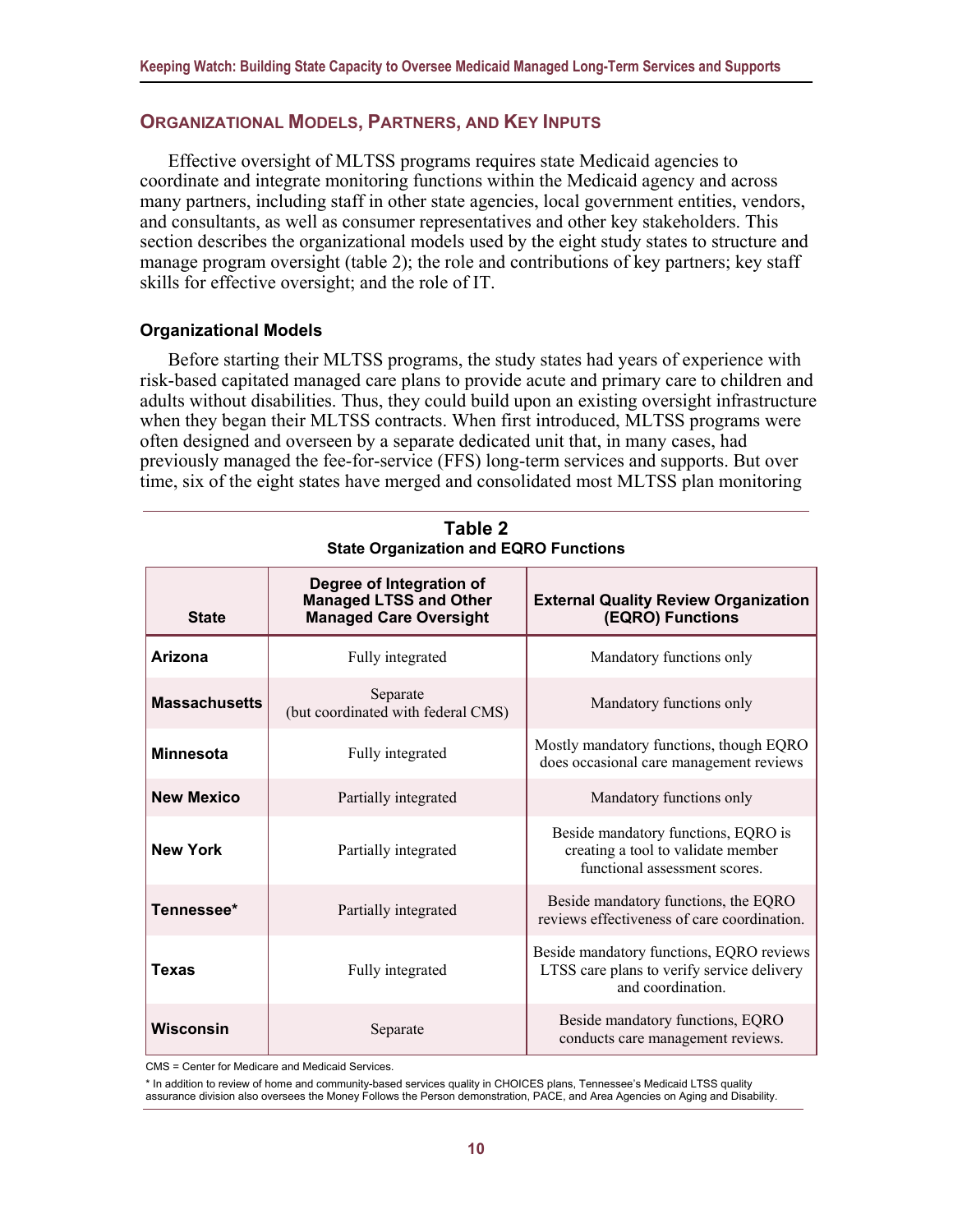functions into their broader Medicaid managed care oversight infrastructure. State officials cited many advantages of an integrated oversight structure. It is easier to share information on multiple aspects of MCO operations, reduces duplication of effort across agencies and divisions, and uses resources more efficiently. It also is easier to monitor trends or shifts in use of acute, post-acute, LTSS, and behavioral services over time.

However, states still use different organizational models for MLTSS oversight, which are distinguished by (1) whether they retain a distinct unit within the Medicaid agency dedicated to carrying out LTSS oversight functions (fully integrated models do not), and (2) the range of oversight responsibilities associated with dedicated LTSS units in states that have retained them. In partially integrated models, the unit performs functions related to the LTSS provided in MLTSS programs, and in separated models, the unit performs all (or most) managed care oversight functions for MLTSS plans. Note that the distinction between partially integrated and separated models is not the degree to which they communicate or coordinate with other Medicaid staff, but rather the range of oversight functions carried out by the dedicated LTSS unit. These models are illustrated in figure 2 and explained further below.



 **Fully integrated.** In a fully integrated model, all MLTSS contract monitoring functions are performed by the same staff who monitor Medicaid managed care plans for younger populations without disabilities covering acute and primary care. The states that use this model (Arizona, Minnesota, and Texas) cover the entire continuum of care, from acute care and primary care to behavioral LTSS. Because they expect the MCOs to coordinate these services for enrollees, a fully integrated oversight model gives state agencies a comprehensive view of the entire service package. State managers from these three states regard this model as a more efficient use of staff and believe that it makes it easier to cross-fertilize knowledge and skills.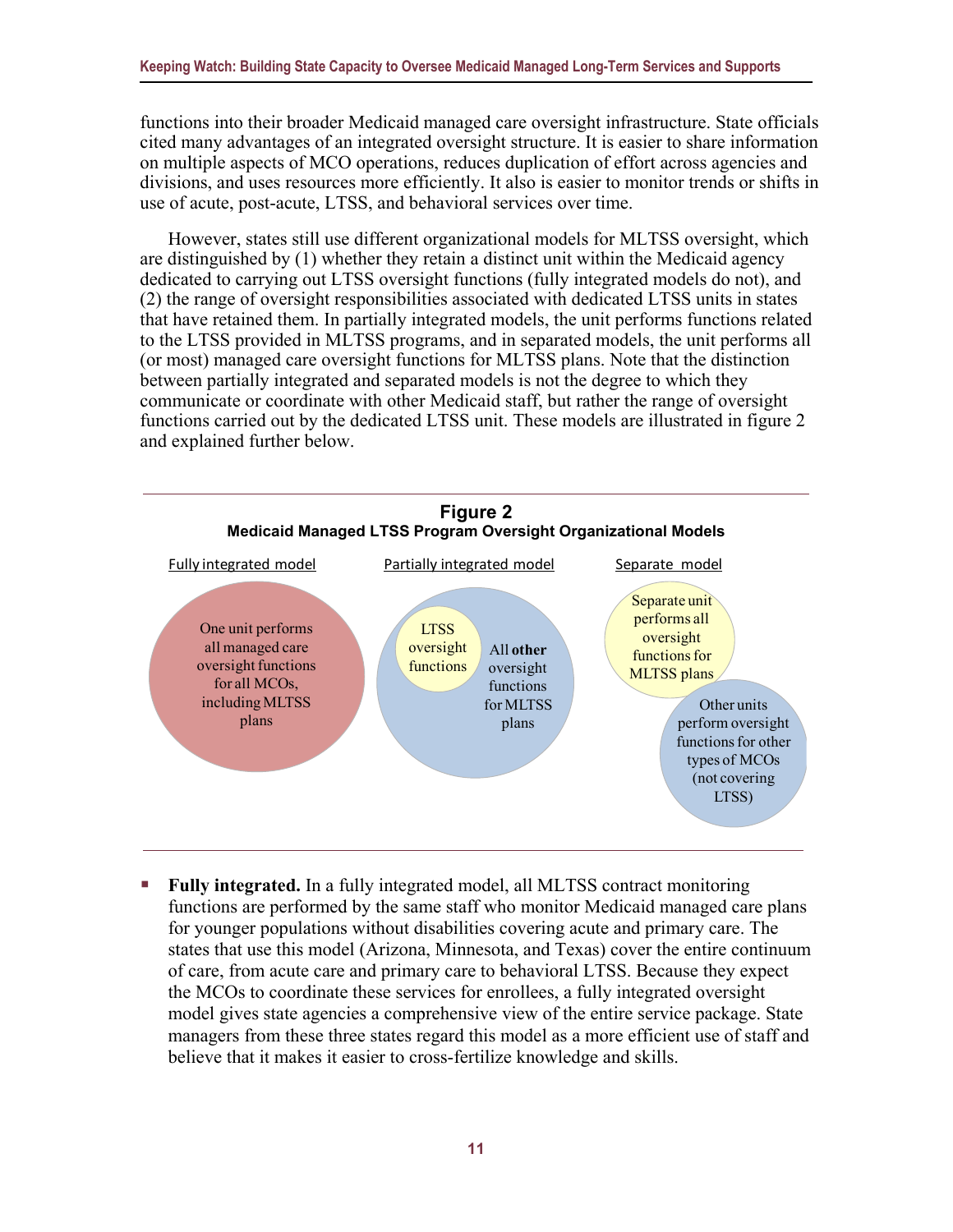- **Partially integrated.** In the partially integrated model used by New Mexico, New York, and Tennessee, responsibility for overseeing LTSS contract requirements is assigned to a dedicated unit within the Medicaid agency that deals with all LTSS, whether through managed care or FFS arrangements. The MLTSS unit coordinates with other Medicaid agency divisions or units that conduct oversight functions common to all managed care contracts. For example, the LTSS group might review the adequacy of LTSS provider networks, monitor service quality and access for older adults and people with disabilities, and assess compliance with care management requirements. Meanwhile, other units in the Medicaid agency would set rates, oversee plan finances, and monitor primary and acute care delivered both for plans that cover LTSS and plans that do not. This collaborative model ensures that major oversight activities are carried out by people who are experienced with LTSS and also, according to one state official, "facilitates consistent policies across all LTSS programs."
- **Separated.** Massachusetts and Wisconsin assign responsibility for overseeing MLTSS plans to a Medicaid unit, which is separate from the Medicaid agency units that oversee managed care plans covering beneficiaries who do not use LTSS. This model allows MLTSS staff to give more attention to the specific needs of the populations enrolled in MLTSS plans and more support to the plans and providers. However, the model can result in some redundancy if staff from the separate unit perform some of the same functions as other Medicaid staff, and can make it harder to coordinate overall plan oversight.

#### <span id="page-16-0"></span>**The Role of Other Partners in Managed LTSS Program Oversight**

In addition to other divisions within the Medicaid agency, we asked state officials whether they rely on other public or private sector entities to assist in MLTSS oversight.<sup>[9](#page-16-1)</sup> All eight states do so, although to different degrees. For example, federal law requires states to contract with  $EQROs<sup>10</sup>$  for certain quality review functions, but some states contract with EQROs for additional quality review and data validation as well. Some Medicaid agencies work collaboratively with other state agencies, such as those responsible for health, aging, or disability services. All eight states involve consumers or consumer advocacy organizations in designing, monitoring, and evaluating overall program performance. Despite the additional time involved in contracting with vendors, developing interdepartmental agreements, and organizing consumer advisory committees, state Medicaid officials cited the following benefits from these partnerships:

<span id="page-16-1"></span>Although not discussed during interviews with state officials, we recognize that state legislatures play an important role in oversight of MLTSS programs.

<span id="page-16-2"></span><sup>10</sup> Federal law defines an EQRO as an independent organization with demonstrated experience and knowledge of (1) Medicaid recipients, policies, data systems, and processes; (2) managed care delivery systems, organizations, and financing; (3) quality assessment and improvement methods; and (4) research design and methodology, including statistical analysis.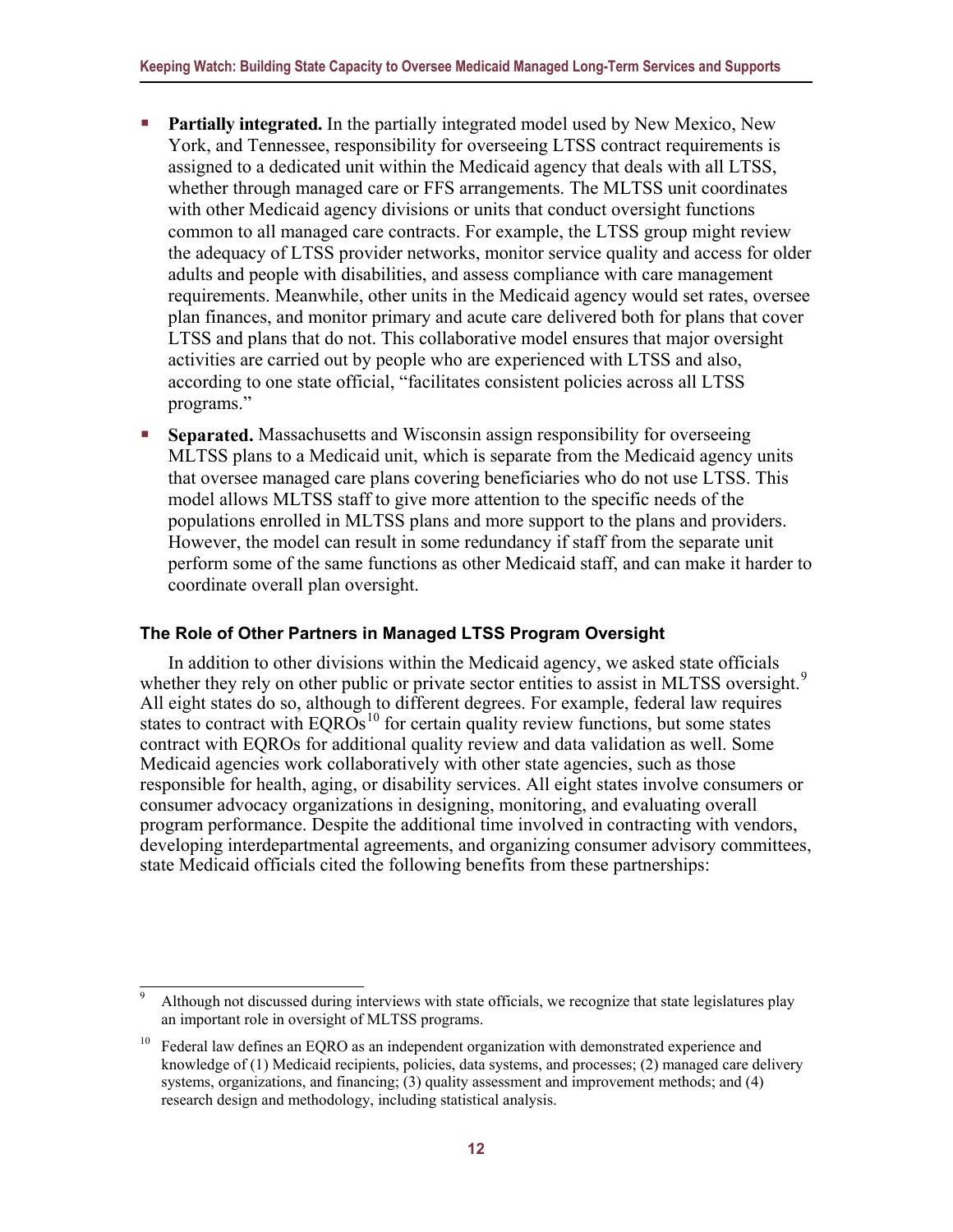**EQROs.** States are required to contract with an EQRO to conduct an external quality review and independently validate (1) MCO performance improvement projects;  $\frac{11}{2}$  $\frac{11}{2}$  $\frac{11}{2}$  MCO quality measures; and (3) MCO compliance with state structure, operations, access, and quality standards.<sup>[12](#page-17-1)</sup> Five of the study states also contract with EQROs to perform optional activities. The most common of these activities is oversight of care management/care coordination (see table 2 for more detail).<sup>[13](#page-17-2)</sup> In addition to providing an independent, objective review, EQROs often can enhance the state agency's data analysis and research capabilities, improve the reliability of data, and ensure that quality assessments are performed fairly. For example, one state official said, "the EORO can select a representative sample [of functional screens], and I'm not sure we did a scientific [random] sample before." Contracting with an EQRO for extra functions can help states sustain oversight capacity regardless of changes in Medicaid staff. The states that do not contract with EQROs for any of the optional activities generally have in-house capacity to analyze plan encounter data and provide technical assistance to plans on quality improvement.

**Health, aging, and disability agencies.** Most of the states involve these agencies in their oversight activities in order to enhance oversight capacity and add expertise in LTSS issues. These agencies deliver a wide range of services that are relevant to MLTSS programs, including disease prevention/health promotion, nutritional assistance, support for family caregivers, training of direct care workers, protection of elder rights, and home and community-based services (HCBS) not covered by Medicaid. However, their role and level of involvement varies by state, often based on specific roles, strengths, and competencies of staff in the respective agencies.

In some states, these arrangements involve formal contracts or memorandums of understanding (MOUs). Minnesota's Medicaid agency has an MOU with the state Department of Health's (MDH) Managed Care Systems unit to license all managed care plans to perform specific oversight of Medicaid MLTSS plans. The MDH conducts regular examinations of MCOs to ensure that they comply with laws and rules governing financial solvency, quality of care, access to services, complaints, appeals, and other consumer rights. The MDH also conducts specialized audit functions on MLTSS care plans and requirements.[14](#page-17-3) Because of the MDH expertise in quality review, the state contracts with an EQRO only for federally required functions. MDH in turn contracts with the Minnesota Department of Commerce to review managed care plans' financial statements and compliance with reserve and loss ratio requirements.

<span id="page-17-0"></span><sup>&</sup>lt;sup>11</sup> As defined in 42 CFR  $\&$  438.240, performance improvement projects (PIPs) use a continuous quality improvement model to identify quality problems, implement interventions to address them, evaluate the results, and develop systemwide changes to increase or sustain improvements. See the Quality Assurance and Improvement section of this report for more detail.

<span id="page-17-1"></span><sup>12</sup> 42 CFR § 438.354.

<span id="page-17-2"></span><sup>&</sup>lt;sup>13</sup> As allowed by 42 CFR  $\S 438.356-8$ , states may contract with an EQRO for five optional quality review activities: (1) validating encounter data, (2) administering or validating consumer or provider surveys of quality of care, (3) calculating additional performance measures, (4) conducting additional performance improvement projects, and (5) conducting studies on quality that focus on a particular services. EQROs can also provide technical guidance to MCOs to assist them in providing the right data and information for the external quality review.

<span id="page-17-3"></span><sup>&</sup>lt;sup>14</sup> See results from recent health plan examinations at [http://www.health.state.mn.us/divs/hpsc/mcs/](http://www.health.state.mn.us/divs/hpsc/mcs/quality.htm) [quality.htm.](http://www.health.state.mn.us/divs/hpsc/mcs/quality.htm)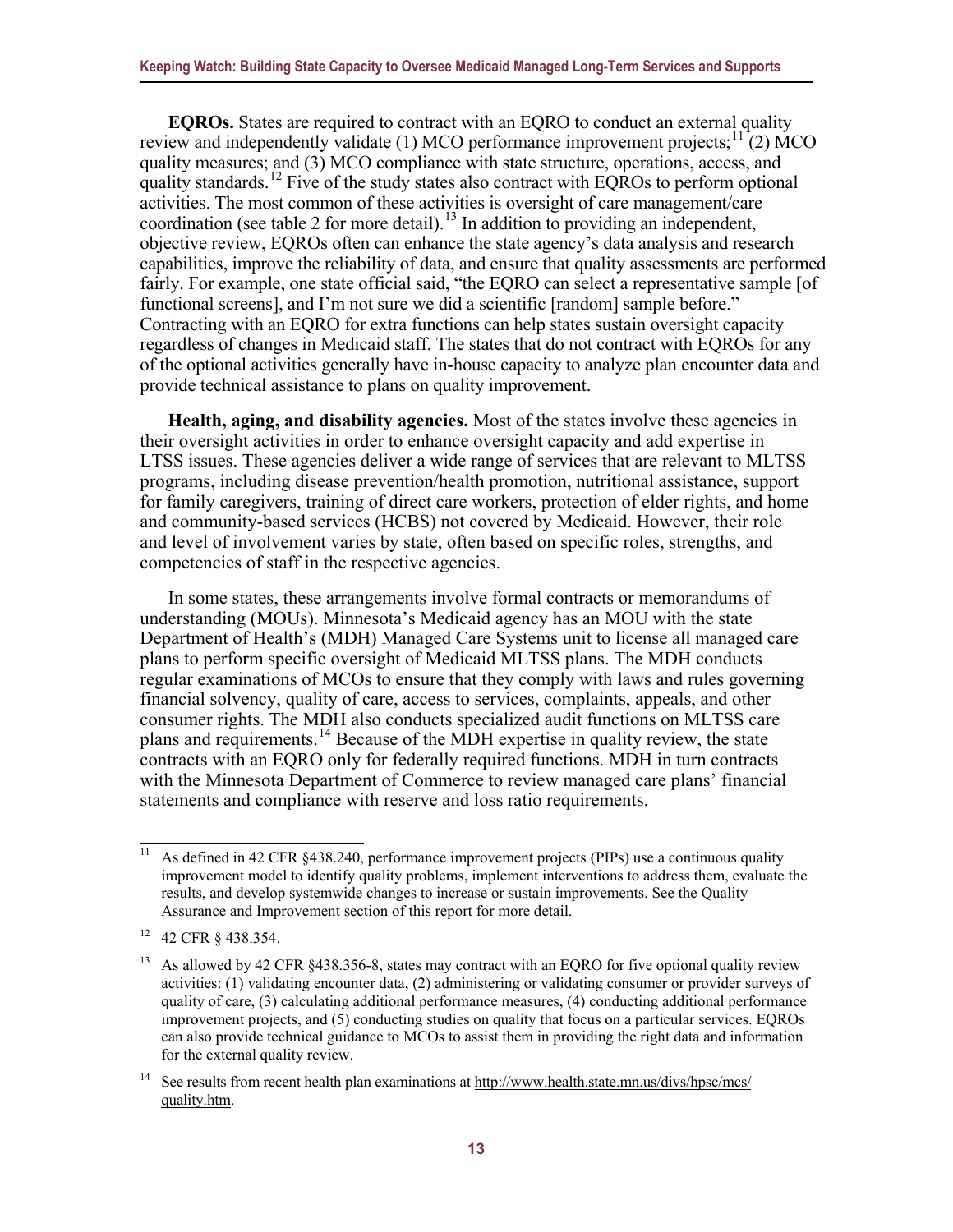Collaboration with state and local human service and aging agencies is common. In Texas, staff from the Department of Aging and Disability Services (DADS), located in regional offices, assists in on-the-ground monitoring of LTSS-related service coordination provided by STAR+PLUS plans. DADS also licenses health care organizations such as home health agencies with which MCOs contract.

Wisconsin's county human service agencies were given responsibility for developing local MLTSS programs, and over time many of them formed regional organizations covering many counties to contract with the Medicaid agency.

To manage the Massachusetts MLTSS program, Senior Care Options (SCO), Massachusetts Medicaid works closely with the state Executive Office of Elder Affairs, because state law requires all plans participating in SCO to contract with Aging Services Access Points (ASAPs), which are funded by Elder Affairs, for geriatric support service coordination.[15](#page-18-0) The collaboration also gives SCO access to Elder Affairs staff expertise on adult protective services in cases of suspected abuse or neglect of SCO members.

Until recently, New Mexico's Medicaid agency shared operational responsibility for its MLTSS program, called Coordination of Long-Term Services (CoLTS), with the Aging & Long-Term Services Department (ALTSD). Before 2011, ALTSD was the operational agency for the CoLTS managed care program and performed certain LTSS quality assurance activities. In 2011, the state transferred approximately 12 ALTSD staff involved with CoLTS oversight to the Medicaid agency to streamline functions and reduce duplication in overseeing MCO performance. This move gives the Medicaid agency in-house knowledge of the service systems for each population, which helps in assessing provider network adequacy and provides in-house expertise on federal rules governing LTSS, such as  $1915(c)$  quality assurance requirements.<sup>[16](#page-18-1)</sup>

**Consumer groups.** All eight states engage members and consumer advocates in a variety of ways. Some conduct public forums to solicit input and feedback from consumers and the public on proposals to expand or make significant changes to existing MLTSS programs. Others convene consumer advisory groups on a regular basis or at critical decision points. As one state official observed, "This feedback ensures that any changes in program design will serve beneficiaries well." At least five states also use consumer feedback to refine contract requirements. For example, in one state, consumers reported problems getting access to transportation services, which led to changes in the transportation subcontract. Two other states concerned about allegations of abuse by

<span id="page-18-0"></span><sup>&</sup>lt;sup>15</sup> ASAPs in Massachusetts also perform eligibility screening for many LTSS programs. For more detail on the ASAP-SCO relationship, see B. Burwell, P. Saucier, and L. Walker, *Care Management Practices in Integrated Care Models for Dual Eligibles,* 2010-07 (Washington, DC: AARP Public Policy Institute, October 2010).

<span id="page-18-1"></span><sup>&</sup>lt;sup>16</sup> In states where MLTSS plans are not statewide, or do not cover all older adults or people with disabilities, aging and disability agency staff often retain their traditional role in HCBS waiver administration, functional eligibility assessment, care coordination, quality assurance, and other activities for Medicaid beneficiaries not enrolled in MLTSS plans, and for those using state-funded HCBS. When these responsibilities are transferred to MCOs, the plans often hire former state and local aging and disability staff, who bring skill and knowledge in these functions. If MLTSS programs have limited risk for nursing home care, Medicaid staff must still be involved in NF/ICF-MR payment policy and licensing, survey, and quality assurance functions for institutions.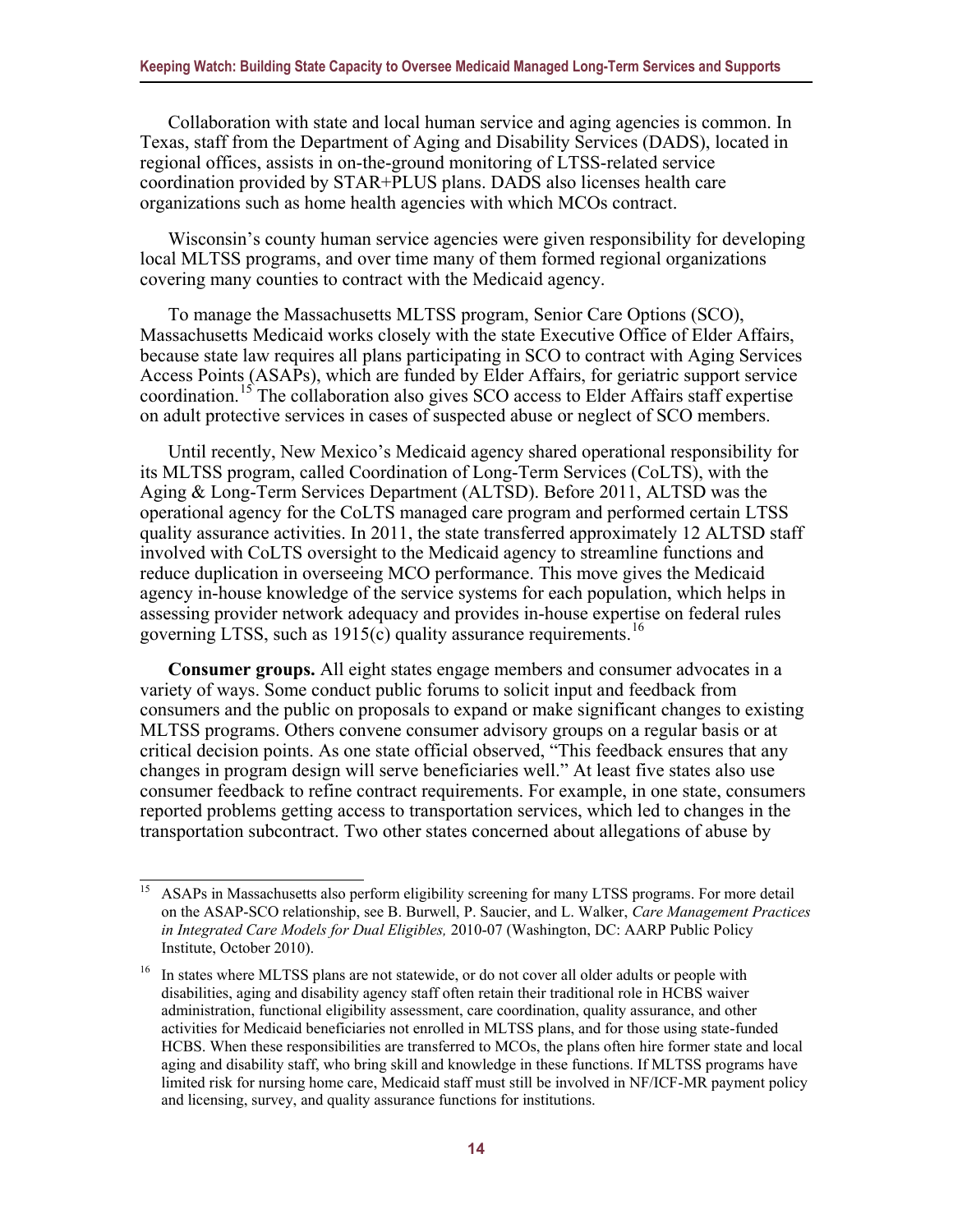personal care workers convened consumer work groups to elicit suggestions on how to modify qualifications for personal care attendants in contract standards.

Because consumer feedback is important for MCOs as well as states, most states require MCOs to include consumers on advisory or governance boards, or on other types of informal committees. State officials monitor compliance with this obligation by requiring plans to submit agendas and meeting minutes, and on occasion, by attending the meetings in person.

Obtaining consumer feedback on a regular basis, and using it to improve program operations, can be challenging. One state reported that it receives a large volume of consumer feedback from advocacy groups and from three systems for complaints and grievances, making it difficult to sort out priorities and turn the information into systemwide improvements. Another state official described the challenge of keeping consumers involved: "We had an active [consumer group] for older adults, but attendance fell off over time . . . once [our program] expanded and became the usual way for people to get services, people got bored with the meetings." Nonetheless, states generally affirmed the value of stakeholder feedback, and those whose consumer groups had lost momentum said that they hoped to reinvigorate the groups. States considering a shift from voluntary to mandatory enrollment regard consumer input as essential. As one state official said, "As we move toward a mandatory environment, consumers will play a larger role."

**Vendors and consultants.** Because federal rules require states to have an independent actuary certify that capitation rates are actuarially sound, states contract with qualified actuaries to carry out this function. As discussed later, a few states, including Wisconsin, contract with external organizations to operate independent ombudsman services for MLTSS members. Each of these roles extends and strengthens program oversight by using people with recognized expertise.

#### <span id="page-19-0"></span>**The Role of Staff Skill Mix and Information Technology**

Medicaid agency staff bear the ultimate responsibility for combining information from all sources and using it to create a full picture of each plan's performance and overall program progress. Consequently, we asked senior Medicaid officials about the role of staff qualifications and IT systems in effective monitoring of MLTSS contracts.

**Staff qualifications.** Having staff with the right qualifications is critical. State representatives identified the essential qualifications, or core competencies, for six key oversight functions (see table 3). For MLTSS programs in particular, program managers stress the importance of having people with clinical or managerial experience in LTSS delivery systems, HCBS quality assurance, and care management for older adults and people with disabilities. One state official emphasized the importance of having clinicians and other professionals involved in the development of appropriate MLTSS quality measures and in quality oversight. Another state official said that those who oversee MLTSS contracts "have to know about [HCBS] waivers and understand differences in service systems and emphases for each population." But if such staff have had experience only in FFS or managed care delivery models that do not include LTSS, "we need to train them in how to monitor those services in a managed care system," cautioned another state respondent.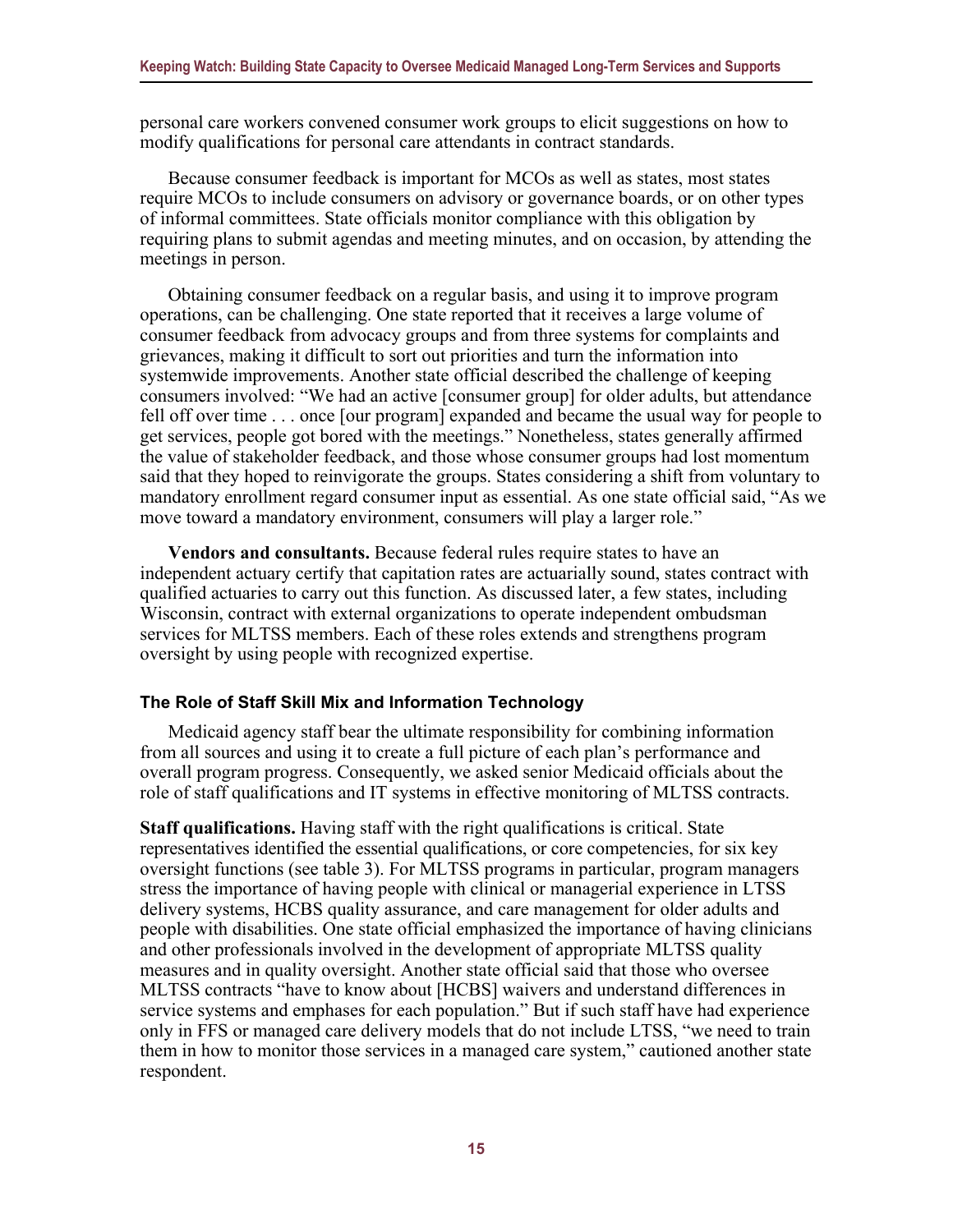<span id="page-20-0"></span>

| <b>Oversight Roles</b>                                                                        | Qualifications and Specialized Knowledge,<br><b>Skills, or Experience</b>                                                                                                                                                                                                                                                                                                                                                                                              |  |  |
|-----------------------------------------------------------------------------------------------|------------------------------------------------------------------------------------------------------------------------------------------------------------------------------------------------------------------------------------------------------------------------------------------------------------------------------------------------------------------------------------------------------------------------------------------------------------------------|--|--|
| 1. Program Direction<br>and Management                                                        | • Understanding of the big picture: health policy, financing, rates,<br>and analytics<br>• Deep knowledge of managed care regulations and operations, and<br>LTSS delivery systems<br>• Contract and rate negotiation skills<br>• For programs for dual enrollees, knowledge of Medicare policy                                                                                                                                                                        |  |  |
| 2. Contract Development,<br><b>Negotiation, Monitoring,</b><br>and Enforcement                | and how it intersects with Medicaid benefits<br>• Skill and experience in contract negotiation strategies<br>Knowledge of state procurement rules and procedures<br>Knowledge of all key managed care operations, from marketing<br>and enrollment to provider contracting and member relations<br>■ Understanding of key contract monitoring and enforcement<br>activities<br>• Ability to use information tools to track plan progress against<br>identified markers |  |  |
| 3. Provider Network<br><b>Adequacy/Access to</b><br><b>Services</b>                           | • Ability to use and/or interpret geographic mapping programs<br>■ Knowledge of provider licensing requirements<br>Ability to link consumer complaints to problems with access<br>Ability to work collaboratively with plans to address access issues<br>Knowledge of provider adequacy and accessibility for various<br>populations in geographic areas                                                                                                               |  |  |
| 4. Quality Assurance/<br><b>Care Coordination</b>                                             | Knowledge of 1915(b) and (c) waiver authorities<br>Knowledge of quality requirements in BBA regulations, Medicare<br>rules, and NCQA accreditation requirements<br>• Understanding of assessment, care planning, and care<br>coordination processes, as well as LTSS generally<br>• Provider-based or managerial experience in LTSS                                                                                                                                    |  |  |
| 5. Beneficiary Education,<br><b>Rights, and Member</b><br><b>Relations</b>                    | ■ Experience working with consumer advocacy groups<br>• Ability to forge consensus among groups<br>• Understanding of member grievance and appeals rights and<br>procedures<br>Experience with ombudsman programs and benefits counseling<br>services                                                                                                                                                                                                                  |  |  |
| 6. Rate Setting and<br><b>Financial Oversight</b><br>Act of 1007: $NCMA - National Committoo$ | ■ Understanding of accounting principles<br>Experience using case mix systems and risk adjustment tools<br>• Understanding of data sources and database management<br>Statistical programming skills<br>$\mathcal{L}_{\mathcal{A}}$                                                                                                                                                                                                                                    |  |  |

| Table 3                                                   |
|-----------------------------------------------------------|
| <b>State Medicaid MLTSS Oversight Team Qualifications</b> |

BBA = Balanced Budget Act of 1997; NCQA = National Committee for Quality Assurance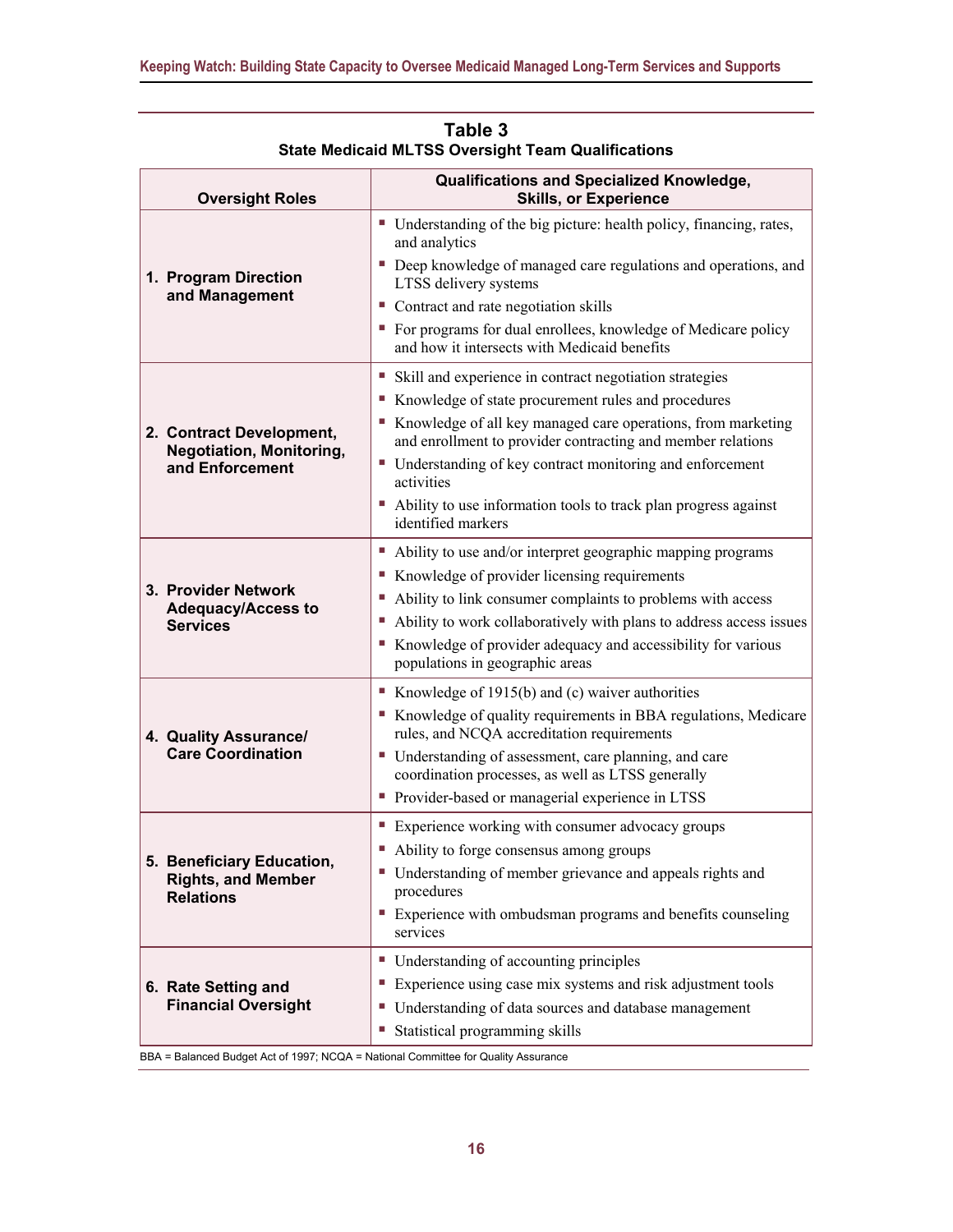When states develop new MLTSS programs, the type and amount of training required to ensure that Medicaid staff can oversee such contracts (as distinct from managed care contracts covering children and adults without disabilities) depends on the state's experience with managed care contracting. States with a long history of managed care may already have qualified staff who need some additional training on LTSS issues. States switching from a predominantly FFS system to managed care may require completely new staff with contract negotiation and management skills, or else will require substantial retraining of existing staff. In either case, success depends on senior managers. Said one official, "You really need strong leaders to make the transition [from FFS to managed care] and to help bring other employees up to speed to do their job well."

<span id="page-21-0"></span>**Use of information technology.** Data and information are essential tools in program operations, contract monitoring, and overall evaluation. As one program manager said, "This is a complex undertaking and your program will fail or succeed based on it [sophistication in the use of IT]." Operationally, IT systems are critical for determining eligibility of Medicaid beneficiaries for LTSS, facilitating enrollment and disenrollment in plans, tracking service authorization, and monitoring case management. Effective contract monitoring depends on robust IT systems that can track whether MCOs submit all required reports on time and can aggregate encounter data to monitor beneficiary service use, cost patterns, quality measures, and other performance indicators at the plan and program levels.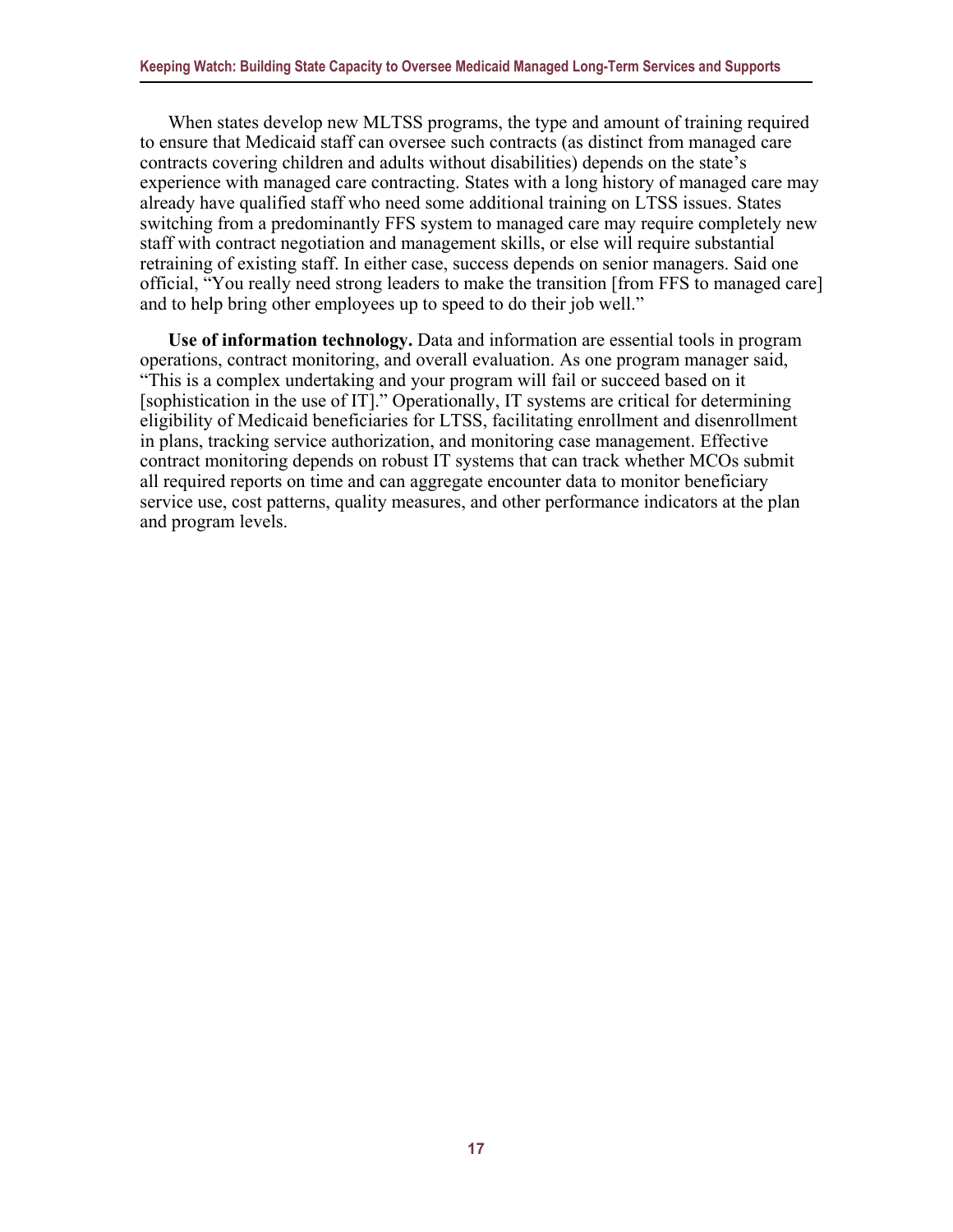#### **CORE CAPACITIES FOR MONITORING MLTSS CONTRACTS**

After focusing on critical inputs to effective MLTSS program oversight, we turn to a detailed examination of the activities that often consume the most resources—keeping watch over managed care plan compliance with contract terms and requirements. This section describes five major monitoring functions—referred to as core capacities—in which state Medicaid staff, contractors, and information systems are engaged:

- 1. **Contract Monitoring and Performance Improvement**—Ensuring MCO compliance with all contract requirements through regular communication with plan representatives, enforcement tools such as corrective action plans, penalties or sanctions for violations, and incentives to improve plan performance across a broad range of care quality, customer service, and provider-related measures over time.
- 2. **Provider Network Adequacy and Access to Services**—Ensuring that MCOs have sufficient numbers and types of health and LTSS providers (including care coordinators) to serve beneficiaries and that beneficiaries have timely access to care that is physically accessible, culturally competent, and available in languages spoken by significant numbers of enrollees.
- 3. **Quality Assurance and Improvement**—Ensuring that beneficiaries have access to providers and services that are of high quality, meet quality standards specified in contracts, are patient- and family-centered by respecting individual choices and preferences, and continually improve over time.
- 4. **Member Education and Consumer Rights**—Ensuring that beneficiaries understand the choice of plans, providers, and services available, enrollment and disenrollment procedures, and their legal right to receive full access to covered benefits. Ensuring consumers' rights to file grievances and appeals, and to have assistance in doing so, if they believe they have been wrongly denied covered services. (This core capacity also includes contingency plans for receipt of services during the appeals process. The entire domain needs to address issues related to cultural competency and language access.)
- 5. **Rate Setting**—Setting actuarially sound rates that pay program contractors appropriately to ensure financial stability and access to necessary services and providers.

While these monitoring functions are common among all states that operate Medicaid managed care programs, there are differences in how Medicaid agencies carry them out. State responsibilities for operating and monitoring Medicaid managed care programs are defined in federal regulations<sup>17</sup> and cover a range of issues, from protecting enrollee rights and setting actuarially sound capitation rates to ensuring care quality. But the federal rules give states some latitude in defining specific contract requirements and methods for monitoring plan compliance.<sup>[18](#page-22-1)</sup>

<span id="page-22-0"></span><sup>17</sup> 42 CFR §438.

<span id="page-22-1"></span><sup>18</sup> For example, Section 438.207 requires state Medicaid agencies to ensure, through contracts with MCOs, that plans have sufficient provider capacity to serve enrollees in their service area, but federal rules leave it to states to specify how many providers each plan must contract with to meet this requirement, how plans will verify that such providers are available to beneficiaries, and how frequently they review provider network adequacy.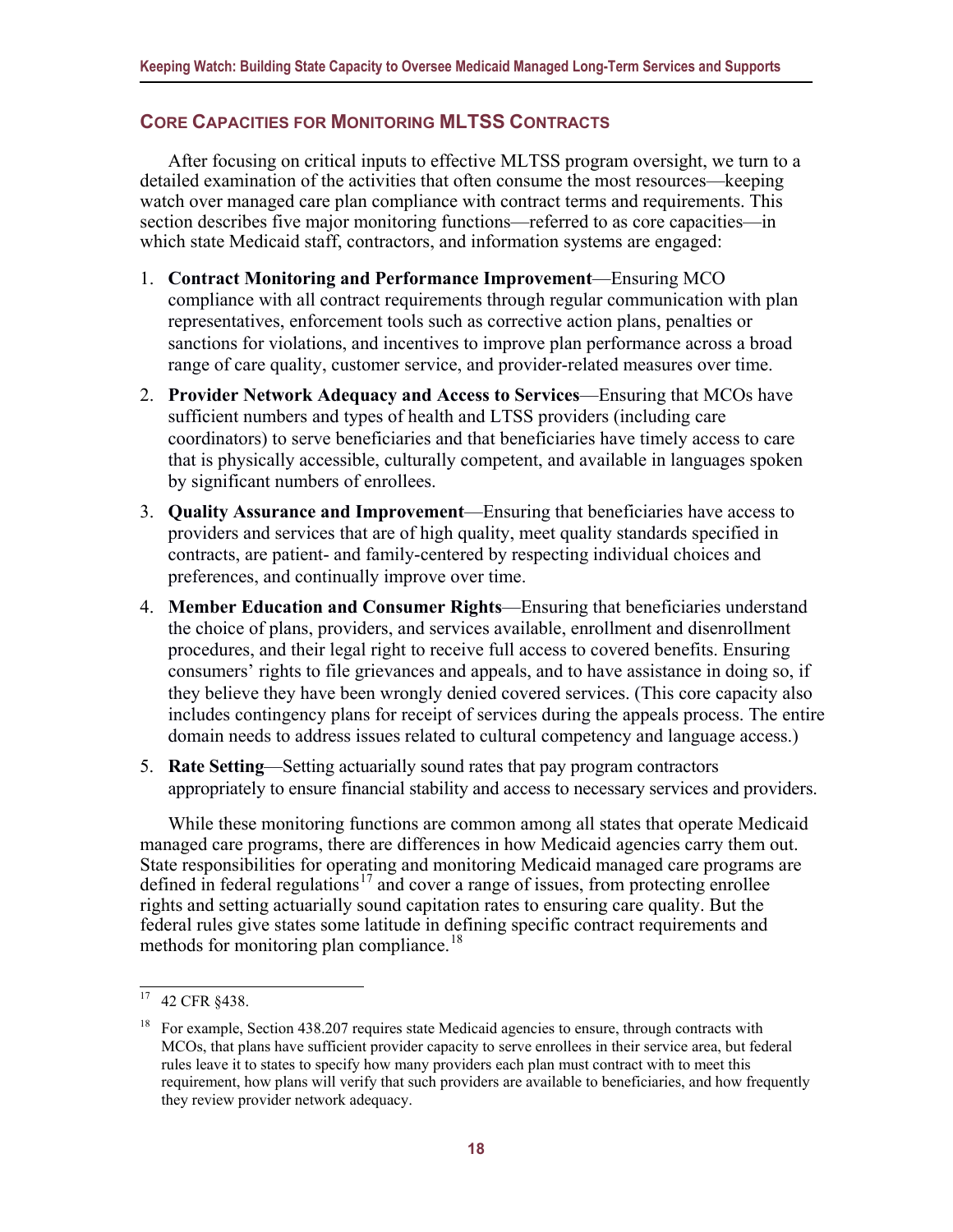We identified the types of activities states used to oversee Medicaid MLTSS plans in each core oversight function. We then compared these activities with the federal regulations to determine whether they were consistent with or went above or below federal standards. For activities not specified in federal regulations, we analyzed how common they were in the eight states, how often they were conducted, and what resources they required. We then classified state monitoring activities in each core oversight capacity into three groups:

- **Norms**—Oversight practices required by federal rules or used by most of the states.
- **Promising Practices—Practices that go beyond federal regulations, may help to** improve plan performance or beneficiary outcomes, and often involve more innovative or frequent review or require greater capacity or resources than are typical in most states. We do not call them "best practices" as there is not enough evidence to prove that they produce better outcomes.
- **Caution Flags**—Practices that may pose a risk to beneficiaries or to achieving program goals because they involve sporadic or cursory oversight and monitoring of plan performance, or do not use incentives or apply penalties.

Classifying monitoring practices in this way enables states to benchmark their efforts with those of other states to determine which capacities could be strengthened. The "Capacity Indicator" charts in this section show state activities in these three categories for four core monitoring capacities.<sup>[19](#page-23-1)</sup> The charts list only those activities observed in or described by the study states.

#### <span id="page-23-0"></span>**Contract Monitoring and Performance Improvement**

Effective contract monitoring requires states to keep abreast of a broad spectrum of plan activities and performance indicators, including determining compliance with contract requirements regarding access to services, provider networks, care quality, beneficiary rights, and plan financial status. Consistent with the adage "you can't manage what you can't measure," states require plans to submit numerous reports and data that help them measure compliance with access and quality requirements, assess progress toward performance targets, determine whether corrective actions are required, and inform an overall evaluation of the program (figure 3).

**Norms.** Most of the states conduct initial "readiness reviews" for any new managed care contractors to make sure they have the systems and capacity to comply with contract requirements. This is similar to the readiness assessment used by the Centers for Medicare and Medicaid Services (CMS)—the federal agency with authority over Medicare and Medicaid—to determine whether new Medicare Advantage (managed care plans) are able to comply with all program requirements. While Medicare Advantage plans complete the readiness assessment online, state-level readiness reviews typically involve a desk review of documents, as well as an onsite review at the plan's facilities, and a systems review to make sure the plan systems are ready to pay providers. While

<span id="page-23-1"></span><sup>19</sup> Due to the highly technical nature of the issues involved in the fifth core capacity (rate setting), this study did not examine state practices in depth.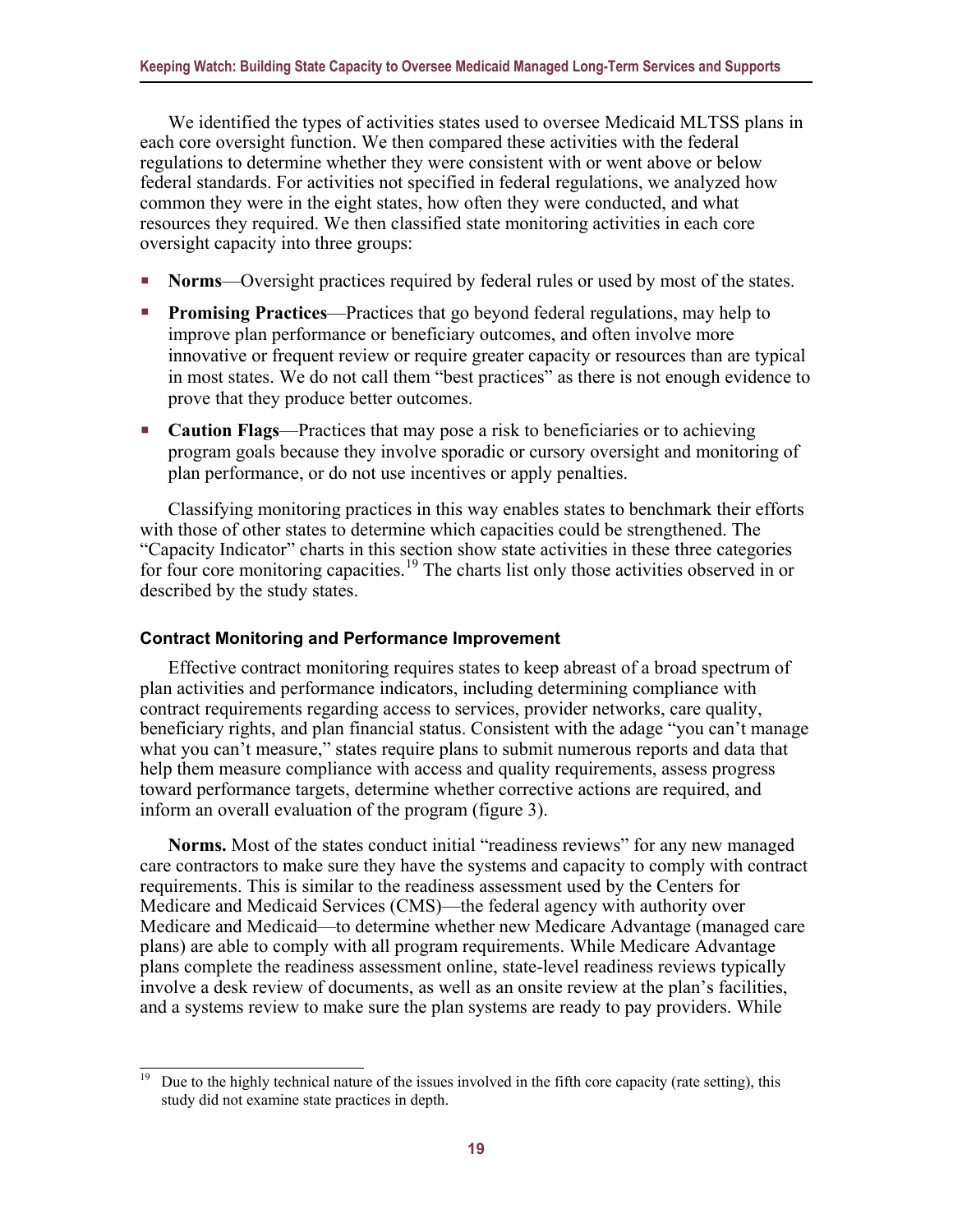| Figure 3<br><b>Capacity Indicators: Contract Monitoring and Performance Improvement</b> |                                                                                                                                                                                                                                                                                                                                                                                                                                                                                                                                                                                                                                                                                                                                                                                                                                                       |  |  |  |  |
|-----------------------------------------------------------------------------------------|-------------------------------------------------------------------------------------------------------------------------------------------------------------------------------------------------------------------------------------------------------------------------------------------------------------------------------------------------------------------------------------------------------------------------------------------------------------------------------------------------------------------------------------------------------------------------------------------------------------------------------------------------------------------------------------------------------------------------------------------------------------------------------------------------------------------------------------------------------|--|--|--|--|
| <b>Promising</b><br><b>Practices</b>                                                    | • State uses automated workflow tools to ensure that all required MCO reports are submitted,<br>reviewed, and acted upon appropriately<br>State audits the MCOs' internal management processes to verify that contract requirements<br>are met<br>State regularly revises contracts to include new or higher performance targets<br>$\bullet$<br>State offers incentives for MCOs that meet or exceed quality standards (i.e., P4P bonus)<br>$\bullet$                                                                                                                                                                                                                                                                                                                                                                                                |  |  |  |  |
| <b>Norms</b>                                                                            | State conducts onsite readiness reviews for new MCO contractors and regular onsite reviews<br>$\bullet$<br>for continuing contractors<br>State has a strong partnership with MCOs, characterized by frequent communication about<br>$\bullet$<br>contract issues<br>State allows MCOs to realize savings if they exceed targets for use of HCBS care as<br>$\bullet$<br>opposed to institutional care<br>State or EQRO provides technical assistance to MCOs to remedy problems in performance<br>$\bullet$<br>State requires MCOs to submit corrective action plans to address problems in meeting<br>$\bullet$<br>contract requirements, and state follows up to ensure implementation of the plans<br>State suspends enrollment or levies financial penalities on MCOs that repeatedly fail to meet<br>$\bullet$<br>contract performance standards |  |  |  |  |
| <b>Caution</b><br><b>Flags</b>                                                          | [None observed in the study states]<br>$\bullet$                                                                                                                                                                                                                                                                                                                                                                                                                                                                                                                                                                                                                                                                                                                                                                                                      |  |  |  |  |

federal Medicaid law does not require states to conduct such reviews for new Medicaid MCOs, all of the states<sup>20</sup> in this study do so before enrollment begins.<sup>[21](#page-24-1)</sup>

To promote compliance with contract terms, states typically try to develop strong partnerships with MCOs. Six states schedule regular meetings and other communication with MCO managers to discuss strategies for ensuring that MCOs can comply with contract requirements, and to improve plan performance over time. Tennessee described its collaborative approach: "[W]e believe in engaging our MCOs not just in a punitive manner. When there is a problem, we solve it together. We give [MCOs] a chance to be heard." Communication occurs frequently, often daily, when a new MCO is first awarded a contract, and then usually tapers off to monthly or quarterly as operations stabilize. Four states facilitate communication by assigning a single contract manager to serve as the primary point of contact for each MCO and request that MCOs do the same. Some states make a point of contracting with plans that indicate, through language and examples provided in their bid, that they will be good partners and according to one state official are "not just looking for profit but focused on providing member-centered, good quality care." States feel that this collaborative approach fosters the development of high-

<span id="page-24-0"></span>For example, the Texas STAR+PLUS Expansion contract describes the "Transitions Phase Requirements" (section 7) between a new MCO contract award and its operations start date, during which an organizational readiness review process occurs. [http://www.hhsc.state.tx.us/medicaid/STARPLUSExpansionContract.pdf.](http://www.hhsc.state.tx.us/medicaid/STARPLUSExpansionContract.pdf) 

<span id="page-24-1"></span><sup>&</sup>lt;sup>21</sup> The AARP Public Policy Institute is now studying how state Medicaid agencies in six states conduct MCO readiness reviews for managed care plans that will be providing MLTSS to vulnerable adults for the first time.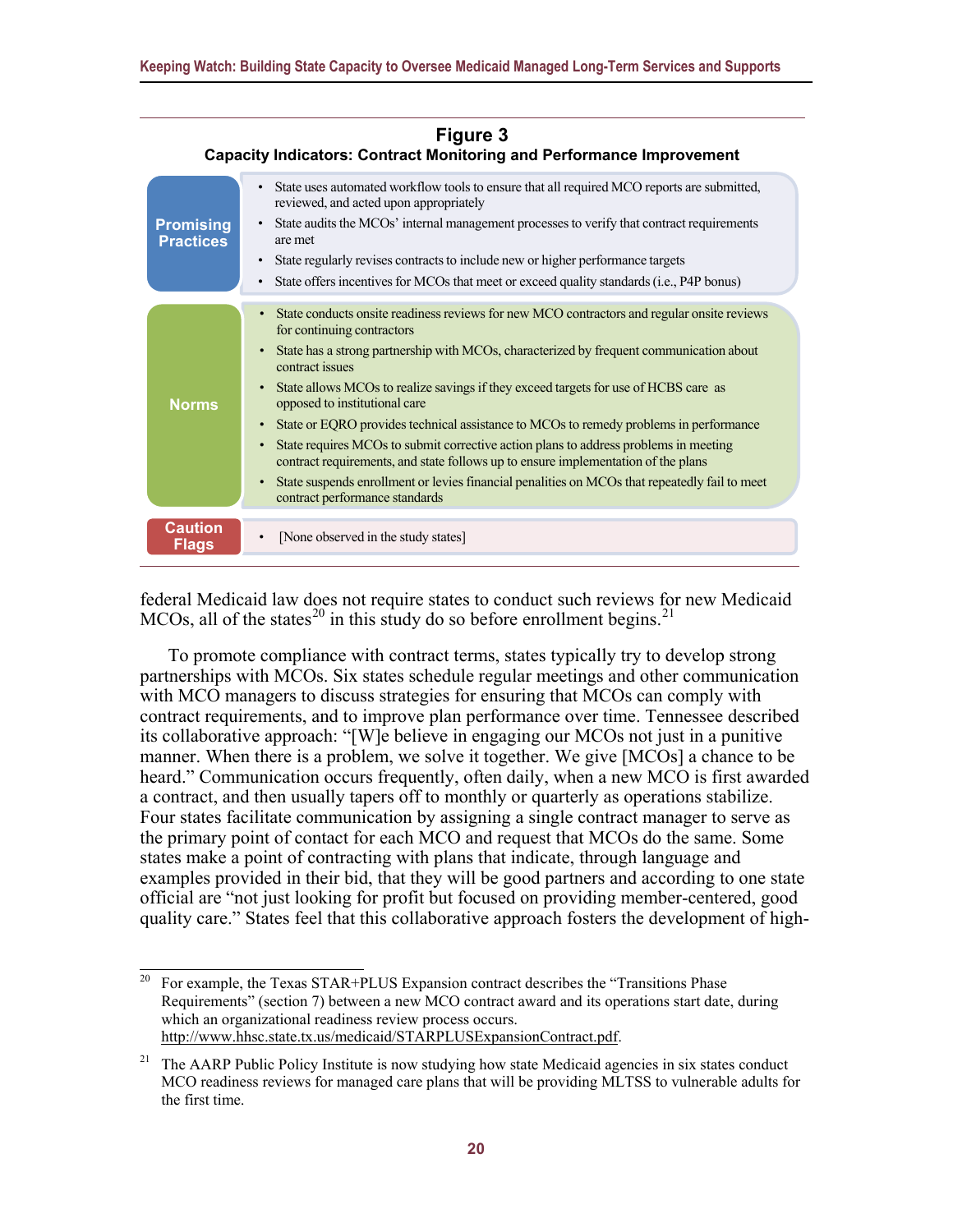performing programs because "if plans feel like they're part of the process, they'll be more invested and will do a better job."

States use a variety of tools to evaluate performance within and across plans. For plans that cover LTSS, states need measures that are specific to these services, but there are no national standards. As one program manager said, "We need standardized national measures for long-term care quality, something like the Healthcare Effectiveness Data and Information Set (HEDIS)<sup>[22](#page-25-0)</sup> for long-term care that is applicable outside of Medicare Dual Special Needs Plan (D-SNP) model (which serve many dual-eligibles who do not use LTSS)."

In the absence of national standards, states use a variety of approaches and measures (explained in box 1). States whose MLTSS programs operate or formerly operated under 1915(c) HCBS waiver authority, such as Minnesota, Tennessee, Texas, and Wisconsin, assess LTSS access and quality in the same way they assess FFS HCBS waiver services by assessing plan compliance in carrying out processes in six "sub-assurance" areas: (1) level of care determination, (2) service plan development and maintenance, (3) contracting with qualified providers, (4) ensuring beneficiary health and welfare, (5) using appropriate administrative authority, and (6) financial accountability procedures. For example, Texas uses 32 HCBS-related performance measures to assess STAR+PLUS plans' LTSS quality. These measures include the number and percentage of members (1) whose service plans address their assessed needs, (2) whose service coordinator asked about their personal goals, (3) who receive all services in the care plan, and (4) who were allowed a choice of waiver services. STAR+PLUS enrollees are also surveyed annually by the EQRO about service use; experience; satisfaction with doctors, including specialists; and care coordination.

In addition, because many MLTSS programs seek to shift the balance of care from institutions to home and community-based settings, the states closely monitor the proportion of members in each setting. Four states also offer MCOs financial incentives to increase the proportion of clients in HCBS versus institutions (discussed below in Rate Setting).

States use a variety of techniques to remedy problems with plans that are not meeting performance targets or expectations. They provide technical assistance, sometimes through an EQRO.<sup>[23](#page-25-1)</sup> They also require MCOs to submit corrective action plans that outline steps they will take to address problems in meeting contract requirements. "Having a corrective action in a plan's record is very undesirable, so that motivates [MCOs]. We find this to be an effective strategy and a good way to get plans' attention. Sometimes [the problem] is a technical issue and … finding a solution can take time." Moreover, six states reported that they have suspended enrollment in a particular service area or levied financial penalties on MCOs that repeatedly fail to meet contract performance standards. These types of sanctions are frequently included in state contracts, and it is the norm for leading states to exercise them.

<span id="page-25-0"></span> $22$  The Healthcare Effectiveness Data and Information Set (HEDIS) consists of 75 measures across eight domains of care: Effectiveness of Care, Access/Availability of Care, Satisfaction with the Experience of Care, Use of Services, Cost of Care, Health Plan Descriptive Information, Health Plan Stability, Informed Health Care Choices. For more information, see http://www.ncqa.org/tabid/59/default.aspx.

<span id="page-25-1"></span><sup>&</sup>lt;sup>23</sup> An option available under 42 CFR §438.358.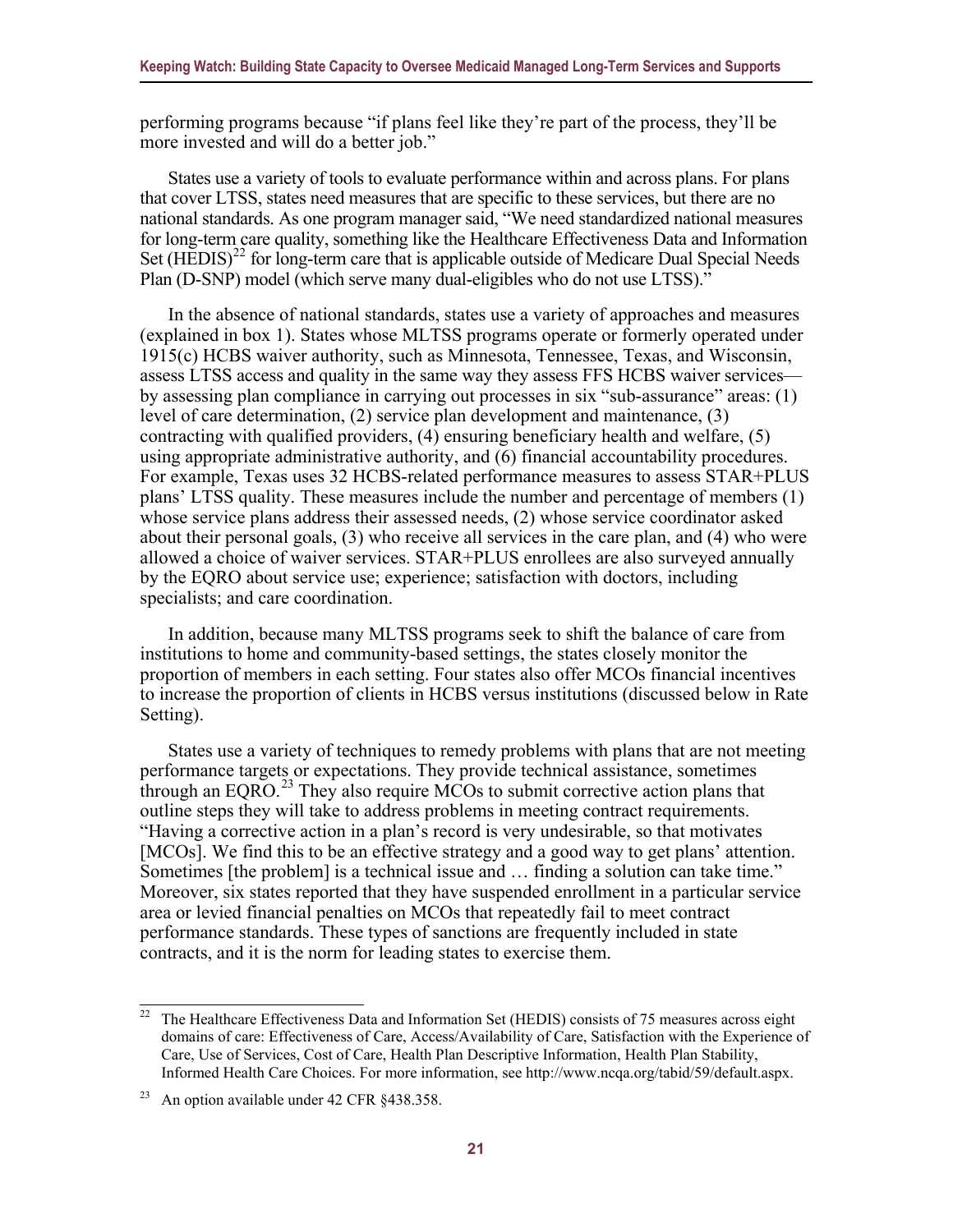#### **Box 1. LTSS Quality Performance Measures**

Many people enrolled in MLTSS programs have multiple chronic health conditions that require regular medical attention. To measure the quality of acute and primary care, state Medicaid agencies can compare managed care plan performance against nationally recognized measures. These are drawn from two primary sources: (1) the Healthcare Effectiveness Data and Information Set (HEDIS) measures, which include numerous clinical care indicators, and (2) the Consumer Assessment of Healthcare Providers and Systems (CAHPS), which surveys plan members on how well doctors communicate, whether members can get care without long waits and get the care they need, health plan customer service, and overall satisfaction.

However, standardized measures of LTSS quality have not yet been developed, making it difficult for states and consumers to make "apples-to-apples" comparisons of plan performance on LTSS indicators. To address this gap, state Medicaid agencies have had to create their own LTSS measures. The study states rely mostly on structure or process measures such as the following:

- Percentage of members who receive HCBS based on a comprehensive care assessment and care plan, within 30 days of enrollment
- Share of members whose records confirm they that were asked about their care preferences
- Number of home safety evaluations
- Number of members over 75 years of age at risk for falls who have been asked at least annually about occurrence of falls and treated for related risks
- Proportion of single-bed nursing facility rooms out of total available (includes shared rooms)
- Nursing home readmissions within 30 days of discharge

A few states also track **functional outcomes**. For example, Wisconsin and Minnesota measure the share of program enrollees whose need for help with ADLs increases, decreases, or stays the same. Some states also conduct regular surveys of members to determine whether they receive person-centered care, such as the Participant Experience Survey, which many HCBS waiver programs use to assess quality of life. Wisconsin developed its own survey, called the Personal Experience Outcomes Integrated Interview and Evaluation System (PEONIES), to gather information about consumers' personal outcomes, including whether they live in their preferred setting, are treated with respect, feel safe, and can decide on their own schedule. Minnesota adds supplemental questions to the CAHPS survey to ask how satisfied members are with their care coordination.

Appendix B shows the types of measures the states use to monitor the quality of care in (1) health care services, (2) LTSS, and (3) consumer experience and satisfaction with care. It also has links to state websites that publicly report these measures.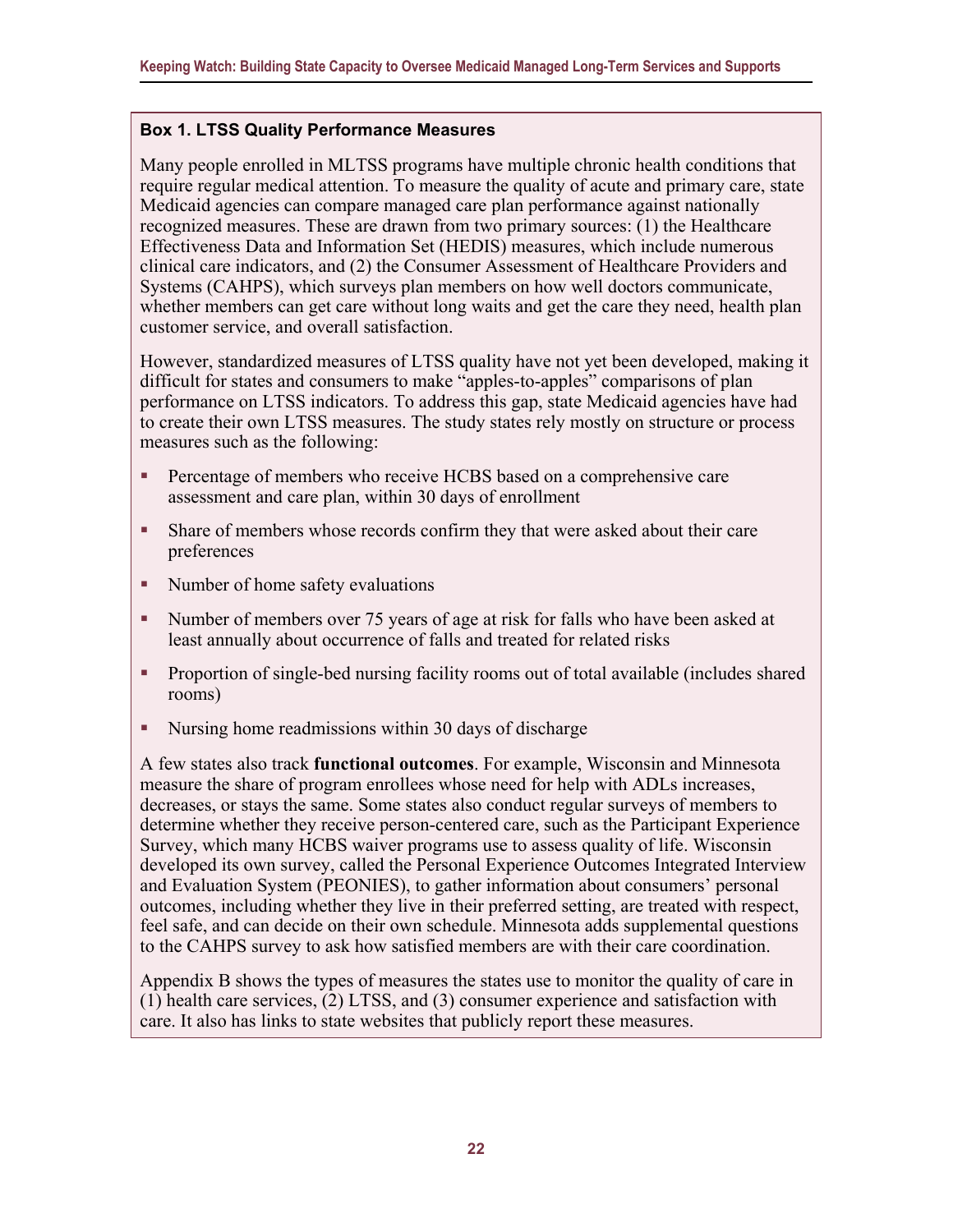**Promising practices.** Three states review MCO compliance with submitting all required data and reports on schedule, either through sophisticated software tools or onsite audits of information systems. Tennessee, for example, monitors compliance with reporting requirements through the use of automated workflow tools, which track when MCO reports are submitted and ensure that they are reviewed and acted upon appropriately. In this system, "every MCO-required report has an 'owner'— someone in the state who is responsible for reviewing it, and an associated process that describes what to do with it." Minnesota and Wisconsin send oversight staff onsite annually to audit the MCOs' information management system, among other things.  $^{24}$  $^{24}$  $^{24}$ 

Arizona, Minnesota, Tennessee, and Wisconsin regularly revise their contracts to include new or higher performance targets. While most states plan such changes to coincide with periodic contract renewals, during the rollout of its MLTSS contract, Tennessee's CHOICES program used the contract revision process more frequently to fix problems that were not foreseen in the planning stage. For example, although Tennessee included very specific requirements in its contracts with MCOs, "[managed LTSS] was such a new system that we weren't sure if we included too much or not enough, so if a report was not right, we changed it."

Minnesota, Tennessee, Texas, and Wisconsin offer performance incentives or payfor-performance bonuses to plans that meet or exceed quality standards. Tennessee's Money Follows the Person program—a demonstration supporting state efforts to help people living in institutions transition back to home and community-based settings—pays MCOs \$2,000 for each person transitioned out of institutional care beyond a minimum target and \$5,000 if that person stays in the community for an entire year. In 2006, Wisconsin's Family Care program distributed just over \$1 million in graduated incentive payments to MCOs that tested 75 percent of members for diabetes, reduced the share of members with poorly controlled diabetes, and/or improved the rate of preventable hospitalizations and emergency room visits.<sup>25</sup> In 2008, the state conducted a similar program related to dementia screening. Texas withholds 1 percent of the capitation payment and awards all or a portion of the funds to plans that meet performance targets. While performance incentives are useful tools, they are vulnerable to budget cuts during economic downturns. Two of the states that previously offered bonuses had to eliminate some of them due to state budget cuts.

**Caution flags.** Although the states engage in rigorous performance monitoring and improvement activities, three do not offer financial bonuses to MCOs that exceed state performance targets related to use of HCBS. This may impede the program's ability to shift the balance of LTSS toward community-based care, but states have other tools, such as methods used to set capitation rates (discussed further in Rate Setting), to promote use of HCBS.

<span id="page-27-1"></span><span id="page-27-0"></span> $24$  For Minnesota's other auditing and examination procedures, see [http://www.health.state.mn.us/divs/hpsc/mcs/quality.htm.](http://www.health.state.mn.us/divs/hpsc/mcs/quality.htm)

<span id="page-27-2"></span><sup>25</sup> Wisconsin Department of Health Services, *Performance-Based Contracting in Family Care Background and Project*, [http://www.dhs.wisconsin.gov/ltcare/StateFedReqs/p4p.pdf.](http://www.dhs.wisconsin.gov/ltcare/StateFedReqs/p4p.pdf)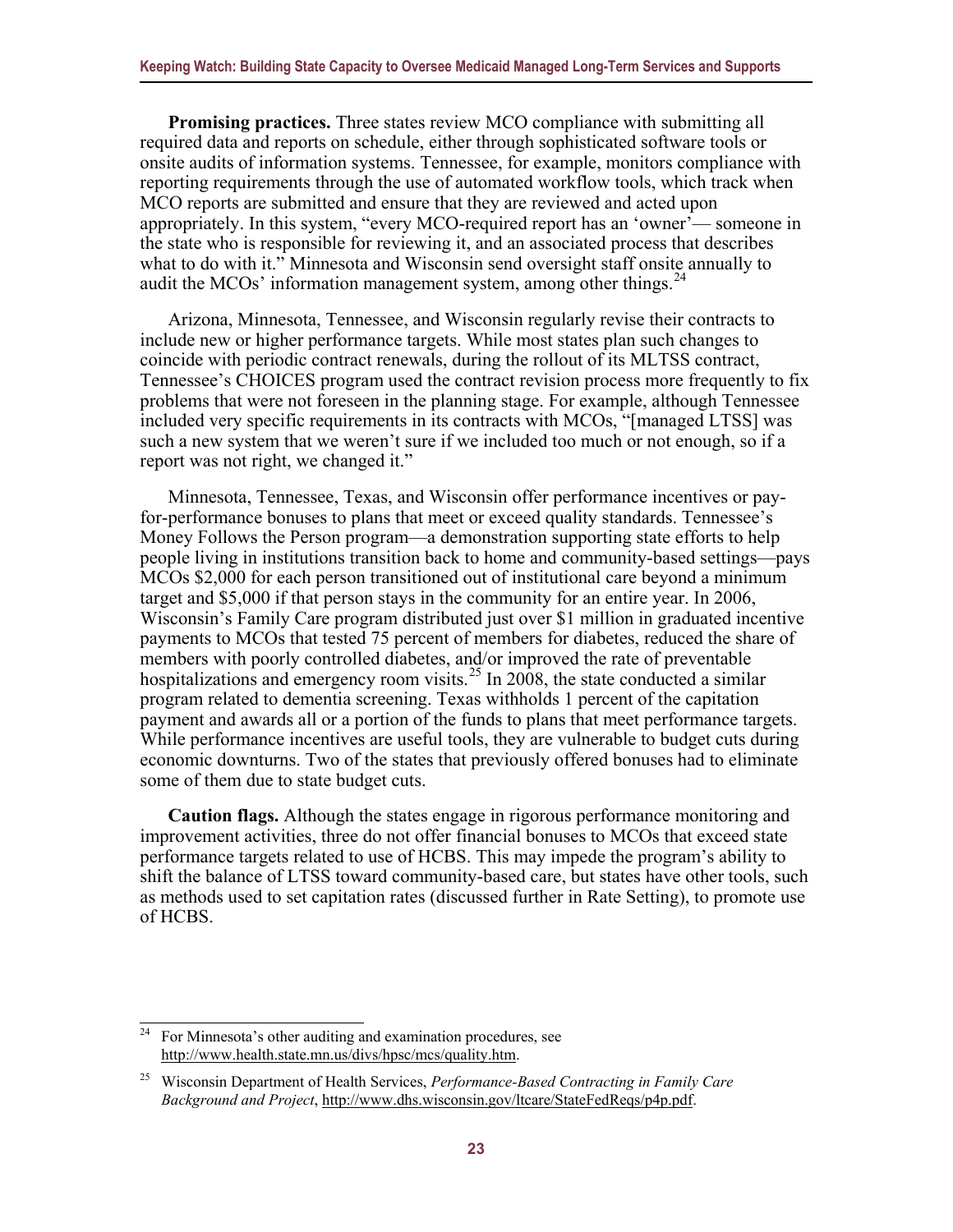#### **Provider Network Adequacy and Access to Services**

Federal rules require states to ensure that MCOs maintain adequate provider networks<sup>[26](#page-28-0)</sup> so that beneficiaries will have access to the care they need. Because older adults and people with disabilities have a diverse set of health and disabling conditions, MCOs must contract with a broad range of providers, from primary care doctors and specialists to home care and behavioral health providers. In addition, people with different types of disability require that providers be physically accessible and be able to communicate effectively with them. Providers also must accept new clients, hold appointments during times that are convenient for clients, make their services culturally and linguistically accessible, and be located within a reasonable travel distance from the populations they serve. Ensuring access to HCBS is especially critical for older adults and people with disabilities who rely on personal care workers to help them with ADLs, including getting up in the morning, bathing, toileting, dressing, and eating (see figure 4).

#### **Figure 4 Capacity Indicators: Provider Network Adequacy and Access to Services** • State or EQRO verifies provider network lists (in member handbooks or on websites) by contacting provider offices to verify that they accept new patients • State uses "mystery shoppers" to verify that provider offices are open and accepting new enrollees • State covers telehealth services in the benefit package to ensure access in underserved areas **Promising Practices** State regularly reviews MCO lists of providers and service areas • State uses external agency or organization (i.e., EQRO) to validate network adequacy and access • State reviews summary utilization data from MCOs on LTSS • State reviews provider networks against population-specific geographic access standards (i.e., providers are within a certain distance or travel time from beneficiaries) for plans that cover acute, primary, and specialty services • State offers help to MCOs that have significant gaps in service by identifying potential providers • State reviews adequacy of MCO provider reimbursement rates to determine if they contribute to access limitations or provider network inadequacies **Norms Caution**<br>• Limited use of encounter data to monitor actual utilization against expected patterns **Flags**

All the states either allow or require one or more MCOs to offer consumer-directed options to beneficiaries with certain disabilities, either by employing the care attendants they choose (often family members) or by receiving a cash allowance to spend on services of their choice. This study did not assess differences in state Medicaid capacities or approaches to monitoring consumer-directed compared to plan-directed care. Because consumer-directed models allow family members to provide services, they may require different monitoring activities, but this study did not investigate this topic.

<span id="page-28-0"></span><sup>26</sup> 42 CFR §438.207.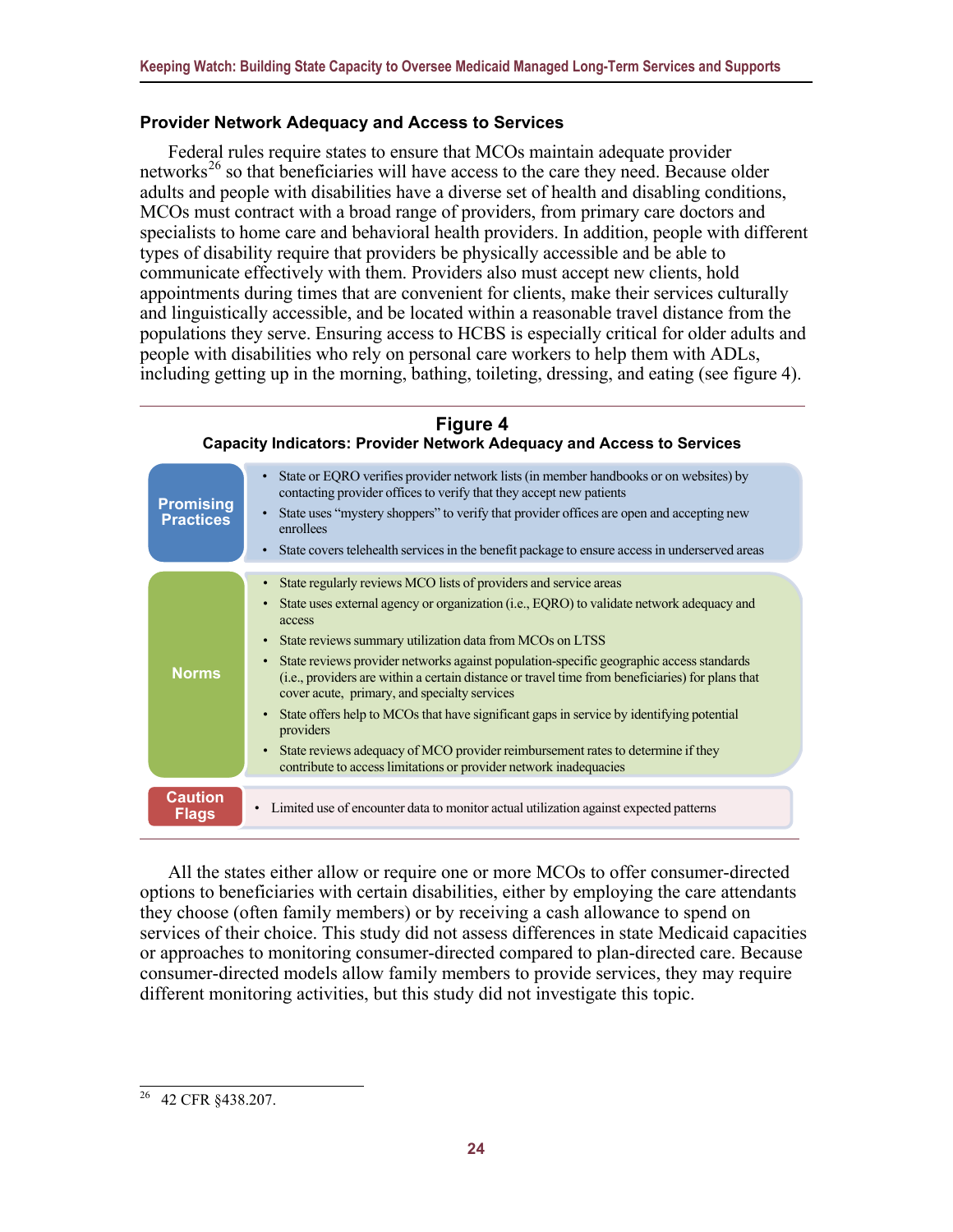**Norms.** Federal rules require states to certify to CMS that providers contracting with MCOs meet state access and network standards for timely access to care.<sup>[27](#page-29-0)</sup> Even though federal regulations do not explicitly define *how* states should monitor the adequacy of provider networks, most states conduct similar activities that have become the norm. For example, seven states regularly review the list of providers and service areas that MCOs submit to them—quarterly, annually, or when major changes occur. They then compare these provider networks against the state's population-specific geographic access standards (i.e., whether providers are within a certain distance or travel time from the beneficiaries they will serve).

To monitor LTSS access, states are required to collect and review summary utilization data from MCOs,<sup>28</sup> though there is some flexibility in the data or measures they collect. For example, two states require MCOs to track and report the number of personal care visits that are more than 30 minutes past due. Though federal regulations allow states to validate provider networks themselves, four states contract with EQROs to validate network adequacy and access, often in addition to the state's own review activities.<sup>29</sup> In addition, four states review provider reimbursement rates to determine whether they promote or limit access to providers.<sup>[30](#page-29-3)</sup> Five states offer to help MCOs fill network gaps by identifying potential providers. For example, because many social day care programs with which plans contracted were closing because of the recession, one state helped MCOs identify organizations that were still accepting new clients. MCOs have the flexibility to offer benefits that may not be covered in HCBS waiver programs. One state program manager cited an example of how this model can better meet each individual's needs: "MCOs don't put strict limits on home modification costs."

**Promising practices.** Some approaches to verifying or supplementing provider networks involve extra steps to ensure that all providers on network lists are actually available and accessible, and use the beneficiaries' perspective to monitor access. Wisconsin explained that "when we started [reviewing managed care networks], we had all of our MCOs submit a spreadsheet with information about every provider offering a benefit in the package, who do they serve, are they accessible, etc. We continue to review these documents carefully. [But] now we also look at the provider lists that the MCOs post on their [member] website, to make sure they have adequate [providers], and we look at scope, geographic spread, access, etc." Tennessee and Texas use "mystery shoppers" to call physicians and other professionals who are listed as network providers and verify that their offices are open and accepting new Medicaid clients. New Mexico supplements provider networks in underserved areas by covering telehealth services in the standard benefit package: "We are a big state and telehealth can be a very useful tool for making sure services are available in rural areas. Telehealth is very useful for services like behavioral health."

**Caution flags.** For many states, encounter data (i.e., records of the health care services for which MCOs pay at the individual level) are an essential tool for monitoring patterns of service use. These data enable states to check the accuracy of summary

<span id="page-29-0"></span> $27$  Ibid.

<span id="page-29-1"></span><sup>&</sup>lt;sup>28</sup> 42 CFR §438.240.

<span id="page-29-2"></span><sup>&</sup>lt;sup>29</sup> An option specified in 42 CFR  $§$ 438.358.

<span id="page-29-3"></span><sup>&</sup>lt;sup>30</sup> In accordance with 42 CFR §438.6.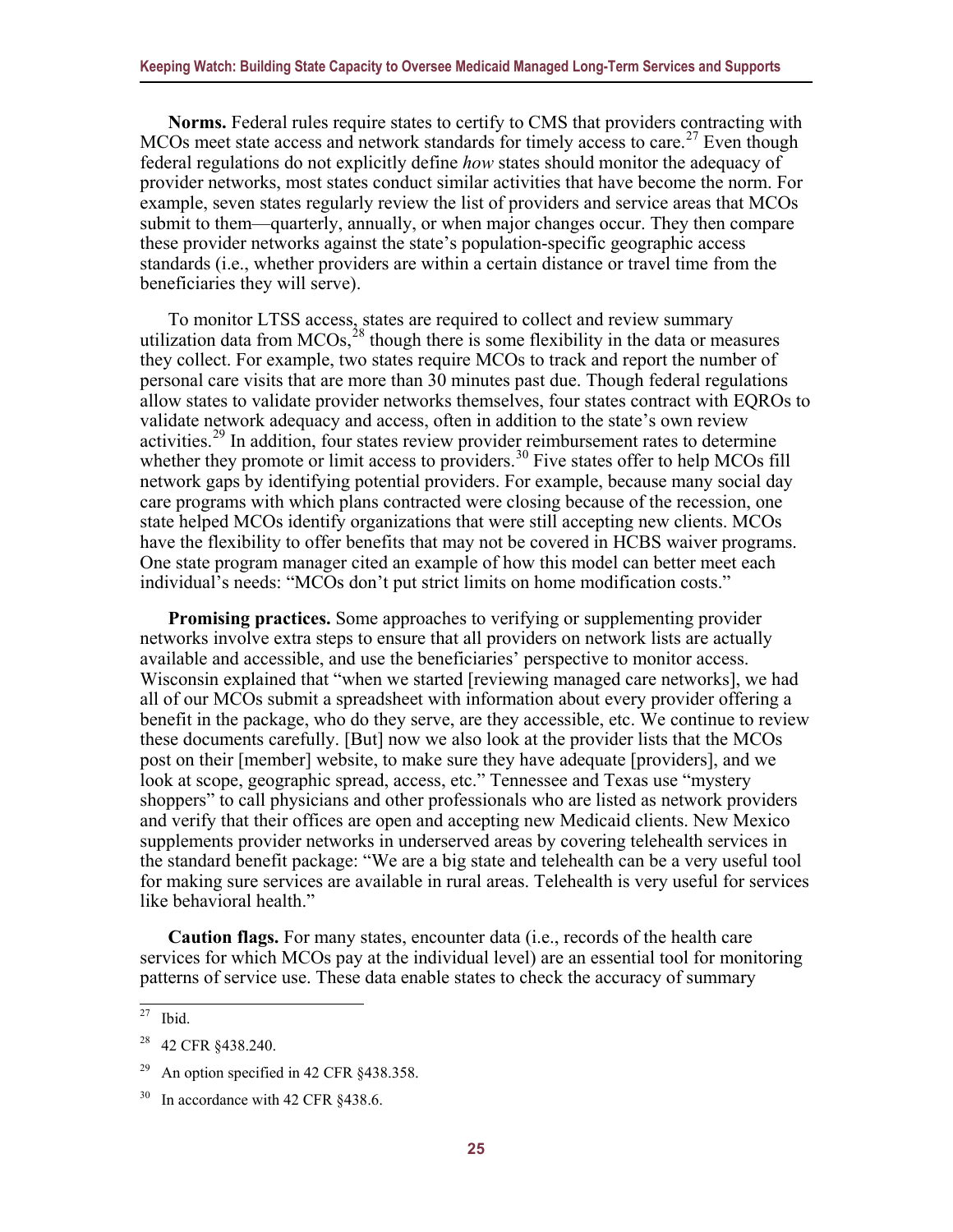utilization measures reported by plans and can provide additional detail on population or geographic-specific utilization. One state has not yet been able to collect accurate encounter data from all plans. This raises a caution flag because, without reliable encounter data, the ability to monitor the adequacy of provider networks and access to services is limited. However, the state was planning to collect these data from all plans starting in fiscal year 2012.

#### <span id="page-30-0"></span>**Quality Assurance and Improvement**

Access to services does not guarantee beneficiaries high-quality care and improved quality of life. States should also ensure that providers are licensed, consumers have a choice of providers, care plans are person- and family-centered, and services are of high quality, meaning that they meet professional standards and the Institute of Medicine's definition of quality: safe, effective, patient-centered, timely, efficient, and equitable.<sup>[31](#page-30-1)</sup> By regularly assessing the degree to which services meet standard measures of quality, states can (1) monitor compliance with minimum standards specified in contracts, (2) assess progress toward goals overall and by plan, (3) determine priorities for quality improvement projects, and (4) know which penalties and incentives are working to improve the quality of care (figure 5).

**Norms.** Because of the importance of care management (referred to as care coordination by many states) to older adults and people with disabilities, all eight states require Medicaid managed care plans covering LTSS to provide this service to members. All states require MCOs to conduct a comprehensive initial assessment or functional screen to determine each enrollee's level of care and service needs, which provides a baseline against which states can measure and monitor subsequent service use. For example, Wisconsin's EQRO "pulls a sample of [member] service plans in each MCO…to verify that those services are being delivered. They also verify that the LTSS are delivered as specified in the care plans, and in accordance with the care assessment."

<span id="page-30-1"></span>

|                                      | Figure 5<br><b>Capacity Indicators: Quality Assurance and Improvement</b>                                                                                                                                                                                                                                                                                                                                                                                                                                                                                                                                                                        |
|--------------------------------------|--------------------------------------------------------------------------------------------------------------------------------------------------------------------------------------------------------------------------------------------------------------------------------------------------------------------------------------------------------------------------------------------------------------------------------------------------------------------------------------------------------------------------------------------------------------------------------------------------------------------------------------------------|
| <b>Promising</b><br><b>Practices</b> | State uses an electronic visit verification system to monitor home care services in real time<br>State creates a dashboard of quality indicators to get a comprehensive picture of each MCO's<br>performance<br>State or EQRO analyzes encounter data to construct their own quality measures                                                                                                                                                                                                                                                                                                                                                    |
| <b>Norms</b>                         | State or EQRO reviews enrollee assessment/functional screen data<br>State or EQRO reviews care management activities as part of broader quality review process<br>State works with MCOs to identify performance improvement projects annually<br>State or EQRO contacts members directly for feedback on services or incorporates consumer<br>feedback into quality review framework (i.e., through CAHPS)<br>State monitors complaints, grievances, and appeals as part of quality review<br>State or EQRO performs onsite compliance audits of member records<br>State or EQRO produces quality reports and makes them available to the public |
| <b>Caution</b><br><b>Flags</b>       | EQRO quality reports are not readily available to the public<br>State develops quality oversight plan after program implementation                                                                                                                                                                                                                                                                                                                                                                                                                                                                                                               |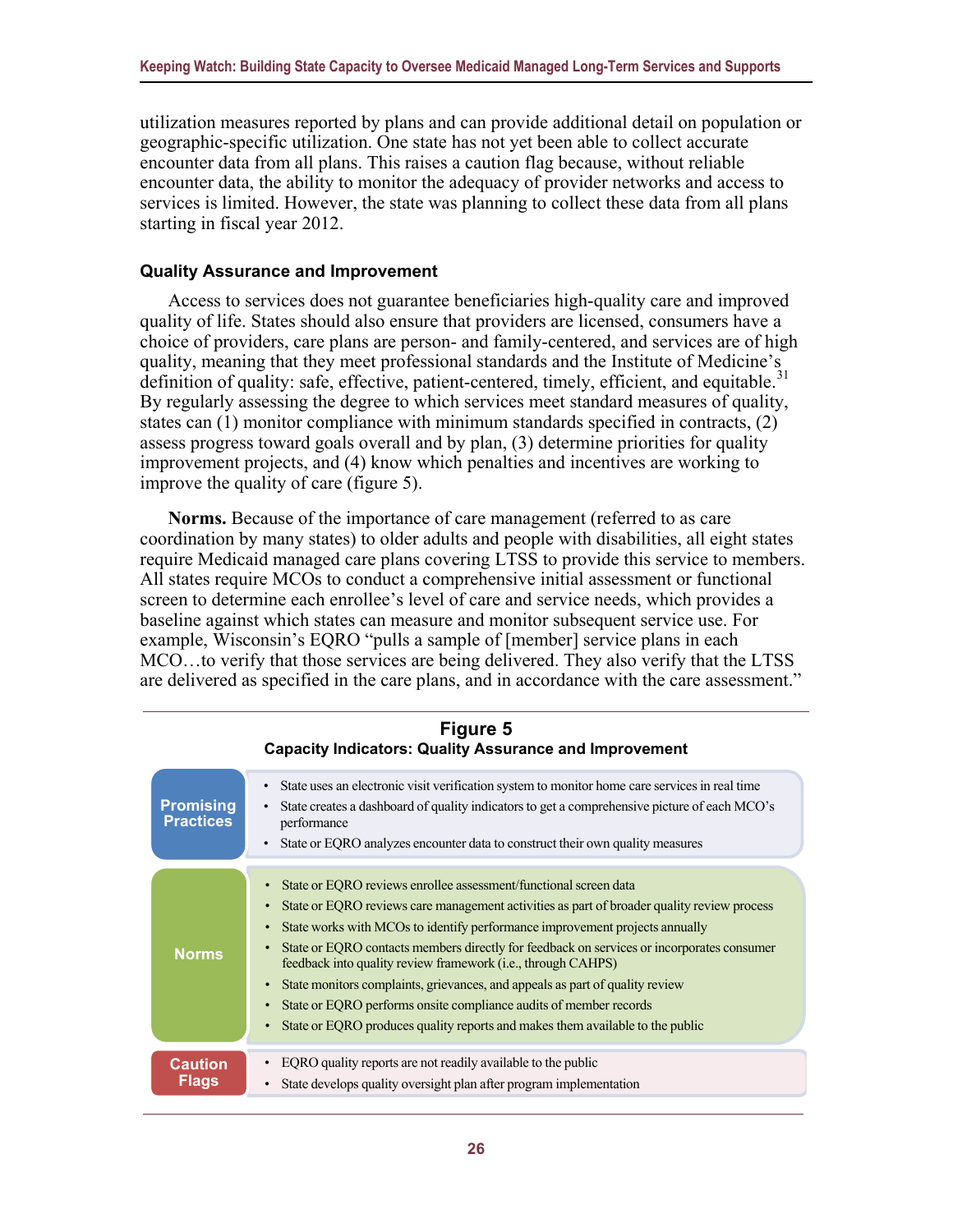Though states use a variety of approaches to monitor care management (see box 2 for details), most feel that, because of the many services that care management touches, ensuring that it is provided on time and in accordance with the beneficiaries' needs helps ensure the overall quality of the MLTSS program.

Federal law requires MCOs to conduct one or more annual performance improvement projects (PIPs), which use a continuous quality improvement model to identify quality problems, implement interventions to address them, evaluate the results, and develop systemwide changes to increase or sustain improvements.<sup>[32](#page-31-0)</sup> States may also use EQROs to validate the PIPs. Rather than allow each MCO to select its own PIPs, at least three states develop statewide priorities on which all MCOs must focus. Massachusetts describes how its PIPs fit into overall agency goals related to quality:"[Our agency has] five quality goals, and MCOs can each pick two [performance improvement] projects that fall under one of these goal areas. Based on our goals and their projects, we set performance targets and let the plans figure out how their projects will meet the targets. [PIPs were] a challenge in the beginning, but they became helpful. Every year plans submit more thoughtful projects. Some initiatives change from year to year but most plans have stuck with at least one initiative [and have improved upon it year after year]." While state program officials generally felt that PIPs are worthwhile, they caution that without incentives or penalties tied to their outcomes, PIPs may not yield significant improvements.

Seven states monitor quality by asking a sample of members directly about their care experiences by using either CAHPS surveys $^{33}$  $^{33}$  $^{33}$  or other consumer satisfaction surveys. The frequency of administering the survey varies, sometimes depending on how long the MCO has contracted with the state (e.g., every year for newer MCOs, every other year for experienced MCOs). States also look for patterns and trends in the types of complaints, grievances, and appeals from beneficiaries and other stakeholders to monitor quality of care. According to one state program manager, complaints are "one of the earliest indicators that there's a gap in services. We find that if there's a systematic problem, complaints start coming in from patients, from providers, and from advocacy groups, all at the same time." Another state said it devotes significant resources to this function and described having "an entire office that keeps data, manages grievances, and if there are trends, reports back."

In addition to seeking information directly from beneficiaries, six states or their EQROs audit member records maintained onsite at the MCO or by contracted providers, giving them a firsthand opportunity to review plan performance.<sup>[34](#page-31-2)</sup> One state explained that it targets its onsite review by "going specifically to plans where we think there may be issues. [Our onsite review] provides another angle to our understanding of what is going on with these programs, [and gives us] human surveillance information in addition

<span id="page-31-0"></span><sup>32</sup> 42 CFR §438.240.

<span id="page-31-1"></span><sup>33</sup> For further information about CAHPS, se[e http://www.cahps.ahrq.gov/.](http://www.cahps.ahrq.gov/)

<span id="page-31-2"></span><sup>&</sup>lt;sup>34</sup> Some states also review MCO audits of their contracting providers. These reviews can give state officials more in-depth information about the quality and performance of contracted providers, and health plans may use state findings to improve their own coordination and management of LTSS.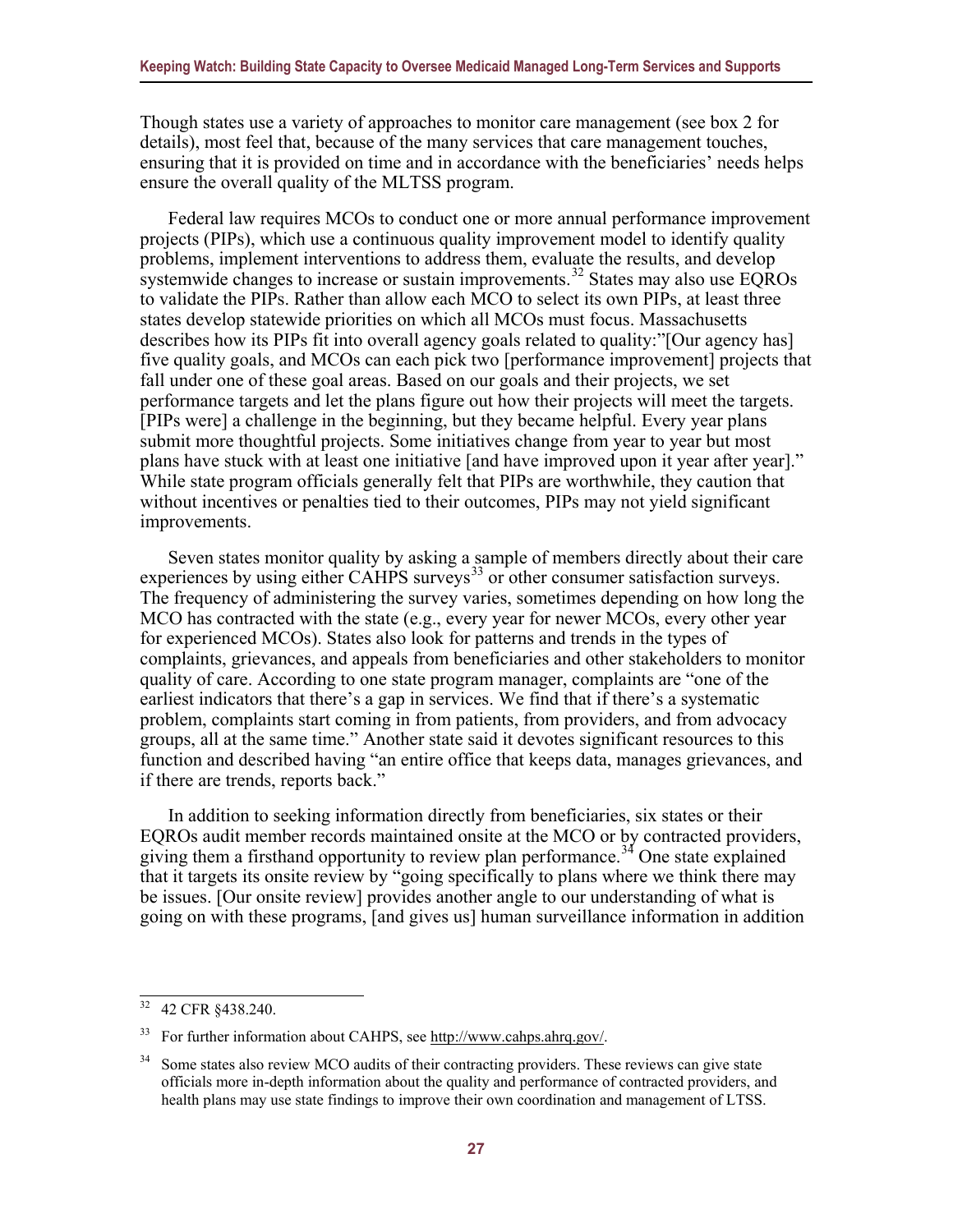#### **Box 2. State Oversight of Care Management in Managed Care Plans Covering LTSS**

**Care management is a critical feature of managed care plans covering LTSS.** People with chronic illness or disabilities use many types of health care services, as well as LTSS. To ensure that consumers receive the services they need, when they need them, in settings they choose, managed care programs that cover LTSS employ care managers.

**Care management has common elements.** Care managers are often the consumer's primary point of contact for navigating the care system. They conduct an initial needs assessment and create an individualized care plan with clients, and where appropriate, their family members. They facilitate access to needed services by making sure care is provided on time and according to the care plan. They are knowledgeable about the range of benefits across the range of payers (including Medicare and Medicaid). Care managers may also work with family caregivers or connect clients to community services not covered by the managed care plan (e.g., by letting clients know where their Social Security office is, helping them obtain food stamps). Throughout the cycle of care, they communicate with the client and family and monitor progress through regular contact, either in person or by phone. Care managers often follow clients through care transitions (e.g., from the hospital to the nursing home and home again), serving as a valuable source of information and support to clients and their families along the way.

**States play an important role in overseeing care management.** CMS requires specific and frequent monitoring of HCBS provided under 1915(c) waivers. Because many state managed care programs that cover LTSS operate under this waiver authority, state Medicaid agencies must follow the same procedures to monitor HCBS provision and care coordination in FFS models and managed care plans. When managed care plans cover acute, primary, and specialty services, as well as LTSS, care management encompasses all of these services, and states can use care management oversight to ensure coordination across the care continuum. Monitoring care management can also help identify problems throughout the system that create barriers to care, such as gaps in provider networks, inaccessible sites of care, poor-quality services, need for specific benefit counseling, or breach of consumer rights. For example, Arizona pays close attention to care coordination because it helps to identify "systemic problem(s) that need bigger corrective action. Sometimes it's just one member and we have to reeducate the case manager, but sometimes we find that all case mangers misunderstood [our requirements] … [so] we clarify our policy [to convey the original intent]."

**All eight states oversee care management.** Typical activities include the following:

- **Describing procedures that care managers must follow.** Some states are very prescriptive and include specific procedural requirements in plan contracts, such as ratios of care managers to clients. Arizona, for example, specifies responsibilities and qualifications of care managers, caseloads and assignments, availability of supervision, training, and maximum periods to contact new clients and make home visits.
- **Reviewing utilization and individual care plans.** States or their EQROs often select a random or representative sample of clients, or client records, to assess whether home visits and comprehensive assessments occur on schedule. Several review and audit plan records onsite.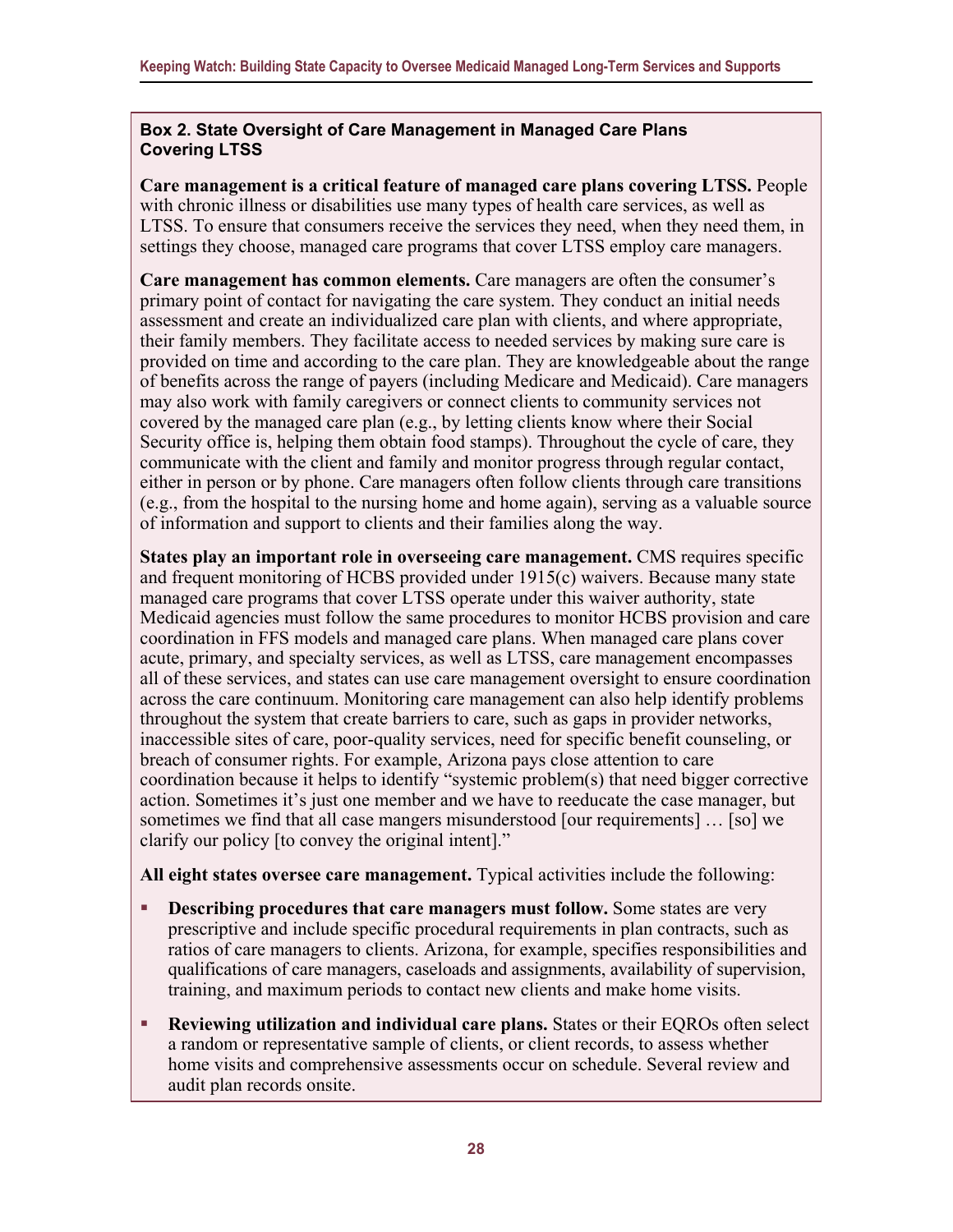- **Reviewing care manager training materials.** Because care managers are often the first point of information for a client, Arizona and Minnesota audit the MCOs' training materials to ensure that the guidance given to care managers is consistent with state standards and policies and includes any new or recently revised policies.
- **Surveying a sample of clients by telephone.** Client surveys help ensure that care managers are visiting clients, especially newly enrolled ones, within the required timeframe and on the required schedule. The EQRO or external partner frequently performs this review. Arizona surveys members by telephone because "everything in the file may look like it's going great, but then you call the member and they say it's not, or that the care manager hasn't gotten back to them. [Speaking to clients] tells us so many more things."

to data." States use this information to supplement and produce quality reports, many of which are made available to the public (see appendix B for details).<sup>[35](#page-33-0)</sup>

**Promising practices.** Real-time monitoring of service delivery through the use of new technology offers a more powerful tool than retrospective evaluation for assessing

certain aspects of quality. Tennessee and Texas both use electronic visit verification (EVV) systems to monitor home care services in real time. EVV systems require home care workers to electronically check in when they arrive at a client's house and check out when they leave. The workers also must record the services provided during the visit. If the timing or services do not align with the individual's service plan, care coordinators at the MCO are instantly notified and can reschedule the visit or find a replacement provider. The MCOs also use EVV data to create claims and to construct state oversight measures and reports. Tennessee described the introduction of the EVV system as "painful [at first], but now everyone agrees that it adds value and needs to be there. One of the MCOs in our state is thinking about employing it for the care they provide in other states."

Arizona and Texas review a comprehensive set of quality indicators across plans, which they call a "dashboard." This gives them a full picture of each MCO's performance. Arizona staff hold quarterly meetings to review the complete set of indicators. "At quarterly all-staff meetings, [we] review reports, performance measures and key indicators. All the information reported by MCOs is compiled in one place, and reviewed by the entire team . . . from all units: quality, medical management, finance, claims and encounters. We can tell whether a plan is doing poorly in a specific area or in a number of areas, over time or at a single point of time, and [we] look at how changes in one area might affect changes in another, brainstorm solutions, look for trends and discuss potential compliance actions."

Although all states are required to collect encounter data from plans, some states make better use of these data than others to monitor quality of care. Minnesota, for example, uses encounter data not just to set capitation rates and risk adjustors but also to evaluate MCO performance on HEDIS and other quality measures, and to develop detailed reports on service use and cost for its contracted MCOs, which are made available to the public. This encourages plans to submit high-quality data, since MCOs

<span id="page-33-0"></span> $35$  As required by  $\&438.240$ .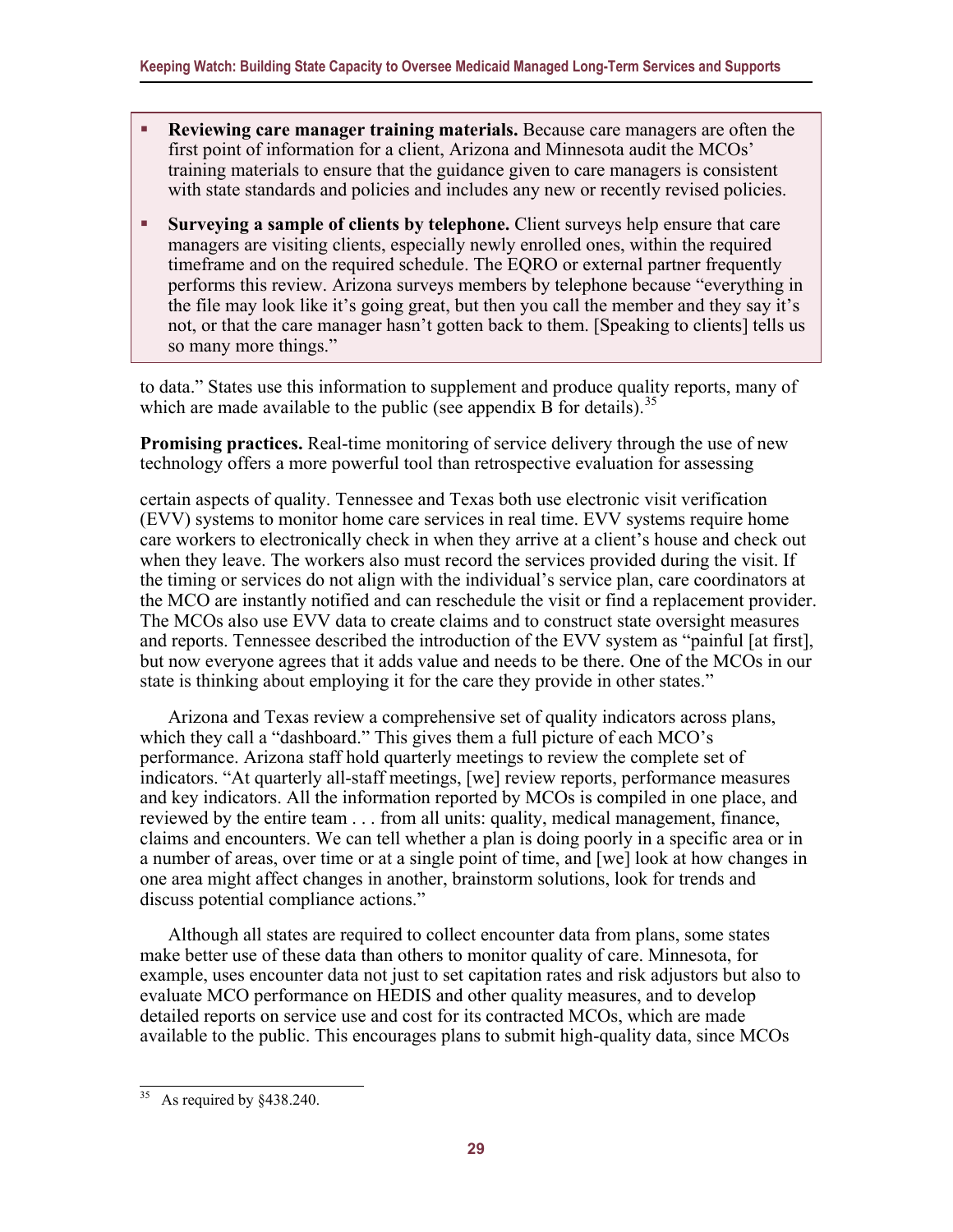that do not submit good data may not receive appropriate rates, be able to prove they meet quality benchmarks, or be portrayed accurately in publicly released reports.<sup>[36](#page-34-1)</sup>

**Caution flags.** Federal rules require states to make information and results from EQRO quality reviews available to the public on request, as long as patient confidentiality is protected.[37](#page-34-2) One state shares EQRO quality review reports with MCOs but does not make the results readily available on state websites. One reason a state may not report this information publicly is that it may have problems accurately adjusting the quality measures to reflect the health and demographic characteristics of each plan's members, so the measures are not comparable. But unless states make quality review results publicly available, consumers, providers, and other stakeholders cannot easily compare MCO plan performance. In addition, one state started its program before systems were in place to measure care quality, and later found quality issues that should have been caught earlier. These examples underscore the need for states to plan how to construct, use, and report on quality measures early on.

#### <span id="page-34-0"></span>**Member Education and Consumer Rights**

Federal rules guarantee in managed care plan members numerous rights, including the right to receive information on plan options and benefits, enrollment and disenrollment procedures, and available treatment options and alternatives, and to participate in decisions regarding their services.<sup>38</sup> Members also have the right to file grievances and appeals if they believe they have been unfairly denied covered benefits or access to services.<sup>[39](#page-34-4)</sup> MCOs play a central role in providing this information to members and their family members, and in organizing a grievance and appeals system. Therefore, states should ensure that MCOs are providing information that is accurate, accessible, and culturally and linguistically appropriate, and that the grievance and appeals system protects enrollee rights. Ensuring that older adults and people with disabilities receive appropriate information can require accommodations to address vision, hearing, or other impairments and varying levels of literacy (figure 6).

**Norms.** As required by federal rules, $40$  the states provide member education and guarantee consumer rights in several ways. They carefully review member handbooks and other MCO documents for consistency with federal and state policies. They also review and approve MCOs' marketing and member education materials to ensure that they are clear and accessible to all members.<sup>[41](#page-34-6)</sup> When LTSS benefits are offered in addition to acute, primary, and specialty care, states frequently provide integrated educational materials that explain all services and benefits in one place.

<span id="page-34-1"></span><sup>&</sup>lt;sup>36</sup> Vivian L. H. Byrd and James Verdier, "Collecting, Using, and Reporting Medicaid Encounter Data: A Primer for States," Final Report submitted to the Centers for Medicare and Medicaid Services (Mathematica Policy Research, October 19, 2011)[, http://www.cms.gov/MedicaidDataSourcesGenInfo/17\\_TechnicalAssistance.asp.](http://www.cms.gov/MedicaidDataSourcesGenInfo/17_TechnicalAssistance.asp)

<span id="page-34-2"></span><sup>37</sup> 42 CFR §438.364.

<span id="page-34-3"></span><sup>&</sup>lt;sup>38</sup> 42 CFR 438.100.

<span id="page-34-4"></span><sup>39</sup> 42 CFR § 438.402.

<span id="page-34-5"></span><sup>40</sup> 42 CFR §438.10.

<span id="page-34-6"></span><sup>&</sup>lt;sup>41</sup> As required by 42 CFR  $§$ 438.206.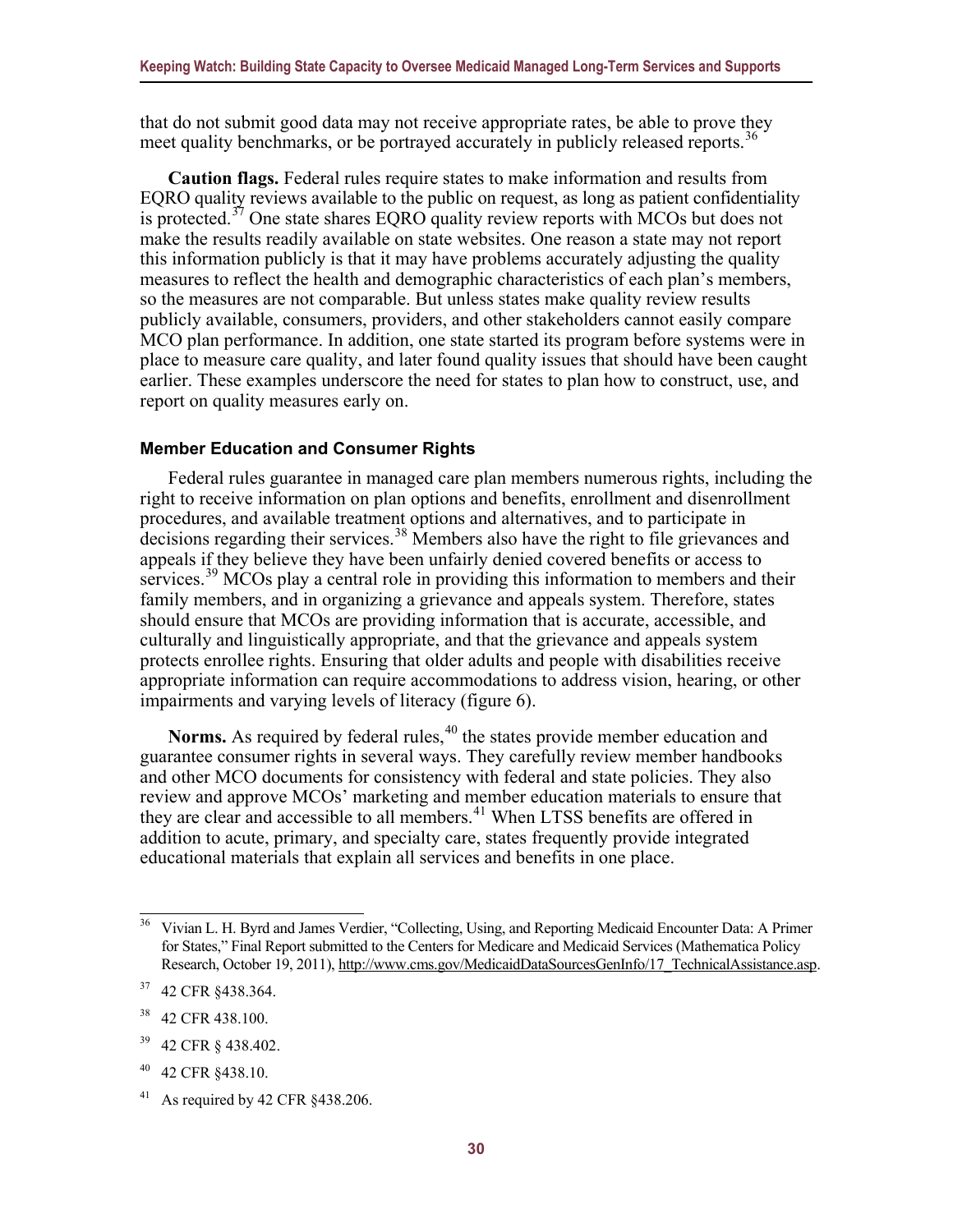| Figure 6<br><b>Capacity Indicators: Member Education and Consumer Rights</b> |                                                                                                                                                                                                                                                                                                                                                                                                                                                                                                     |  |  |  |  |  |
|------------------------------------------------------------------------------|-----------------------------------------------------------------------------------------------------------------------------------------------------------------------------------------------------------------------------------------------------------------------------------------------------------------------------------------------------------------------------------------------------------------------------------------------------------------------------------------------------|--|--|--|--|--|
| <b>Promising</b><br><b>Practices</b>                                         | In states with integrated contracts for dual eligibles, state or MCOs provide one set<br>$\bullet$<br>of consistent Medicaid/Medicare Advantage – SNP member materials<br>• Dedicated ombudsman responsible for investigating managed LTSS member problems<br>State monitors critical incidents daily<br>$\bullet$                                                                                                                                                                                  |  |  |  |  |  |
| <b>Norms</b>                                                                 | State reviews and approves MCOs' marketing and member education materials to ensure<br>that all are clear and accessible<br>• Education on LTSS benefits integrated with information about acute, primary, and<br>specialty care benefits (when applicable)<br>State regularly reviews MCO reports on member grievances and appeals, investigates<br>delays in MCO appeal processes; discusses patterns with MCO managers<br>State-sponsored hotline available for member complaints and grievances |  |  |  |  |  |
| <b>Caution</b><br><b>Flags</b>                                               | • (None observed in the study states)                                                                                                                                                                                                                                                                                                                                                                                                                                                               |  |  |  |  |  |

Federal law requires MCOs to administer a system for members to file grievances and appeals,  $42$  and all states are required to review MCO reports on the frequency and nature of grievances filed, as well as the steps MCOs take to remedy such grievances. States must also provide an opportunity for a fair hearing to members whose grievance or appeal claims are denied or not acted upon promptly.[43](#page-35-1) Because patterns in grievances and appeals provide a window into the overall program experience, states frequently discuss these patterns with MCO managers as they work to improve performance.

To complement the formal grievance and appeal system, four states sponsor hotlines to register complaints from consumers and providers on matters that are not subject to grievance and appeals. Hotlines provide additional insight into issues relating to member rights.

**Promising practices.** Several states provide more streamlined education materials or include additional actors to field and resolve grievances. Massachusetts, Minnesota, and Wisconsin, which have programs that integrate Medicaid and Medicare benefits for dual eligibles, provide a single set of consistent Medicaid and Medicare member materials, and grievance and appeal procedures. They often follow the guidance of Medicare Advantage-Special Needs Plans (MA-SNPs), which include both Medicare *and* Medicaid coverage in a single coordinated benefit package. Wisconsin engages its Aging and Disability Resource Centers  $(ADRCs)^{44}$  $(ADRCs)^{44}$  $(ADRCs)^{44}$  to provide beneficiaries with a "one-stop shop" for information and advice on the health and social service options available to them, and to help resolve conflicts between members and their MCOs. When members are unhappy with their managed care services, ADRCs mediate between them and the MCO to help

<span id="page-35-0"></span><sup>42</sup> 42 CFR §438.228 and §438.402

<span id="page-35-1"></span><sup>43</sup> 42 CFR §431.205.

<span id="page-35-2"></span>ADRCs serve as single points of entry into the LTSS system for older adults and people with disabilities by providing objective information, advice, counseling, and assistance to support informed decisions about long-term options and help people access public and private LTSS programs. More information is available at [http://www.adrc-tae.org/tiki-index.php?page\\_ref\\_id=1325.](http://www.adrc-tae.org/tiki-index.php?page_ref_id=1325)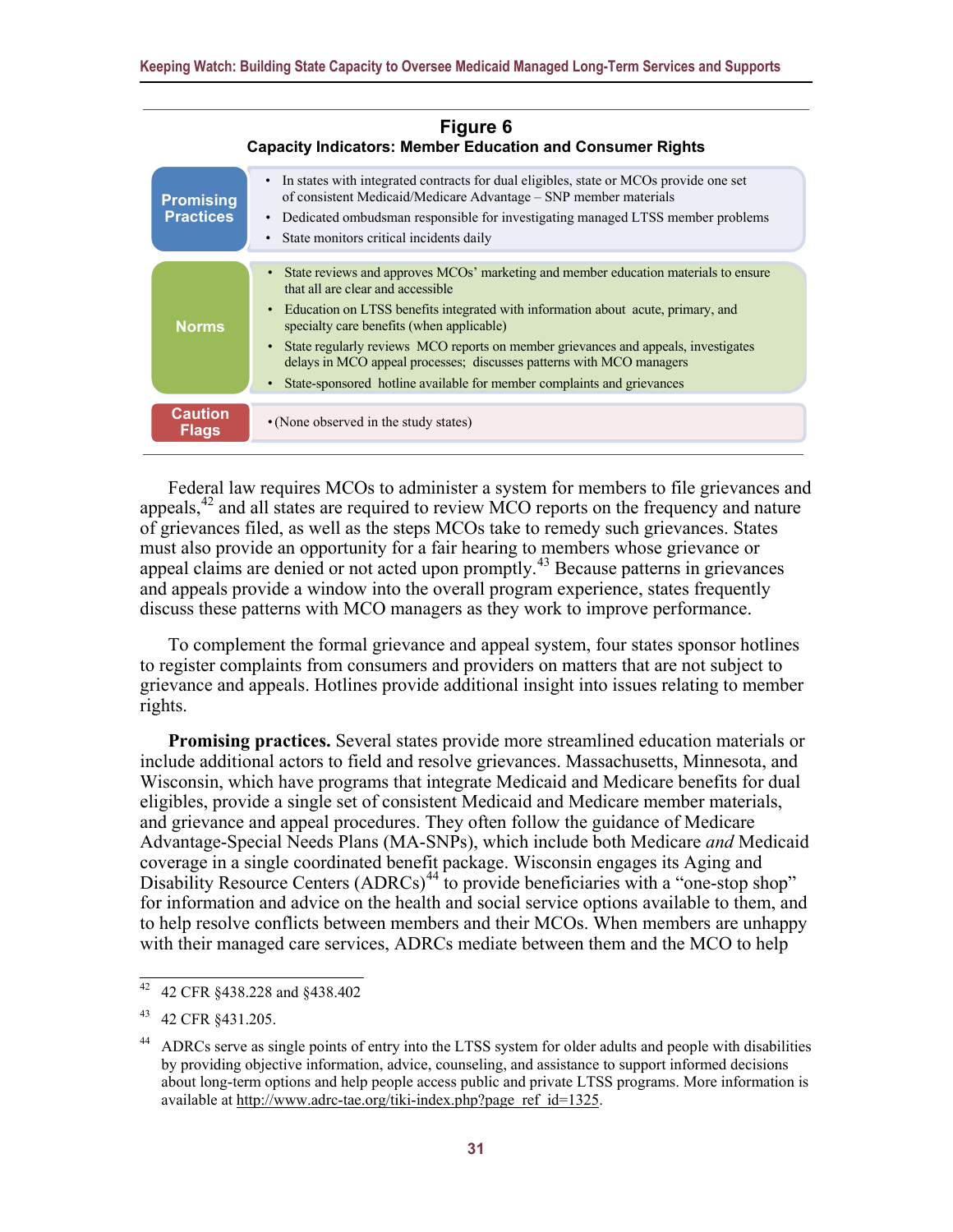solve conflicts before they result in disenrollment from a plan. Though Wisconsin's managed care programs are voluntary, they have high enrollment and retention rates, which the state attributes to the role of ADRCs in educating beneficiaries and managing grievances.[45](#page-36-1)

Minnesota and Wisconsin supplement the mandatory grievance, appeals, and fair hearing processes by operating special ombudsman programs, whose staff are dedicated to investigating MLTSS member problems. New Mexico and Texas supplement the grievance and appeals system by reviewing daily reports of critical incidents of alleged abuse, neglect, or exploitation submitted by the plans. Because these incidents are egregious violations of member rights and personal welfare, frequent review provides the state with a real-time check on member welfare.

**Caution flags.** None of the states engaged in practices raising a caution flag. States that are just beginning to implement MLTSS programs should bear in mind that failing to provide clear member education materials or to ensure member rights can put members at risk of receiving inappropriate care. Therefore, the lack of a hotline to report grievances to the state; member education materials that are not available in a language that the beneficiary can understand; or the infrequent review of incidents of alleged abuse, neglect, or exploitation could be considered caution flags.

#### <span id="page-36-0"></span>**Rate Setting**

Paying MCOs adequate monthly capitation rates, adjusted for members' health and functional levels, is critical to the success of MLTSS programs. These rates should be set at levels that pay the "right amount" (enough but not too much) to reduce the risk that MCOs will deny needed care to beneficiaries.<sup>[46](#page-36-2)</sup> If states do not set adequate payment rates, MCOs that enroll members with more serious health problems will be at greater risk of insolvency, so they will try to avoid enrolling members with greater health problems or greater need for daily assistance. If rates are not adequate, plans may pay low rates to providers, who may then withdraw from plan networks. As a result, members are more likely to have restricted access to services and providers. Rate-setting methods can also provide incentives for balancing the LTSS system from its traditional reliance on institutional care to greater use of HCBS—a key goal of MLTSS programs among the eight study states.

Setting rates that strike this balance is a highly technical and complex activity. This study did not include an in-depth investigation of state rate-setting practices; therefore, we do not derive promising practices, norms, or caution flags. Instead, we draw upon relevant literature to discuss common activities related to setting rates and the use of financial incentives to change the balance between institutional and home and community-based care.

<span id="page-36-1"></span><sup>45</sup> Donna McDowell, "Managing Care in Wisconsin," presentation at the National Academy for State Health Policy Conference, Kansas City, MO, October 4, 2011.

<span id="page-36-2"></span><sup>46</sup> Richard Kronick and Karen Llanos, Rate Setting for Medicaid Managed Long-Term Supports and Services: Best Practices and Recommendations for States (Princeton, NJ: Center for Health Care Strategies, March 2008).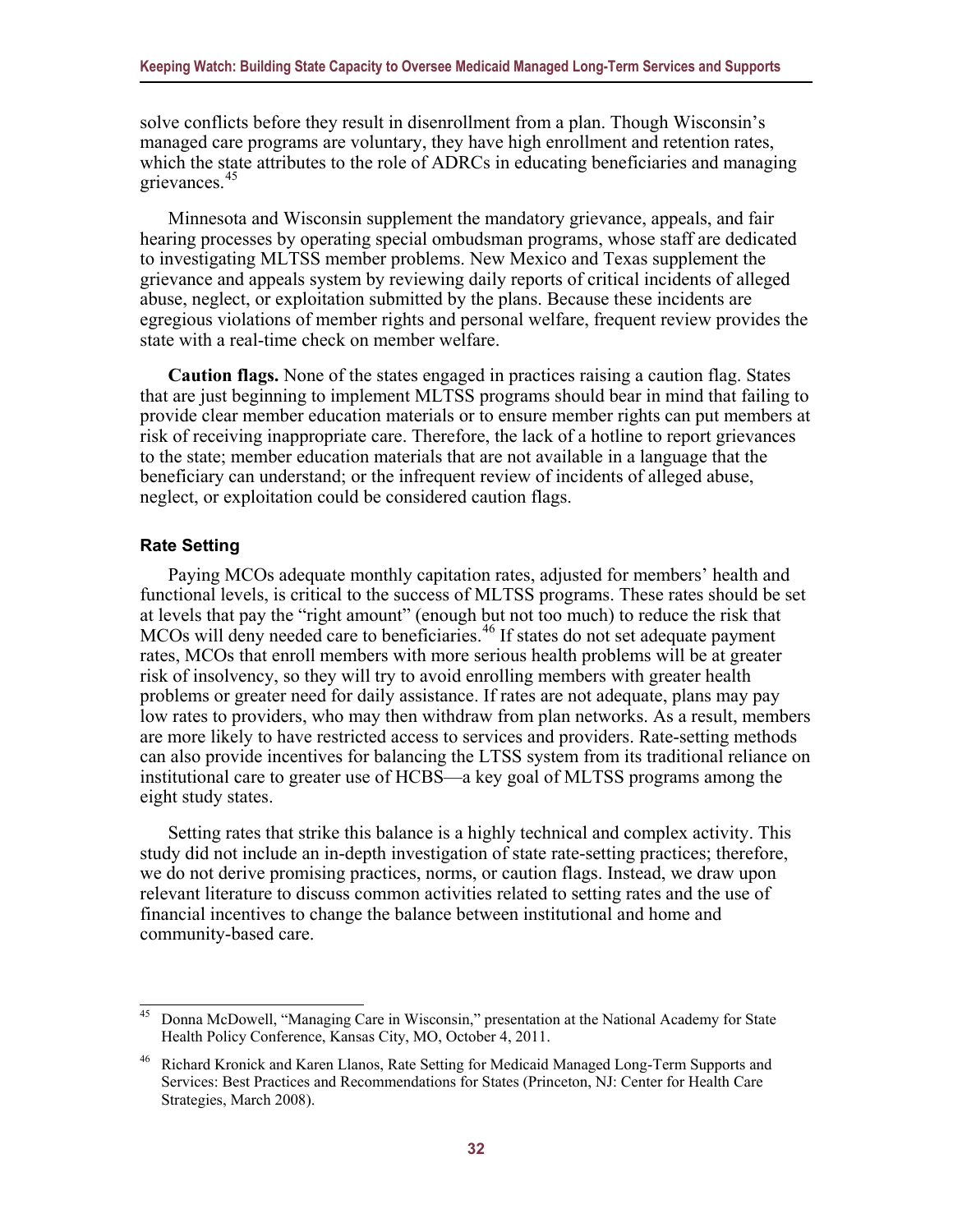The rate-setting process relies on a significant amount of data on costs, utilization, and health and functional status. States use a variety of approaches to ensure that highquality data are used to develop rates. On the front end, states edit encounter data to check for and remove inconsistencies and enforce data-reporting requirements for MCOs. They reconcile plan-reported data with other data sources, such as plan financial reports, and check for internal consistency and completeness. States also conduct in-depth audits or reviews, sometimes with the help of EQROs, actuaries, and other state agencies, to identify and address data reliability issues.<sup>[47](#page-37-0)</sup>

Most states then use these data to set the initial base rate for beneficiaries eligible for MLTSS programs based on the FFS cost and utilization experience of beneficiaries in HCBS waiver programs. In subsequent years, states update the base rate either by applying a trend factor or by analyzing more recent data on beneficiaries, including those enrolled in HCBS programs and nursing facilities, if they are covered. States also risk adjust the rates to account for service need and setting; because high-need beneficiaries will require more costly care, states make higher payments to plans in which these individuals are enrolled. Of the nine states profiled in a recent report (Kronick and Llanos 2008),<sup>[48](#page-37-1)</sup> two—Florida and Wisconsin—make individual-level payment adjustments based on functional or health status of each enrollee. Three others—Arizona, New York, and Tennessee—use a rate process that pays more to MCOs that serve a disproportionate number of high-need members.

States vary in the extent to which they use rate setting to create incentives for plans to serve beneficiaries in community versus institutional settings. Some program managers believe that the strongest incentives require MCOs to be fully responsible for nursing facility care and do not adjust their payment when a beneficiary first enters a nursing facility (though in subsequent years, capitated rates may be adjusted to reflect nursing facility admissions among plan members). Arizona explains that "[a single rate] means it's really important for the state to feel comfortable that the rate appropriately reflects an accurate mix of HCBS and institutional services. We watch and monitor costs and utilization on a monthly basis, and we continue to push MCOs to serve more beneficiaries in HCBS than in nursing facilities."[49](#page-37-2) Tennessee, like Arizona, sets capitation rates based on a target for shifting the balance of care from institutions to home and community-based settings. Tennessee set an initial capitation rate that assumed 4 to 6 percent of new enrollees could be diverted from institutional care to HCBS use over two years; rates varied by region depending on the current mix of members and historical new enrollment in nursing facilities compared to HCBS.

<span id="page-37-0"></span><sup>47</sup> U.S. Government Accountability Office, *Medicaid Managed Care: CMS' Oversight of States' Rate Setting Needs Improvement*. Report to Congressional Committees (August 2010).

<span id="page-37-1"></span><sup>&</sup>lt;sup>48</sup> The states profiled were Arizona, California, Florida, Massachusetts, Minnesota, New York, Texas, Washington, and Wisconsin. Among the nine states in this study, New Mexico and Tennessee were not included because their MLTSS programs were not operational at that time. We added supplemental information from Tennessee that was gathered through e-mail communication with state officials.

<span id="page-37-2"></span>Kronick and Llanos, 2008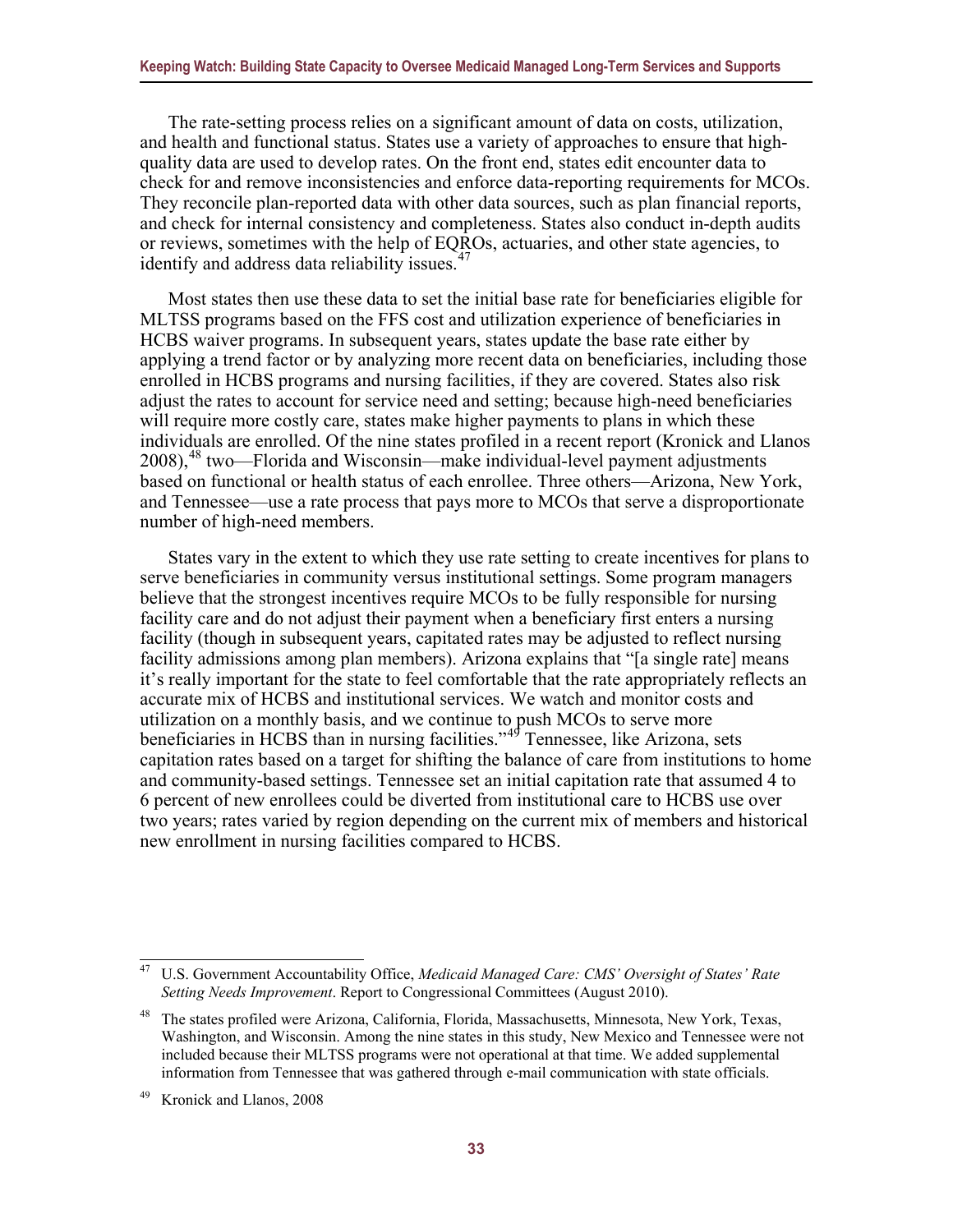In the Texas STAR+PLUS program, nursing facility services were excluded from MCO covered benefits due to opposition by the nursing home industry.<sup>[50](#page-38-1)</sup> But as an incentive for MCOs to keep nursing home admissions low, Texas withholds 5 percent of the premium from STAR+PLUS MCOs, which the MCOs can earn back if they meet performance standards on several measures, including no statistically significant increase in the nursing facility admission rate.<sup>[51](#page-38-2)</sup> Massachusetts's SCO program covers institutional care, but if a member enters a nursing home, the plan receives the community capitation rate for 90 days, instead of the higher institutional rate. As an incentive to help members return home, Massachusetts pays SCO plans at the higher institutional care rate for the first three months after the member returns to a communitybased setting. Minnesota limits MCO risk for nursing facility care to 180 days, but after a community-dwelling member eligible for nursing home care is admitted to a nursing home for more than 30 days, the plan loses an extra add-on to its regular capitation rate for the member. This gives MCOs an incentive to help members leave nursing homes as quickly as possible.

#### <span id="page-38-0"></span>**Summary: How State Oversight Can Improve LTSS System Performance**

This section discussed state Medicaid MLTSS oversight activities in five separate capacity domains, but they must work in concert to improve plan performance and achieve overall program goals. Indeed, there are encouraging signs that when states effectively coordinate oversight activities, they can achieve measurable improvements in quality of care and system rebalancing.

Arizona's Long Term Care System (ALTCS), the nation's longest-running MLTSS program, illustrates the pathways from state oversight practices to improved beneficiary and system outcomes. The Arizona Health Care Cost Containment System (AHCCCS), the state Medicaid agency, closely monitors its contracted plans, makes effective use of encounter data to create performance measures, and raises standards over time. As explained earlier, the agency creates a dashboard of key performance indicators to examine whether plans are having problems meeting standards in one or more areas and whether the problems are specific to one plan or common to all plans. If any plan's performance is below minimum standards, AHCCCS imposes corrective action plans. AHCCCS works in partnership with MCOs to identify ways to improve performance, but has also been willing to deny contract renewals to plans that consistently underperform.

Improvements in diabetes care among ALTCS members illustrate how state oversight practices contribute to plan performance. For many years, Arizona has regularly measured indicators of care for members with diabetes, one of which is testing of hemoglobin A1c (a blood glucose level test that indicates the effectiveness of measures to control diabetes). If plans had indicators below minimum state standards, the state imposed corrective action plans. In 2010, the overall rate of hemoglobin A1c testing was

<span id="page-38-1"></span><sup>50</sup> Alice Lind, Suzanne Gore, Lindsay P. Barnette, and Stephen A. Somers," Profiles of State Innovation: Roadmap for Managing Long-Term Supports and Services," Center for Health Care Strategies, November 2010.

<span id="page-38-2"></span><sup>51</sup> See Chapter 6.2.1 and 6.2.2 of the Texas Health and Human Services Commission Uniform Managed Care Manual at [http://www.hhsc.state.tx.us/medicaid/UMCM/default.html.](http://www.hhsc.state.tx.us/medicaid/UMCM/default.html) In February 2012, the publicly available version (dated January 1, 2011) cited 1 percent withholding, but Texas officials said that withholding increased to 5 percent in 2012.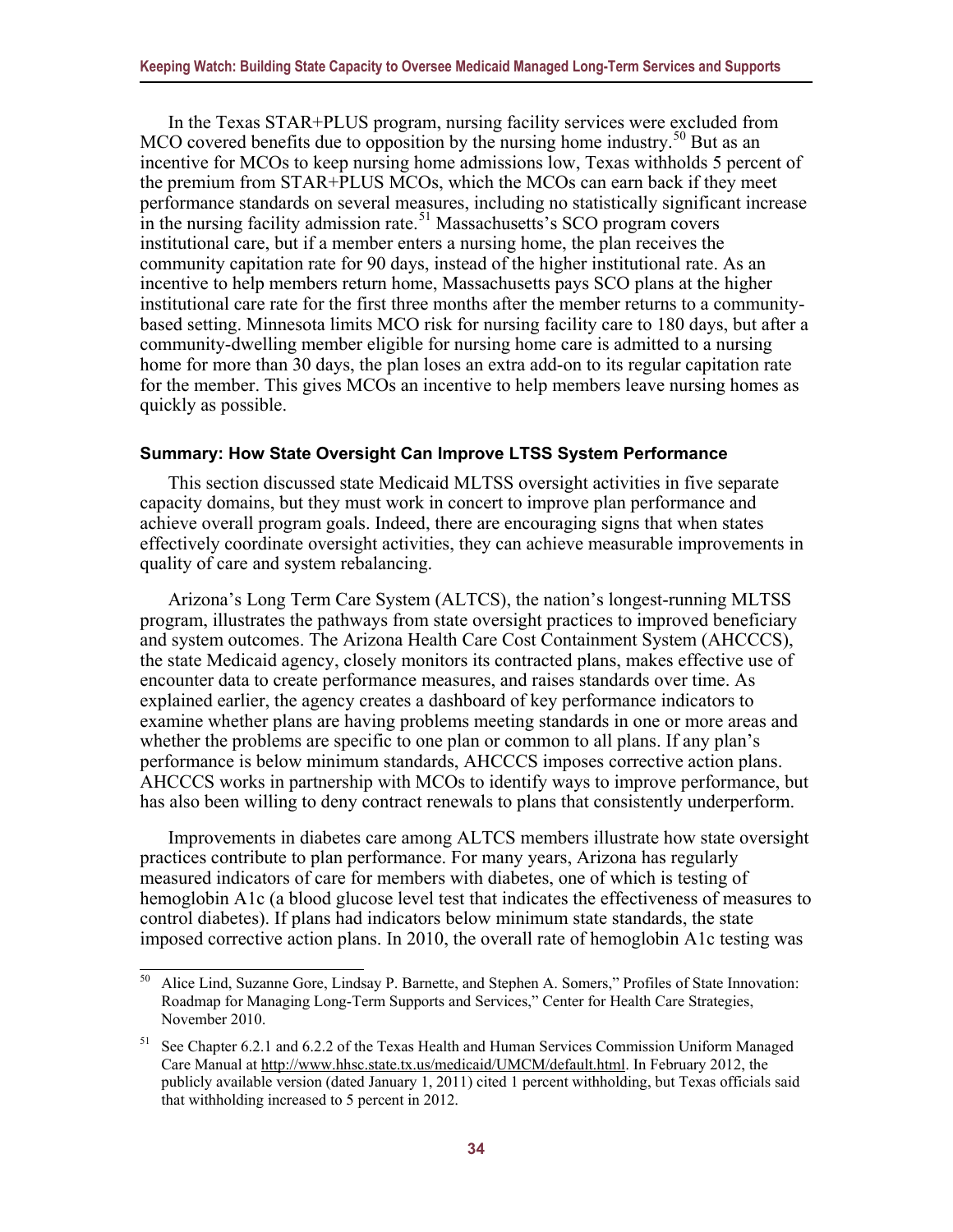77.8 percent across all ALTCS plans, significantly lower than the previous year's rate of 86.5 percent. But among the four plans continuing as contractors for 2012 (four others stopped participating as of 2012), the overall performance rate was 87.1 percent, higher than the previous year and above the state minimum standard (80 percent), as well as the HEDIS national Medicaid mean  $(82 \text{ percent})$ .<sup>[52](#page-39-0)</sup> The combination of regular measurement and imposition of corrective action plans was an important contributor to this improvement.

The state in this study with the newest MLTSS program—Tennessee—illustrates how coordinated state oversight activities can help to achieve rapid balancing of a state's LTSS system away from costly institutional care toward HCBS. The state worked closely with existing managed care plan contractors to design the program, established specific requirements concerning care coordination, and set capitation rates that assumed MCOs would be able to reduce institutional care by 4 to 6 percent over two years, depending on the region and enrollment changes. Program managers cite preliminary data indicating progress in LTSS system balancing: "Before the program began [in 2010], 17 percent of the long-term care population was using HCBS and the rest were in institutions. A little more than a year after statewide implementation, the ratio is a little more than 30 percent HCBS users of total LTSS users." This suggests the potential of MLTSS programs to rapidly balance LTSS systems, at least in a state with a low share of HCBS relative to total LTSS use at the start of the program.

Other factors, such as awarding contracts through competitive bids, may have contributed to these results, but these examples illustrate the potential of MLTSS program management and oversight to improve beneficiary outcomes and system balancing by (1) developing RFPs that set high standards for participating plans, (2) contracting with plans that demonstrate their ability to meet these standards; (3) establishing appropriate capitation rates and creating financial incentives for MCOs to exceed minimum performance thresholds, (4) applying penalties or corrective actions for MCOs that do not meet minimum standards; and (5) working in partnership with plans to improve performance and raise minimum standards over time.

<span id="page-39-0"></span><sup>52</sup> AHCCCS, *Arizona Long Term Care System Performance Measure for Diabetes Care, Oct. 1, 2009– Sept. 30, 2010* (November 2011), [http://www.azahcccs.gov/reporting/Downloads/PerformanceMeasures/altcs/DiabetesReport\\_2011.pdf.](http://www.azahcccs.gov/reporting/Downloads/PerformanceMeasures/altcs/DiabetesReport_2011.pdf)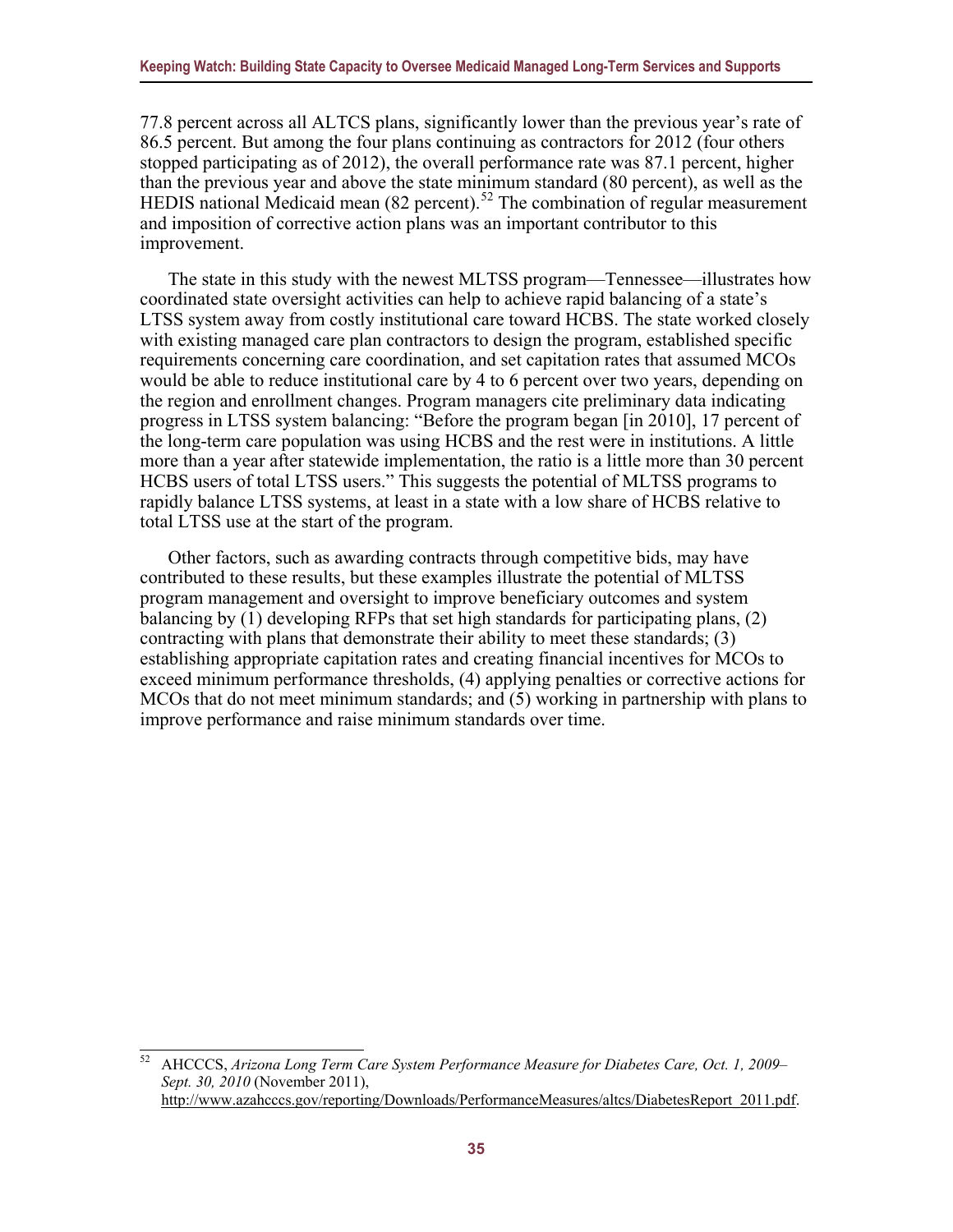#### <span id="page-40-0"></span>**STATE READINESS TO IMPLEMENT NEW MLTSS PROGRAMS**

States that have not operated MLTSS programs before may find it difficult at the outset to put in place the organizational models and norms in oversight functions that are practiced in experienced states. This raises two questions: Which oversight capacities are critical for state Medicaid agencies to have in place before contracts are signed and beneficiaries begin to enroll in plans? What can states do during program planning to make their oversight responsibilities more manageable and effective?

This section discusses the capacities that states planning new MLTSS programs need in order to ensure smooth implementation and increase the likelihood of achieving program goals. It is designed as a checklist to help assess whether state Medicaid agencies are ready to monitor care delivery and protect consumer rights on "day one" when plans begin enrolling members. The lessons draw on the experience and insights of current program managers and of "veteran" state officials who have played major roles in planning and implementing early generation MLTSS programs. They were asked to rank the importance of two types of issues associated with successful implementation: (1) program features and plan requirements that should be incorporated into RFPs soliciting bids from MCOs, and (2) state oversight functions and capacities that should be in place before day one. They identified six prerequisites that are critical or very useful to Medicaid agencies:

- Establish program goals that are supported by key stakeholders.
- Clearly communicate expectations and requirements to contracting organizations.
- Develop and sign contracts that spell out plan requirements and capitation rates.
- Hire qualified staff or contract with organizations that have knowledge of and experience working in LTSS programs and with managed care.
- Develop and test IT systems that can monitor the following on day one: provider network adequacy and access, quality assurance, consumer education and protection of member rights, and rate setting and financial oversight.
- Clearly define oversight responsibilities and communication lines among all state Medicaid staff, other state agency staff, contractors, and consultants.

#### <span id="page-40-1"></span>**Establish Clear Goals and Secure Input and Agreement from Stakeholders**

Experienced program managers stress the need to establish clear and measurable system and population-specific goals in the early stage of program planning. As discussed in the preceding section, program goals may relate to access, quality, costs, and LTSS system balancing. Stakeholder input should guide program goals. Veteran program managers stress the importance of getting buy-in from policymakers and stakeholders, including representatives of provider organizations, such as nursing homes and HCBS providers, MCOs, and consumer groups. This means involving them early and often and taking their advice seriously. One state official said that meaningful stakeholder involvement is what "makes for a great product…." Another said that getting provider and consumer input in the beginning is "how you discern where you are going to see push-back."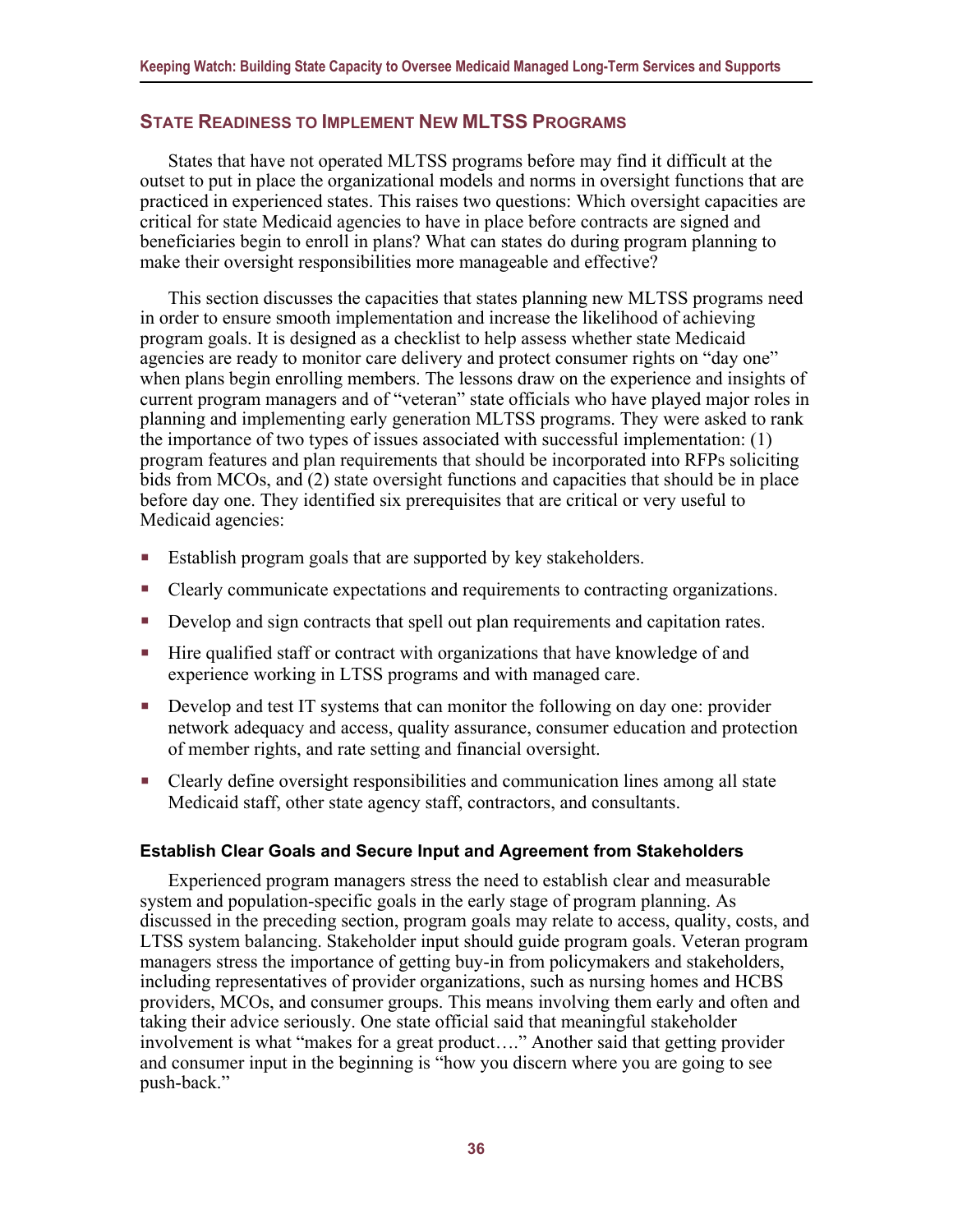#### <span id="page-41-0"></span>**Clearly Communicate Expectations to Potential MCOs and Contract with Qualified Plans**

It is particularly important to communicate with prospective MCOs about program goals. MCOs should understand what the state expects of them, and how the goals will be reflected in selection criteria. While formal and informal communication between the state and MCOs is essential at all stages of the process, it may be most critical during program planning and initial implementation. "Bring your health plans to the table; they should be your partners. The more they [health plans] understand the expectations on the front end, the easier the implementation will be. Design programs to solve the problems they are articulating," advised a senior program manager.

Veteran program managers generally felt that establishing preferences for MCOs with previous experience serving older adults and people with disabilities was very useful but not essential (see figure 7). Selecting experienced plans can serve as an "insurance policy" in the managed care oversight process, since such plans are more likely to understand the needs of the population, either from managing LTSS in other states' programs (for national plans) or from delivering LTSS within the state (for local plans). In addition, established MCOs are more likely to be financially sound. All of these factors can reduce the amount of time and resources needed to monitor plan performance later on. Contracting with experienced plans also may be preferable if the program startup timetable is short or policymakers have set ambitious short-range enrollment or costsavings goals. Experts agreed that plans that lacked experience can "buy missing expertise" by bringing in consultants or contracting with experienced providers, though plans may take longer to reach the expected level of performance.<sup>[53](#page-41-1)</sup>

States beginning new programs or contracting with plans that are less experienced providing LTSS should expect to spend a great deal of time communicating with MCOs. One state reported that during the first several months after program start-up, it was

| <b>Critical</b>               | Care coordination or care management components, and access-related<br>standards including number and types of providers, rights of beneficiaries to<br>continue care from current providers under some conditions, physical<br>accessibility of services, and consumer-directed personal assistance options |
|-------------------------------|--------------------------------------------------------------------------------------------------------------------------------------------------------------------------------------------------------------------------------------------------------------------------------------------------------------|
| <b>Critical</b>               | Content and schedule of data files and reports that MCOs should submit to the<br>state to enable it to monitor compliance with contract terms and requirements                                                                                                                                               |
| <b>Critical</b>               | Capitated rates that are appropriately risk adjusted for the enrolled population                                                                                                                                                                                                                             |
| <b>Very useful</b>            | Requiring MCOs to demonstrate previous experience and competence serving<br>older adults and people with disabilities and coordinating and providing LTSS,<br>on their own or through contracted providers                                                                                                   |
| Useful but can be<br>deferred | Offering financial incentives (e.g., bonuses, rate withholds) for meeting or<br>exceeding performance standards related to access, quality, and other aspects<br>of service delivery                                                                                                                         |

**Figure 7 RFP/Contract Requirements and their Importance to New MLTSS Program Start-up** 

<span id="page-41-1"></span><u>Needs Plans.</u>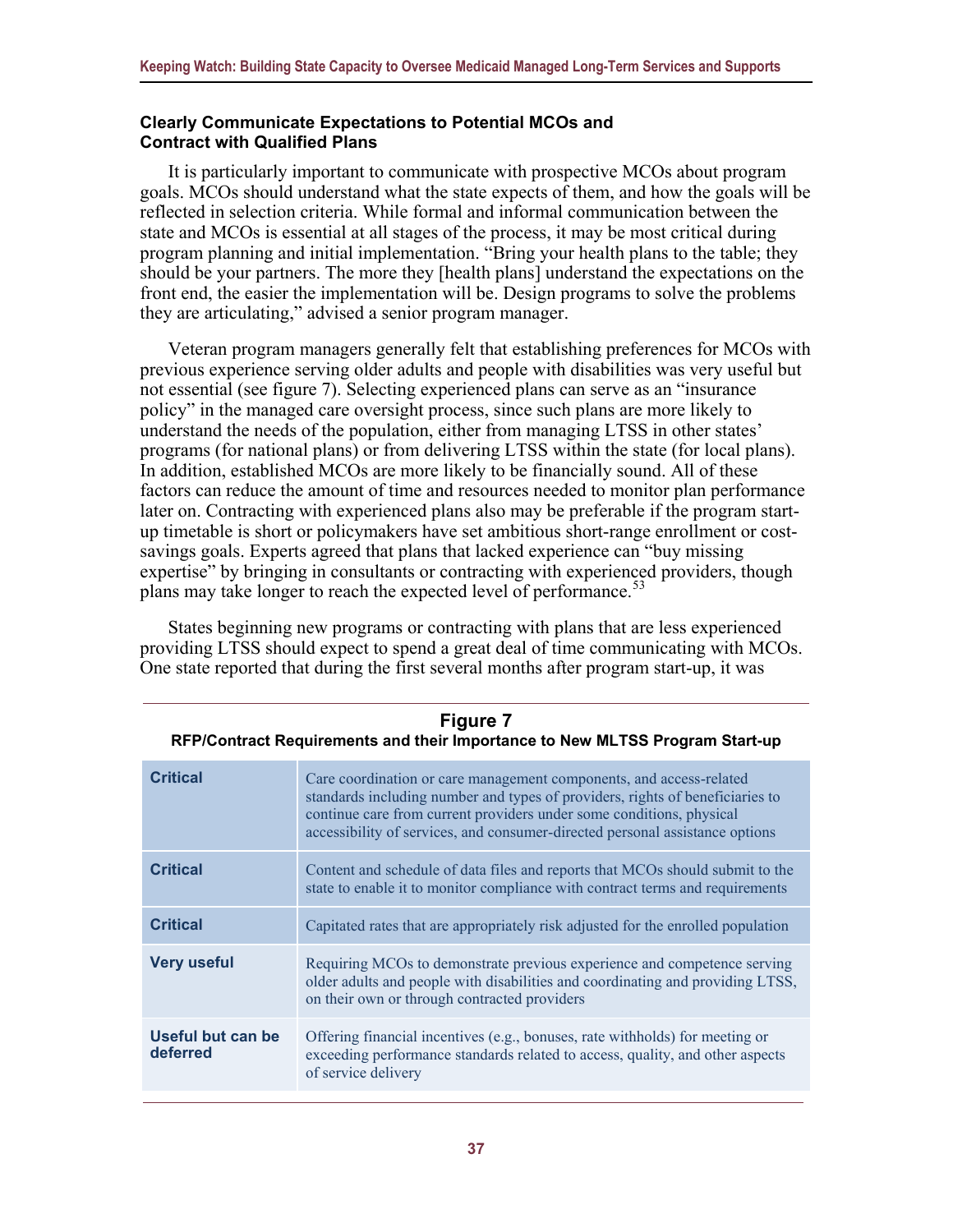communicating with MCOs "on the phone or onsite daily and sometimes multiple times a day." As operations became routine, calls with MCO representatives became less frequent, decreasing to a few times a week, and eventually to monthly calls and onsite audits.

#### <span id="page-42-0"></span>**Build Essential Elements into the Procurement**

Experienced program managers believe that the design of RFPs and contract terms is critical to program success. They identified particular areas that are important to prescribe or explain in detail in RFPs and contract terms (see figure 7). As one Medicaid official said, it is critical to "know what you want and define it very carefully." Most MCOs found it very helpful to fully understand what is expected of them before programs begin, so the RFPs and contract terms should spell out those expectations clearly. According to one program manager, "You've got to figure out contract requirements [so both the state and the plans know what will be monitored] before you roll out your programs. That doesn't mean it's a one-time thing and it's done. You start with what you think is adequate information and then you may have to amend your contracts. We amend our contracts every six months."

#### <span id="page-42-1"></span>**Conduct MCO Readiness Reviews[54](#page-42-3)**

States that contract with new plans, particularly those lacking experience serving people who need LTSS, stressed the need for "additional hand-holding." For example, when Tennessee decided to add LTSS to the benefits covered by current MCOs, which had no experience managing LTSS, Medicaid staff conducted a thorough readiness review to determine whether the MCOs were ready to initiate services. MCO managers had to demonstrate their capacity to produce required reports, show how members' needs would be assessed, and prove their ability to track referrals, timeliness of new members' services, and ongoing care. As one Medicaid official said, "before we are ready to launch we need to know that plan by plan, step by step, member by member" everything is ready to go. States that are experienced with MLTSS, such as New York, also conduct onsite MCO reviews for new contractors.

#### <span id="page-42-2"></span>**Engage Qualified Staff and Contractors: Know Who Is Responsible for What**

 Having the right staff involved in designing the MLTSS program, managing the procurement process, and setting up systems to monitor contract compliance is critical at all stages of the program, but especially at rollout. Veteran program managers stress the importance of engaging knowledgeable, skilled, and experienced people to be responsible for overall program management and for each major oversight function. The qualifications, or core competencies, for each of these roles were discussed in the section Organizational Models, Partners, and Key Inputs. If the Medicaid agency does not have staff with these competencies, it needs to (1) build it by retraining employees or hiring new staff, (2) borrow it from other state agencies, or (3) buy it from consultants and contractors.

For MLTSS programs, veteran program managers stressed the importance of having staff with experience and knowledge of LTSS delivery, HCBS quality, and care

<span id="page-42-3"></span><sup>&</sup>lt;sup>54</sup> A future AARP Public Policy Institute report will describe MCO readiness reviews in more detail.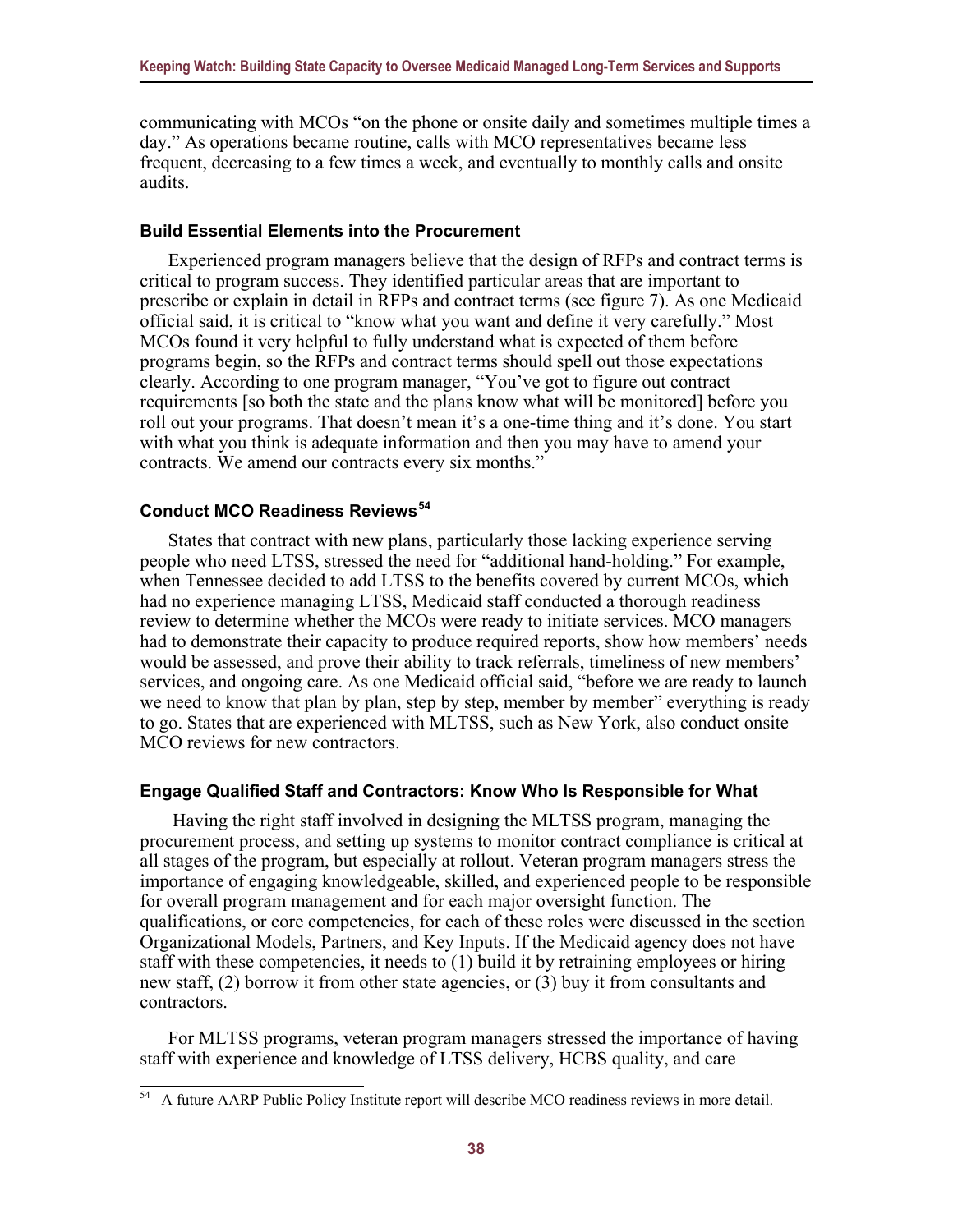coordination or care management specific to older adults and people with disabilities. Many veterans found that getting individuals with MCO experience can be advantageous. States also need staff to monitor MCOs' financial health and review the adequacy of rates and risk adjustment.

One program official said the state found it useful to "build on existing functions and expertise [within the state Medicaid agency and across state government]." But because building expertise can take time, using "an incremental approach [to staffing by building] on the infrastructure you already have" is recommended. And it is helpful to build on existing components of state government that have the capacity to perform MLTSS contracting and oversight functions. One official warned that going "from a purely FFS system to a managed care system that covers medical care, mental health and long-term care, is probably too much to do all at once."

Clear lines of responsibility and communication are critical. All staff involved in MLTSS program management and contract oversight need to clearly understand their own roles and responsibilities, and those of all other team members. This level of understanding requires clarifying how information will flow between organizational units and vendors. Restructuring is often needed to align staff and responsibilities effectively. As one program manager said, "My program looks completely different [than it did under FFS]. We have new units, we got rid of old units, and we folded some units together." While some reorganization may occur before program launch, restructuring may continue as programs mature. Almost all veterans reported that organizational structure evolved over time.

#### <span id="page-43-0"></span>**Establish Systems to Obtain Member Feedback**

Consumer advisory groups are often established to provide input and recommendations on program design. Veteran program managers say they also play a critical role in identifying problems in program rollouts and contact monitoring, so states planning new programs should regularly convene meetings of these groups. In addition, states need multiple mechanisms to obtain consumer feedback, such as surveys and hotlines. As one program manager said, "People want to be engaged and heard. [Consumer advisory boards] are an important component, but they aren't enough."

New MLTSS programs also need to provide clear and detailed information on grievance and appeals processes. Usually, members must first contact the MCO if they believe they have been denied access to covered benefits, a choice of providers, or other guaranteed rights. States should have a system to monitor MCO grievance and appeals systems and to provide a fair hearing by an administrative law judge. To complement these avenues, many state programs set up a telephone hotline to receive complaints and questions. One program manager said, "It is critically important that you have a way to get information from members and providers about problems and issues; maybe it's a hotline or something else." Whether a hotline is staffed by state personnel or by contractors, it is important to know which types of problems should be referred back to the plan for resolution before the state takes action. A program veteran warned, "It's difficult when state staff have to take calls [that should have gone to] MCOs; this can tie up [state staff] quite a bit and distract them from their other oversight and monitoring activities."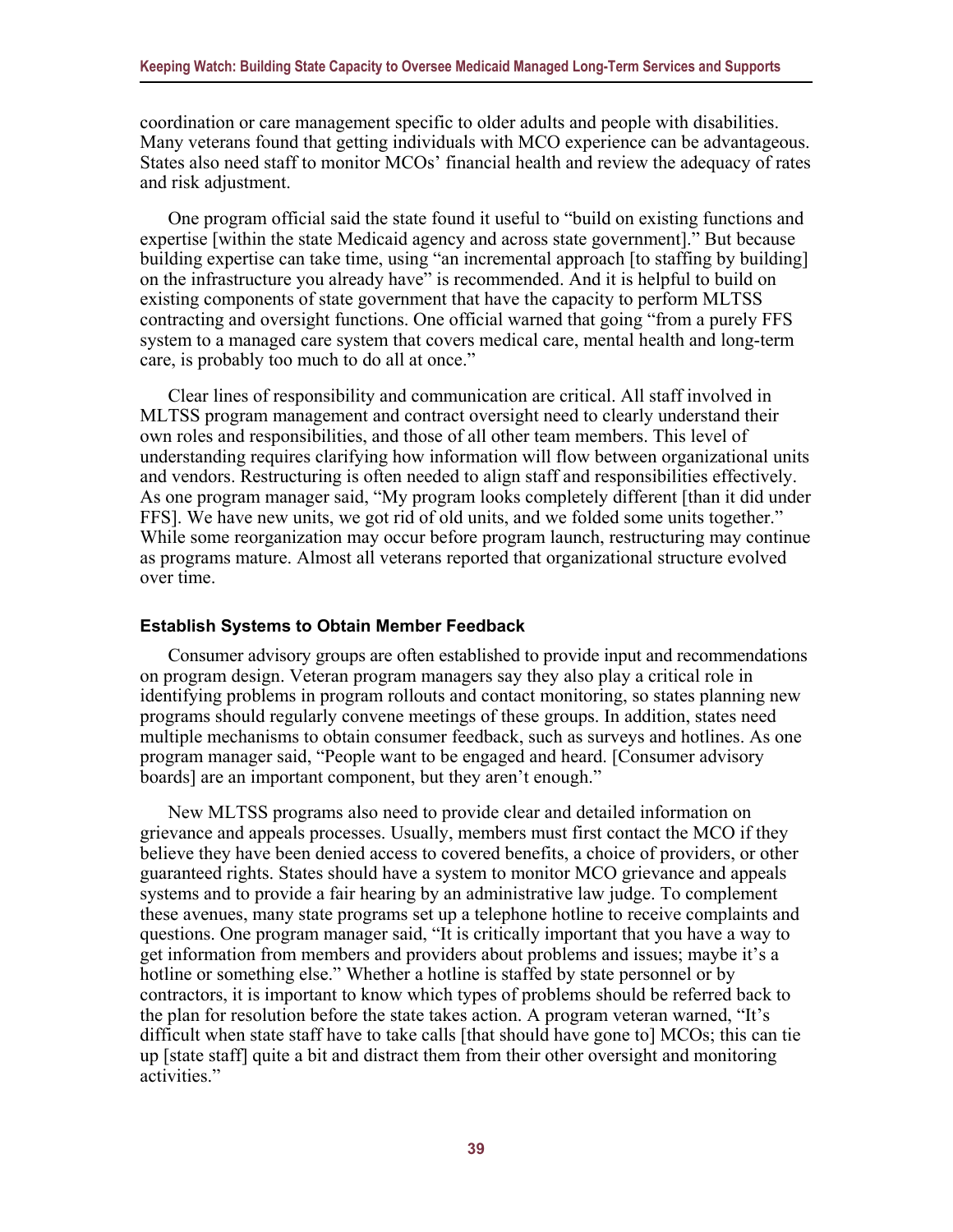#### <span id="page-44-0"></span>**Establish Robust IT Systems**

States need to have IT systems in place before program launch. States may need to develop entirely new IT systems to operate managed care programs, and MLTSS programs require specialized programs that can track changes in members' level of care and key care coordination processes. Effective contract monitoring depends on IT systems that track whether MCOs submit all required reports on time and that can aggregate encounter data to monitor beneficiary service use, cost patterns, quality measures, and other performance indicators. Provider payment capacity and the ability to determine program eligibility are critical components of MCO IT systems that must be operational when plans begin enrolling beneficiaries. While other systems capacities should be in place at the start of the program, veteran program managers say that analytic capacity can be built over time. IT systems are also essential building blocks for program evaluation. As one program manager said, it is important to "plan [program] evaluations before you start so you can collect the right data from the beginning, including encounter data."

#### <span id="page-44-1"></span>**Develop and Tailor a Quality Assurance Plan**

Last but not least, program managers stress the importance of developing a detailed quality assurance strategy and a corresponding oversight system before new MLTSS programs begin. Federal rules require state Medicaid agencies to develop a quality assurance strategy for all types of MCOs.<sup>[55](#page-44-2)</sup> But states with an existing quality strategy for MCOs covering acute and primary care need to completely rethink how they will monitor the quality of LTSS in a managed care delivery system, keeping in mind that consumer choice and quality of life are critical components of LTSS quality. A well-designed quality strategy will inform the state of the type of data that MCOs should report, the performance measures to which they will be held, and if necessary, the corrective actions and sanctions that apply for noncompliance. As programs mature, the quality assurance strategy and monitoring systems can shift the focus toward identifying priorities for MCO performance improvement projects. As one program manager said, "The first six months is about [ensuring a smooth] transition" from FFS delivery to managed care, so performance improvement projects can wait until later.

<span id="page-44-2"></span><sup>55</sup> 42 CFR 438.202(a).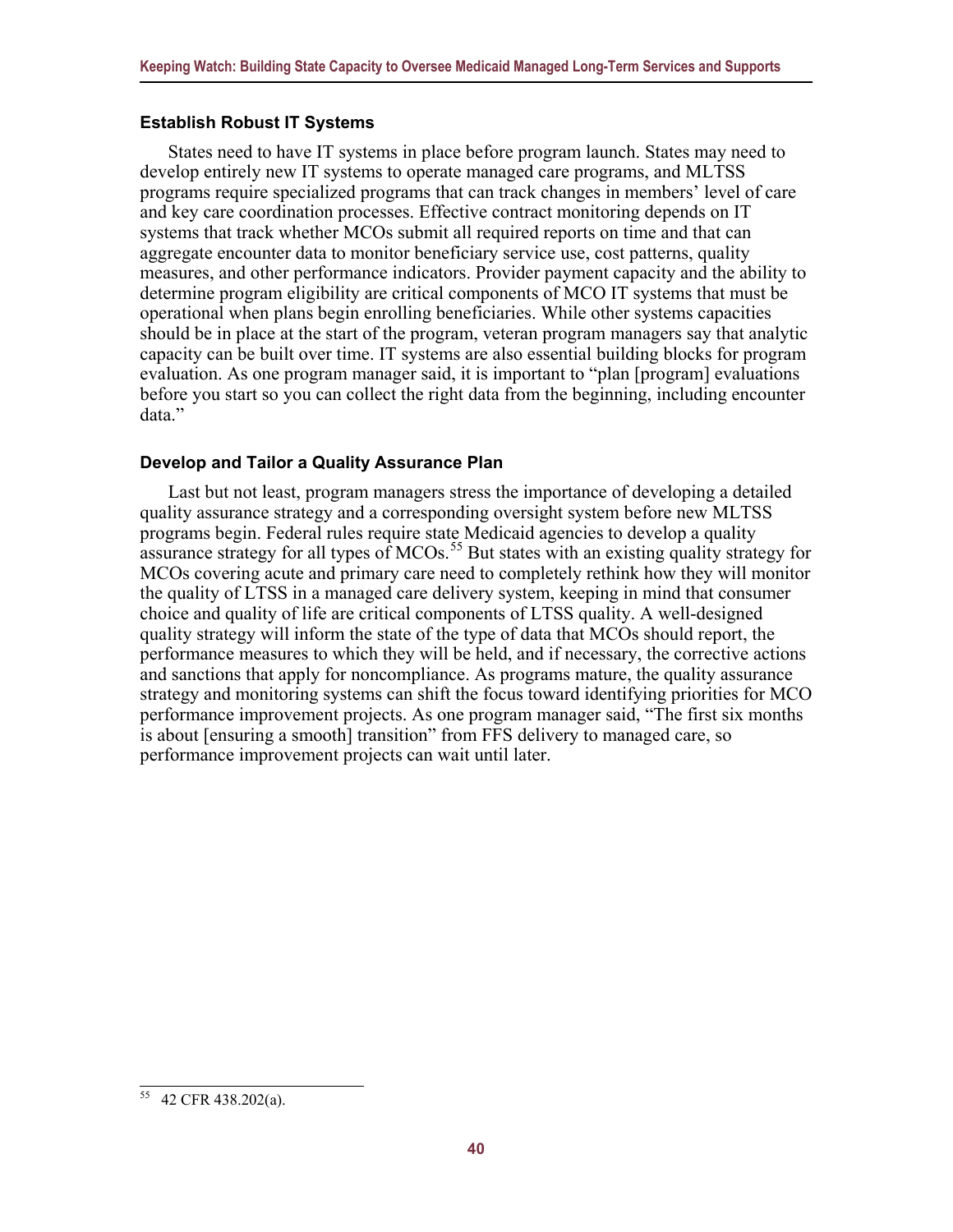#### <span id="page-45-0"></span>**CONCLUSION: ROOM FOR ALL STATES TO BUILD CAPACITY**

This report has identified a range of capacities that are needed to monitor MLTSS plan performance. While the eight states examined in this study have learned from their experience and built strong oversight capacities over time, the emergence of promising practices in some states suggests room to improve. States planning new MLTSS programs face an even bigger challenge in trying to develop oversight capacity at a time when most Medicaid agencies are likely facing face shortages in staff and funding. **State and local governments employed almost 250,000 fewer people in 2010 compared to 2009, the first time in nearly 20 years that total state and local government employment decreased and another 250,000 state and local workers lost their jobs in 2011.[56](#page-45-1)** State Medicaid agency staff resources may be further strained by many pressing demands, especially the need to prepare for expanded Medicaid coverage under federal health care reform. Local governments are also downsizing, which may further strain oversight capacity where local government agencies play important roles in eligibility determination, beneficiary counseling, and monitoring plan compliance with member assessment, care planning, and care coordination requirements.

At the same time, many partners stand ready to help states overcome these challenges and build oversight capacity. CMS has funded new technical assistance centers for states, some of which also receive support from private foundations. Partners in the private sector include EQROs, consumer advocacy groups, benefit counseling organizations, and national and local MCOs that have gained valuable experience operating MLTSS programs for older adults and people with disabilities. Perhaps the most important resources are other state Medicaid agency staff who can provide detailed descriptions of specific oversight activities. As one state Medicaid director said, "We spent a lot of time learning from what other states did [before starting our program]," time he considered worthwhile. By taking advantage of these resources and partnerships, state Medicaid agencies can build strong capacity to plan, monitor, and evaluate MCO performance and progress toward fulfilling the promise of MLTSS programs to improve care for older adults and people with disabilities.

<span id="page-45-1"></span><sup>56</sup> U.S. Census Bureau, Annual Survey of Public Employment and Payroll Summary Report: 2010, January 2012) <http://www2.census.gov/govs/apes/g10aspep.pdf> and here's a brief summary: <http://www.census.gov/newsroom/releases/archives/governments/cb11-146.html>

[<sup>\(</sup>http://money.cnn.com/2012/01/06/news/economy/state\\_local\\_jobs/index.htm](http://money.cnn.com/2012/01/06/news/economy/state_local_jobs/index.htm)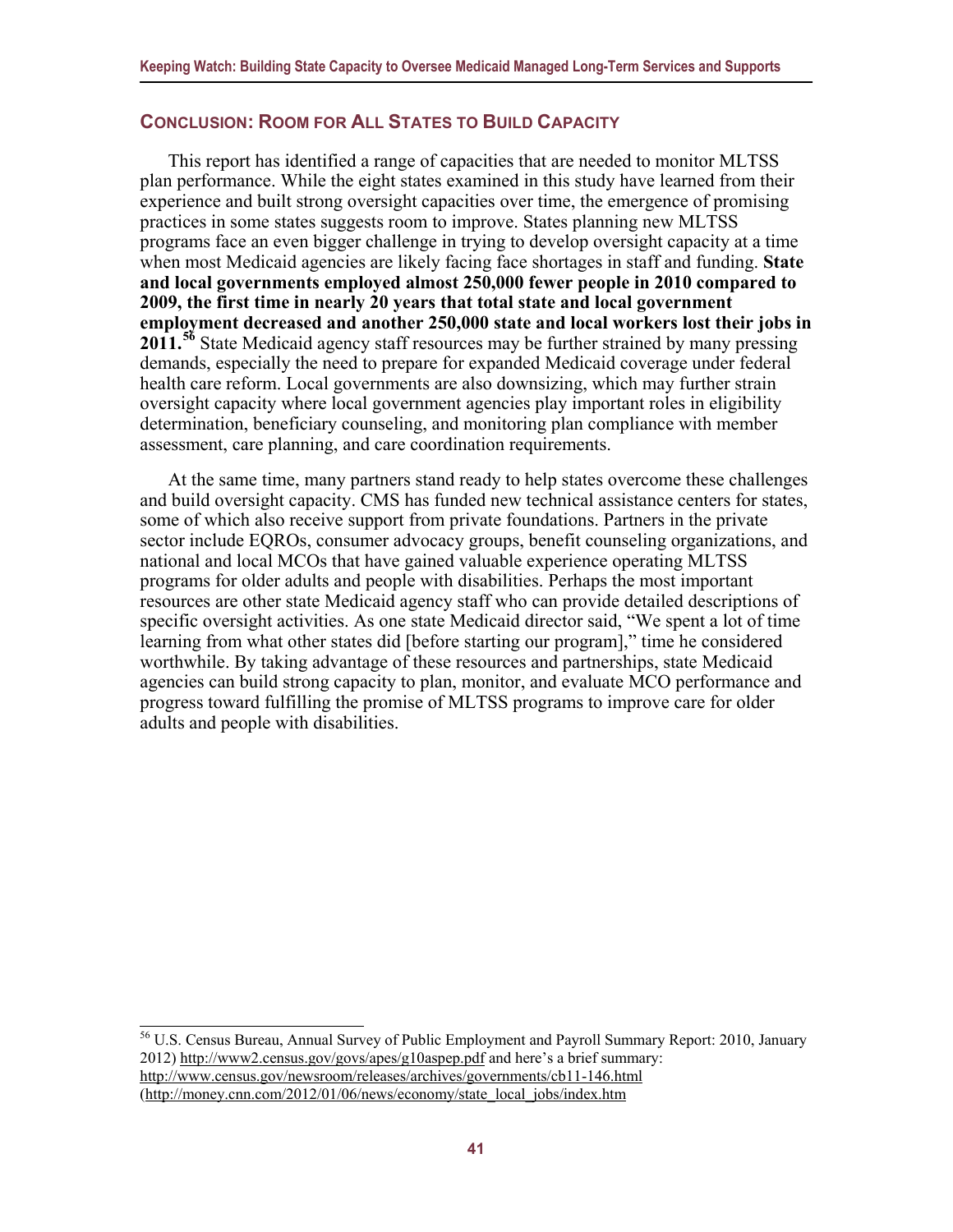### <span id="page-46-0"></span>**APPENDIX A. DISCUSSION GUIDE**

#### **A. Organizational Structure of Medicaid Oversight of Managed Care Covering LTSS**

First, we'd like to understand how your state organizes the roles and responsibilities of managed care contract oversight for plans that provide LTSS to older adults and people with disabilities. This includes two types of plans: (1) those that cover LTSS only, and (2) those that cover LTSS as well as acute and primary care for the same beneficiaries, whether in the same or different contracts.

- 1. Can you briefly describe the organizational structure for oversight of these types of managed care programs? In other words, how is responsibility for the functions and activities involved in contract oversight divided within the Medicaid agency, across state agencies, local governments, and external contracted vendors and consultants? In other words, who does what?
- 2. Which entities do what within the state with respect to the following ("who does what"):
	- a. Provider network adequacy, especially home and community-based LTSS
	- b. Access and quality assurance
	- c. Beneficiary education and rights
	- d. Performance improvement and contract enforcement
	- e. Stakeholder/consumer engagement
	- f. Rate setting and financial oversight

| <b>Managed Care</b><br><b>Oversight Function</b>             | <b>Medicaid</b><br>Agency<br><b>Staff</b> | <b>Other State</b><br><b>Agency</b><br><b>Staff</b> | Local<br><b>Government</b><br><b>Agencies</b> | <b>Private</b><br>Vendors* | Others/<br><b>Consultants</b> |
|--------------------------------------------------------------|-------------------------------------------|-----------------------------------------------------|-----------------------------------------------|----------------------------|-------------------------------|
| 1. Provider network<br>adequacy                              |                                           |                                                     |                                               |                            |                               |
| 2. Access and<br>quality assurance                           |                                           |                                                     |                                               |                            |                               |
| 3. Beneficiary<br>education and<br>rights                    |                                           |                                                     |                                               |                            |                               |
| 4. Performance<br>improvement and<br>contract<br>enforcement |                                           |                                                     |                                               |                            |                               |
| 5. Stakeholder and<br>consumer input <sup>1</sup>            |                                           |                                                     |                                               |                            |                               |
| 6. Rate setting and<br>financial<br>oversight                |                                           |                                                     |                                               |                            |                               |
| 7. Other core<br>capacities not<br>covered above             |                                           |                                                     |                                               |                            |                               |

\* If contracted vendors are involved, describe their roles/services and number of vendors.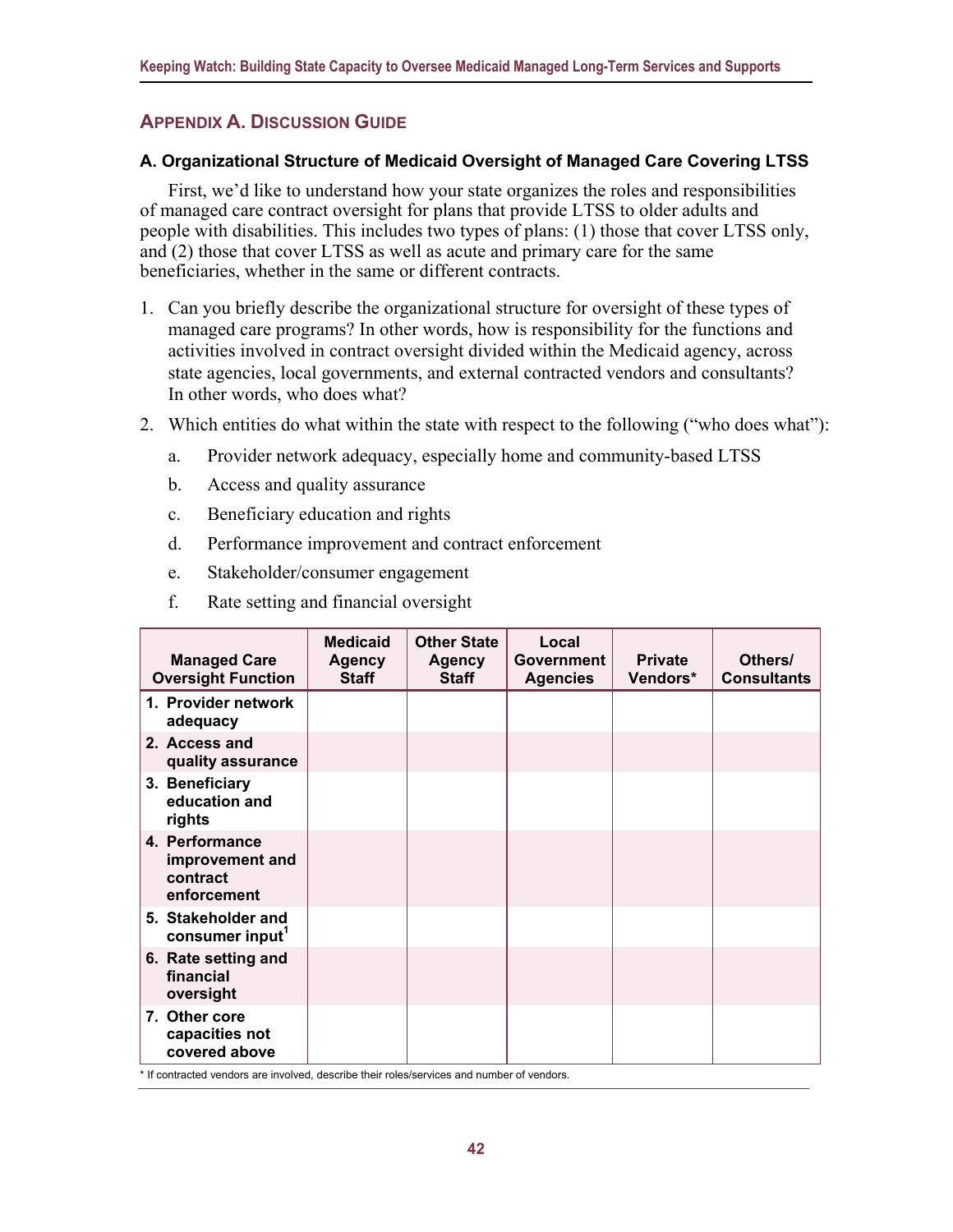- 3. What features of your state's current organizational structure do you find help or hinder effective contract oversight of these types of managed care programs?
	- a. What helps/makes the current structure work well?
	- b. What hinders/makes the current structure challenging?
	- c. *(For states that have managed care programs covering LTSS only and those that cover LTSS and acute/primary care):* Does the effectiveness of the state Medicaid oversight structure differ for plans covering LTSS only, compared to oversight of plans that include LTSS as well as acute and primary care? If so, how does it differ and why?

#### **B. State Medicaid Agency Staffing**

Next, we'd like to ask about the number of state Medicaid agency staff, and those in other state agencies such as Departments of Aging, Disability, or Insurance, who work on program management (which includes program planning and policy, RFP development and negotiation, evaluation) and contract oversight of managed care plans that cover LTSS for older adults and people with disabilities.

We understand if you cannot provide precise numbers because some of the staff work on other managed care programs, or administer LTSS programs not provided through managed care plans. If you don't know the exact number of full-time employees (FTEs), we would like to get an approximate or general idea of the numbers of staff involved in program management and oversight.

- 1. About how many state Medicaid staff are involved in program management and contract oversight for these types of managed care plans?
	- Do any of the state Medicaid agency staff work solely on program management or contract oversight for these plans? If so, how many and what are their roles or functions?
	- Are different staff responsible for overseeing LTSS than those overseeing acute and primary care for older adults and people with disabilities?
- 2. About how many staff from other state agencies (aging, disabilities, insurance, health, other) are involved in program management and contract oversight of these types of plans?
	- Do any those staff work *solely* on Medicaid program management or contract oversight for these plans? If so, how many and what are their roles or functions?
	- Why did the state Medicaid agency involve staff from these other departments in program management or oversight? For example, did they have expertise in LTSS or management of chronic disease for older adults and people with disabilities that staff in the Medicaid agency did not have?
	- Are staff in other state agencies involved in all phases of program planning and oversight? In other words, were they only involved in the development of the RFP and in reviewing proposals from plans that bid for contracts? Or, do staff from these other agencies *continue* to have ongoing roles in program operations, oversight and management after the contract(s) were signed?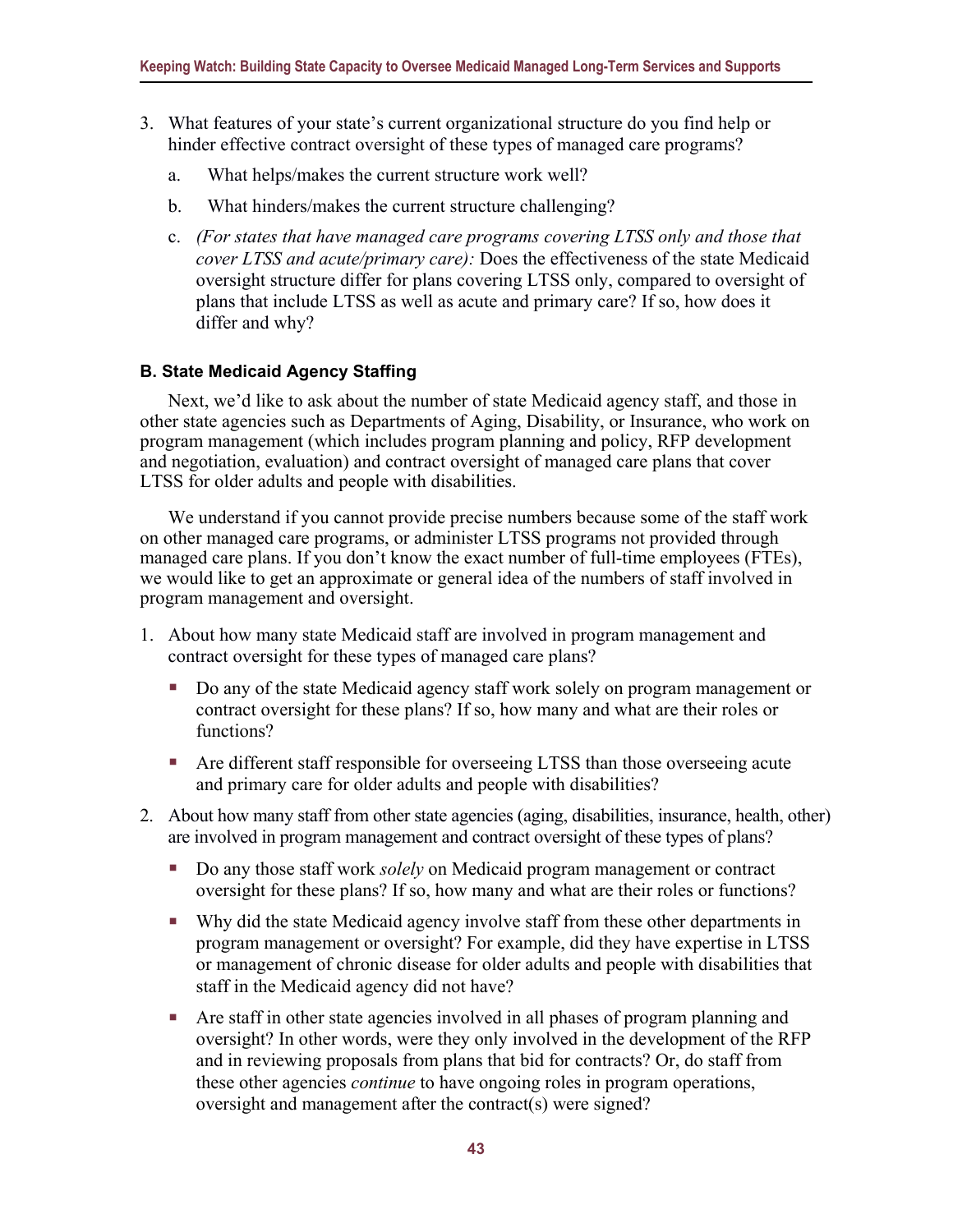- 3. Have there been notable increases or decreases in the number of state Medicaid staff and those in other state agencies involved in program management and contract oversight of these types of managed care plans over the period in which your state has had such contracts?
	- What was the approximate change (increase or decrease) in the number of staff?
	- Why did the number of staff change? For example, did state budget cuts require staff layoffs or a freeze on new hires?
	- Has the change in number of staff improved or hindered the state's ability to effectively oversee plan performance?
- 4. Were there other reasons for change in number of staff? For example:
	- Increase/decrease in number of plans/contracts (approx. how many contract managers per plan or contract?)
	- Increase/decrease in the number of beneficiaries enrolled in such plans/contracts (approx. ratio of contract managers to beneficiaries?)
	- Staff needs changed due to use of IT/other technology to perform certain functions (which functions?)
	- Delegated responsibilities from state to *local agencies* for certain functions (which functions?)
	- Staff needs changed after state contracted with external vendors/consultants for certain functions (which functions [e.g., EQRO] became responsible for quality monitoring/improvement?)
	- Experience or efficiencies gained over time that reduced staffing needs (what made it more efficient and were efficiencies sustained?)
	- Greater complexity/needs of older adults and people with disabilities enrolled in these types of plans over time changed staffing needs (how?)
- 5. Based on your experience, do staff involved in program management and oversight of these types of plans need different qualifications than staff involved in oversight of managed care covering acute and primary care for adults and children? If so, what specialized experience, knowledge, education, training or skills do they need?

#### **C. State Approach to Managed Care Oversight Roles and Functions**

Next, we'd like to understand in more detail *how* your state Medicaid agency and its partners (other state agencies, local government entities, contractors and consultants) carry out functions involved in oversight of managed care contracts and performance of plans providing LTSS, including those that also cover acute and primary care to the same set of older adults and people with disabilities. We'll go through five oversight functions commonly performed by most states.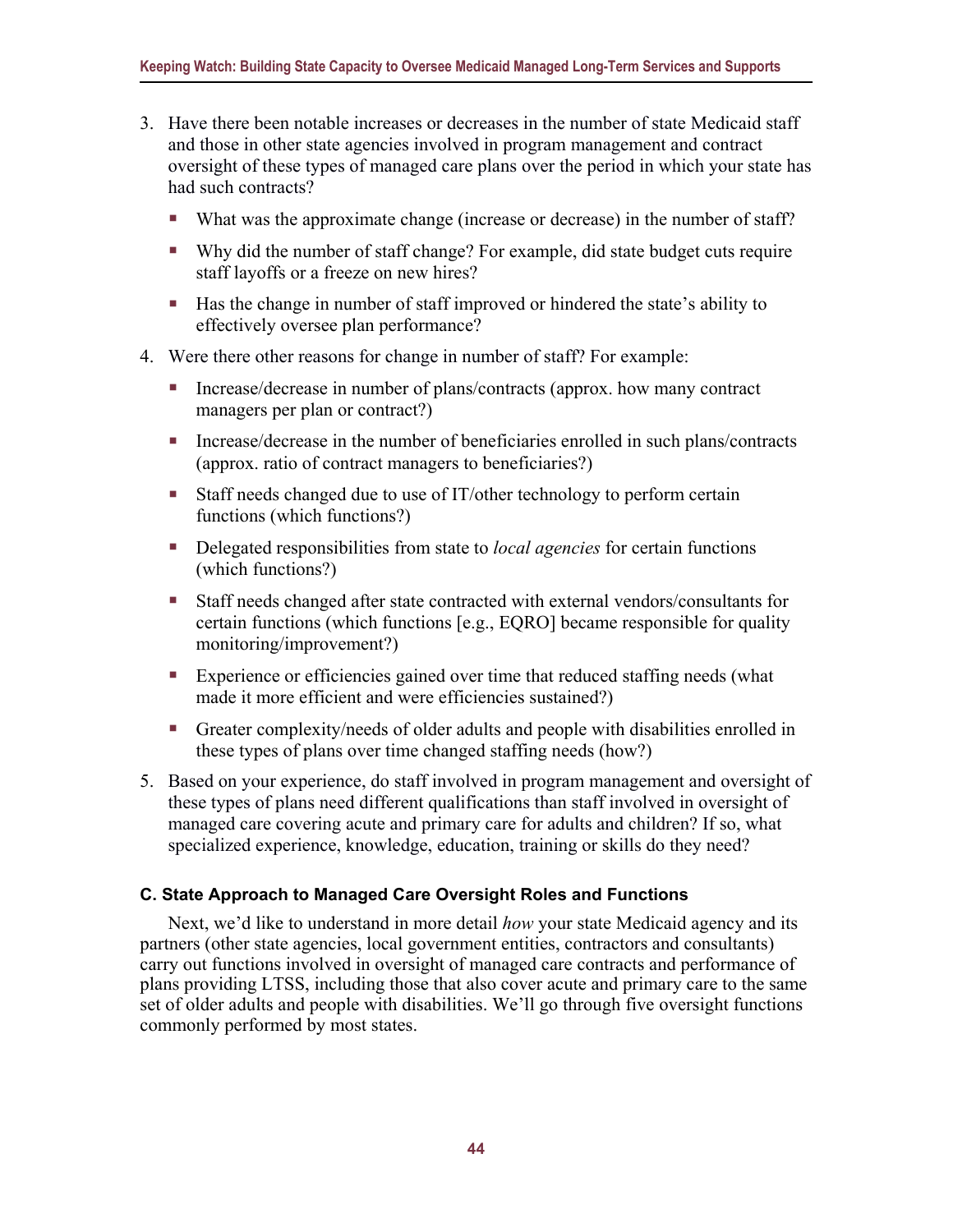#### **Provider Network Adequacy**

- 1. What data or information does the state (or its contractors) collect to monitor the adequacy of plans' provider networks for delivering LTSS? For example:
	- Specific types of LTSS providers and services (home health agencies, nursing homes, personal assistance services, adult day health programs, adult foster homes, etc.)?
	- Geographic distribution/access (e.g., travel time)?
	- **Providers' licensing/other qualifications or competencies?**
	- Providers' ability to accommodate the needs of people with disabilities (e.g., physical, and language and communication access)?
	- Rely on accreditation agencies to certify network adequacy?
- 2. *(For states that have managed care programs covering LTSS, in addition to acute/primary care):*What data or information does the state (or its contractors) collect to monitor the adequacy of plans' provider networks for delivering acute and primary care?
- 3. Does the state (or its contractors) do anything to help MCO plans fill gaps in provider networks of LTSS? For example, by helping home care agencies, area agencies on aging or centers for independent living qualify as Medicaid providers?
- 4. Does the state require managed care plans providing LTSS to contract or cooperate with certain types of agencies that provide HCBS, or that specialize in care for older adults and people with disabilities? For example, does the state require plans to contract with area agencies on aging, centers for independent living, or community health centers?
- 5. If yes, why did the state establish this requirement? For example, to assure access to traditional providers of HCBS, or to culturally competent care?

#### **Access and Quality Assurance and Improvement**

- 1. What data or information does the state (or its contractors) collect (and how often) to monitor plan performance in assuring access to and quality of LTSS for beneficiaries? For example:
	- Encounter data on services/claims?
	- Quality of care measures (process and outcome measures)?
	- Waiting times to get appointments or to start ongoing services?
	- **Consumer experience and satisfaction surveys?**
	- Reasons for calls and wait times for hotline?
	- **Care processes important to older adults and people with disabilities, such as transitions** from hospitals or nursing facilities to home and adequacy of case management
	- Referrals to LTSS that are not covered by plan  $(e.g.,$  caregiver respite or support groups)?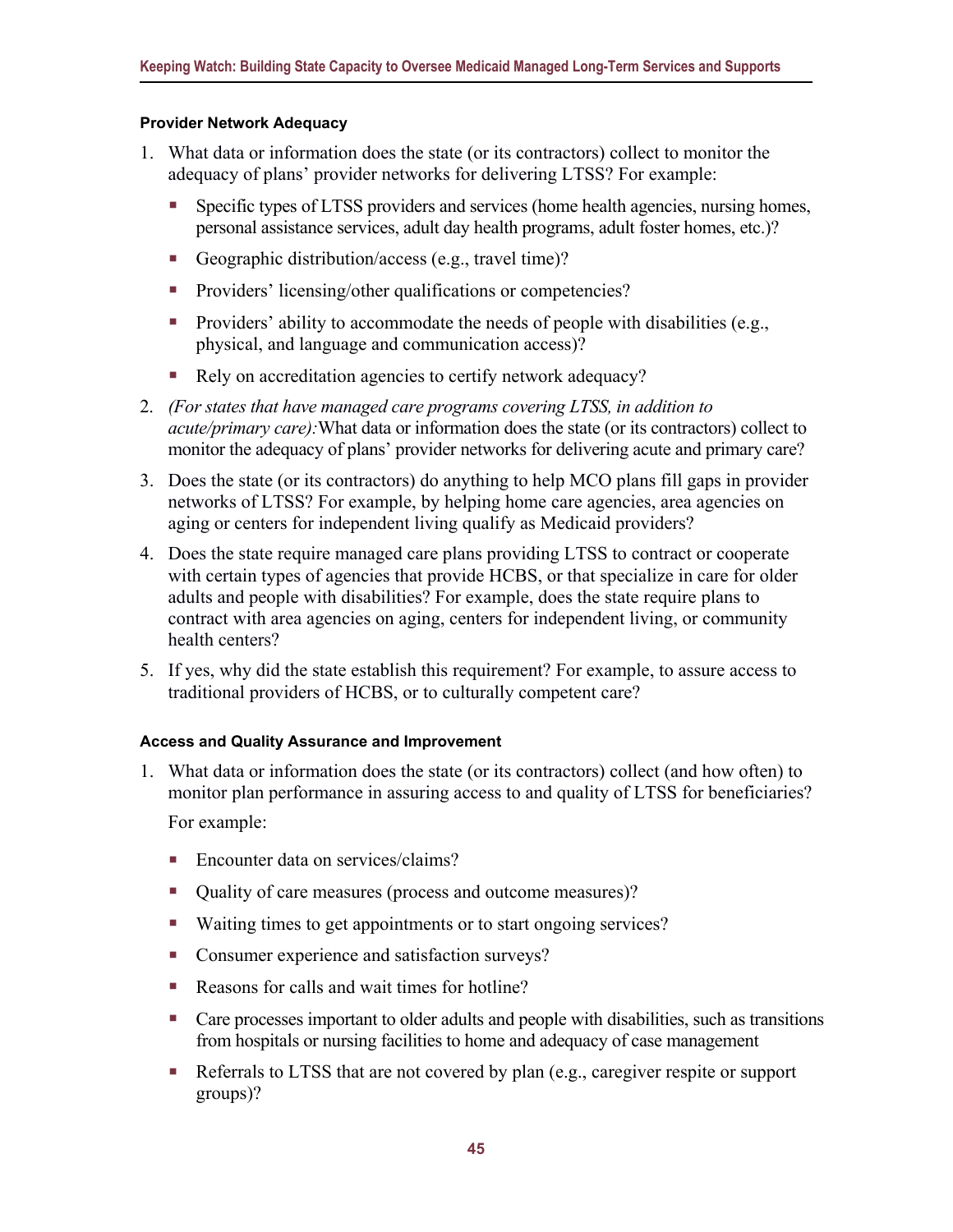- 2. How does the state (or its contractors) analyze the data and information to determine whether plans are complying with contractual requirements and meeting performance standards for access and quality of LTSS? For example:
	- Encounter data used to calculate performance measures and compare plan performance to external benchmarks?
	- By the Medicaid agency or by an external contractor (e.g., EQRO)?
	- Which measures and benchmarks are used (e.g., hospital or nursing home readmission rates, comparison to surveys of FFS beneficiaries in waivers)?
- 3. Does the state (or its contractors) identify systematic quality and access problems in the delivery of services, by plan or across all plans? For example, do you have an "early warning system," or do you keep track of hotline calls by plan and by type of problem?
- 4. Does the state (or its contractors) prepare regular reports on managed care plan performance? If so, are they publicly available on the state Medicaid agency's website?
- 5. Does the state (or its contractors) do anything else to improve access to or quality of care used by older adults and people with disabilities enrolled in managed care plans?

#### **Beneficiary Education and Rights**

- 1. Does the state do anything different regarding the education and information provided to beneficiaries about managed care plans (e.g., plan options, enrollment and disenrollment procedures and rights, benefits covered) than it does for beneficiaries enrolling in other types of managed care plans? If yes, please describe.
- 2. How does the state provide education and information to beneficiaries and family members? For example, what types of organizations are involved in providing it?
- 3. Does the state (or its contractors) review the plans' beneficiary education materials?
	- $\blacksquare$  If so, how often?
	- Does the state need to approve the materials before the plans can use them?
- 4. Does the state (or its contractors) review MCO plan materials for beneficiaries to determine if they are culturally and linguistically appropriate and accessible to the target population, or that translation services are available for non-English speakers?
- 5. Does the state have restrictions on plans' direct marketing to consumers? If so, how are they enforced?
- 6. Is the process for investigating beneficiary complaints in managed care plans covering LTSS for older adults and people with disabilities different from that used to investigate complaints in other types of managed care plans? If yes, how is it different?
- 7. Does the state (or its contractors) regularly analyze data on enrollee complaints, grievances, and appeals of claims or service denials in managed care programs, and is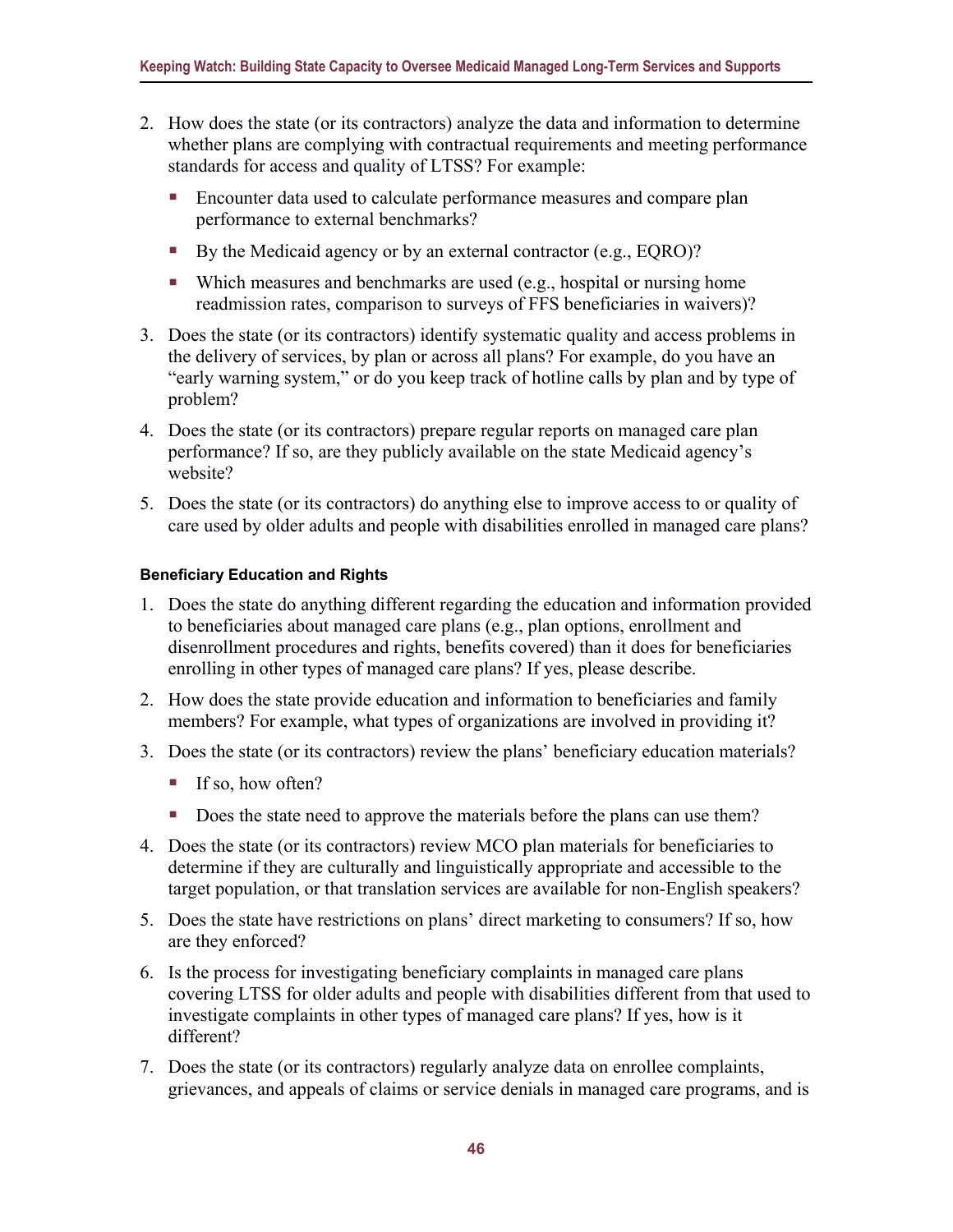this done differently for beneficiaries in managed care plans for older adults and people with disabilities than younger adults and children enrolled in managed care plans?

8. Does the state have an internal ombudsman program devoted specifically to older adults and people with disabilities who are enrolled in managed care plans? If so, please describe what they do.

#### **Performance Improvement and Contract Enforcement**

- 1. Does the state have policies or incentives designed to improve performance by managed care plans that cover LTSS for older adults and people with disabilities? For example, does the state offer bonuses or rewards for plans that exceed certain performance indicators?
	- If yes, what are the indicators and thresholds used to award such bonuses?
	- Has the state awarded bonuses? If so, what level of effort is required to determine if plans qualify for bonuses? Does it involve high, moderate, or low time and resources?
- 2. Does the state adjust performance requirements in RFPs or contracts with plans to reflect changing expectations regarding quality of care outcomes, such as readmission rates, nursing home admission rates, care transitions, or consumer satisfaction? If so, can you provide an example?
- 3. What remedies does the state (or its contractors) use to address problems in meeting contract requirements or minimum standards for the delivery of LTSS? For example:
	- $\blacksquare$  Meet with MCO(s) to discuss problems and solutions
	- Hold training sessions for MCO staff
	- Require MCOs to establish correction plans
	- Levy penalties or withhold bonuses
		- If yes, what type of penalties (fines, freezes on new enrollment, or other)?
		- How many times in total (all plans) were penalties or fines levied?
	- Contract termination for certain violations or repeated failure to correct problems
		- If yes, have any contracts ever been terminated?
		- How many times in total (all plans) and what was the nature of the violations?

#### **Stakeholder/Consumer Involvement and Feedback**

- 1. What kinds of things does the state do to involve and get feedback from stakeholders, such as consumer organizations, provider organizations, policymakers or others? For example:
	- Advisory Groups (the Medicaid Advisory Committee or one specific to the managed care program for older adults and people with disabilities)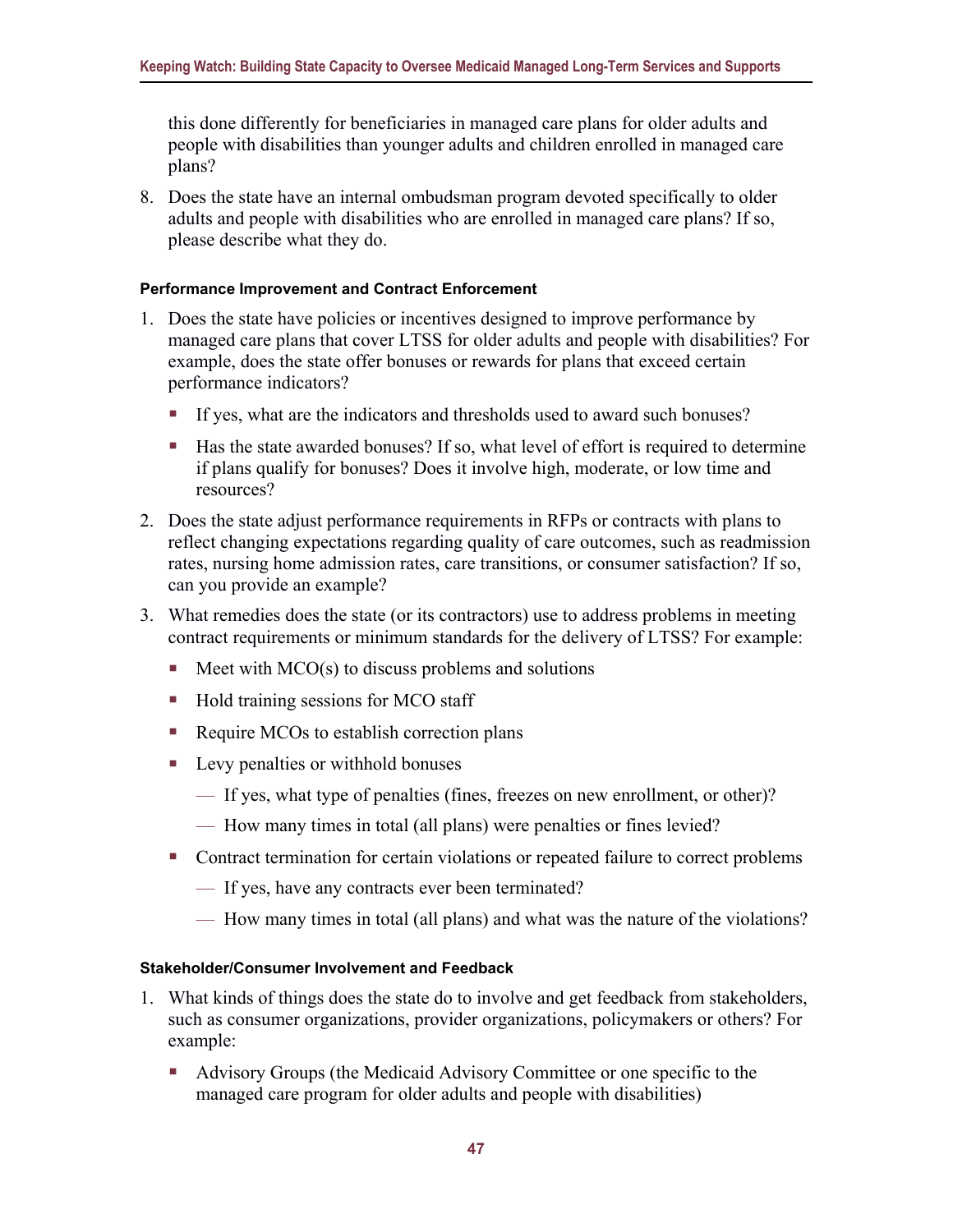- Public forums (online discussions, webinars, meetings)
- Focus groups
- Other, describe:
- 2. Do you find these mechanisms to be effective? Why or why not?
- 3. Can you cite examples in which stakeholder involvement or consumer feedback resulted in a change in state managed care policy or contract terms related to contracts for older adults and people with disabilities?
- 4. Does your state require consumer representation or participation in managed care organization governance (boards of directors) or advisory groups?
- 5. Can you cite examples in which managed care plans have used consumer input and feedback effectively to improve their services?

#### **D. Overall Assessment**

- 1. What accomplishments of your state's oversight system for managed care plans covering LTSS for older adults and people with disabilities are you most proud of?
- 2. Are there any oversight functions you would try to strengthen if you had more resources? For example, if you had two more FTEs for your Medicaid managed care program for older adults and people with disabilities, what tasks or responsibilities would you assign to them?
- 3. Based on your experience, what advice would you give to other states just starting managed care programs covering LTSS, or planning to add LTSS to managed care contracts that cover acute and primary care for older adults and people with disabilities? How should they organize and staff an effective contract oversight system?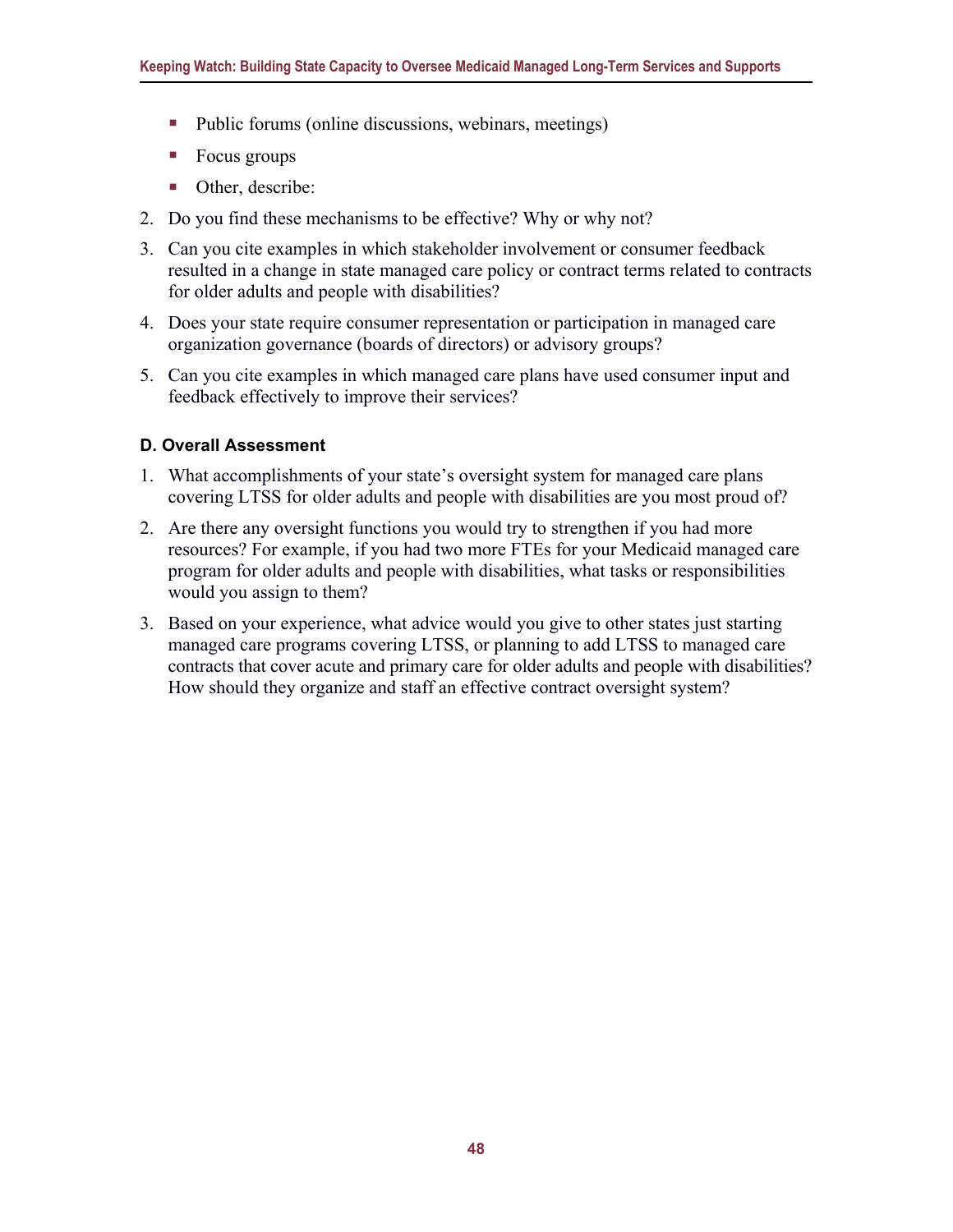<span id="page-53-0"></span>

|                      | <b>Measure Category</b>                     |                                                                                                                                                 |                                                                                                               |                                           |                                                                                                                                                                                                   |                                                                                                                                                                                 |  |
|----------------------|---------------------------------------------|-------------------------------------------------------------------------------------------------------------------------------------------------|---------------------------------------------------------------------------------------------------------------|-------------------------------------------|---------------------------------------------------------------------------------------------------------------------------------------------------------------------------------------------------|---------------------------------------------------------------------------------------------------------------------------------------------------------------------------------|--|
|                      | Health Care Use,<br>Access, and Quality     |                                                                                                                                                 | Long-Term Services and Supports                                                                               |                                           | Consumer Satisfaction or<br><b>Experience of Care</b>                                                                                                                                             |                                                                                                                                                                                 |  |
| <b>State</b>         | Type                                        | Latest public report                                                                                                                            | Type                                                                                                          | Latest public report                      | Type                                                                                                                                                                                              | Latest public report                                                                                                                                                            |  |
| Arizona              | HEDIS-like<br>indicators                    | <b>EQRO</b> Annual Report,<br>August 2011<br>(Oct. $2009-$<br>Sept. 2010 period):<br>http://www.azahcccs<br>.gov/reporting/reports/<br>EQR.aspx | Initiation of<br><b>COL</b><br>HCBS care within<br>30 days<br>HCBS vs. nursing<br>facility mix<br>percentages | <b>EQRO</b> Annual Report,<br>August 2011 | $\blacksquare$ Member<br>satisfaction<br>(facilities, staff)<br>and caregivers,<br>personal doctors<br>and nurse<br>practitioners, case<br>managers,<br>transportation<br>program<br>contractors) | <b>Member Satisfaction</b><br><i>Survey</i> , 2008:<br>http://www.azahcccs<br>.gov/shared/<br>Downloads/surveys/<br><b>ALTCS</b> Satisfaction<br>Survey 2008-<br>FullReport.pdf |  |
| <b>Massachusetts</b> | HEDIS and<br><b>HEDIS-SNP</b><br>indicators | Can be ordered<br>through NCQA's<br>Quality Compass.                                                                                            | N/A                                                                                                           | N/A                                       | <b>Annual Consumer</b><br><b>I</b><br>Satisfaction<br>Survey                                                                                                                                      | N/A                                                                                                                                                                             |  |

### **APPENDIX B. MLTSS PROGRAM OR PLAN PERFORMANCE MEASURES**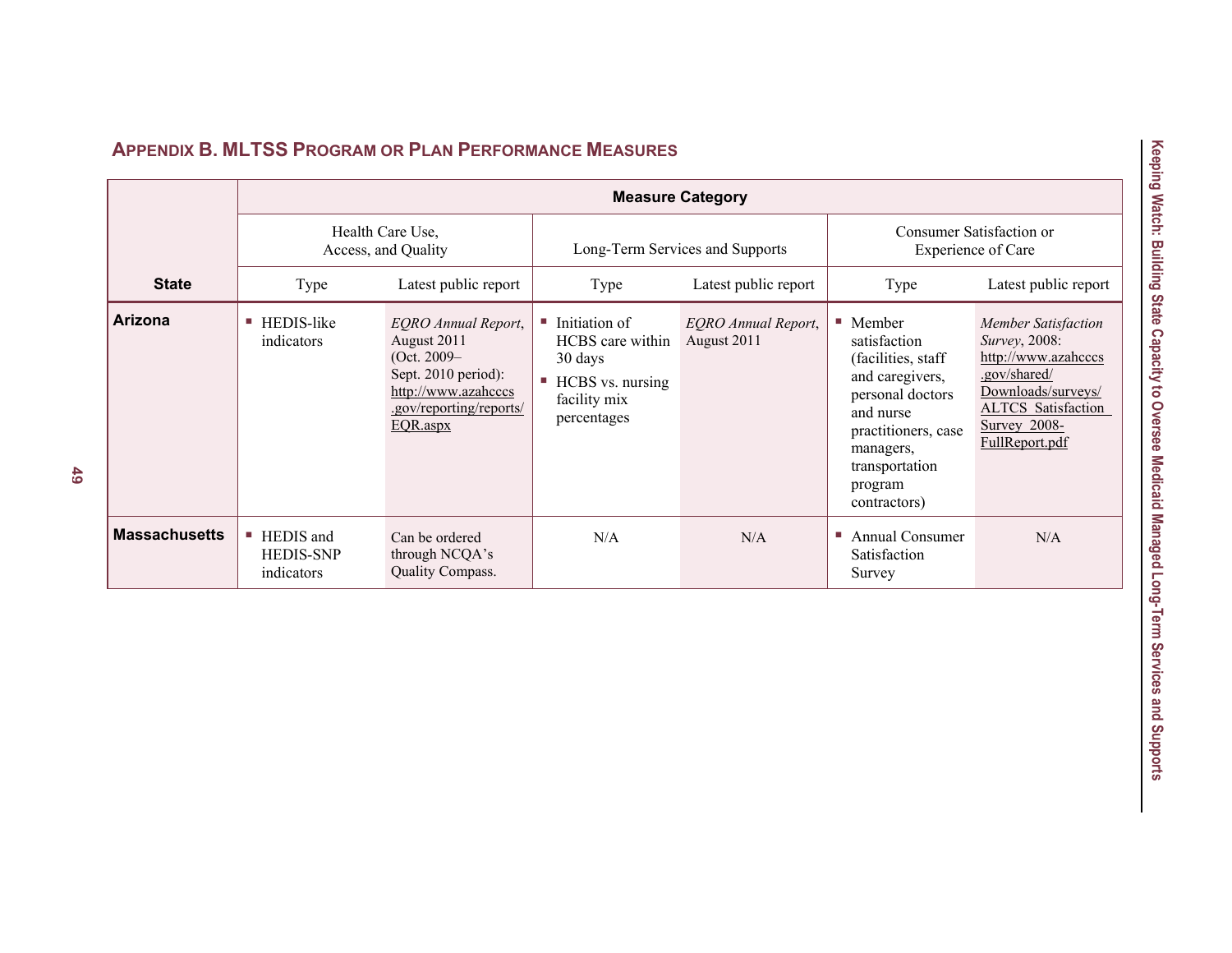|                  | <b>Measure Category</b>                                     |                                                                                                                                                                                                                                                                                                                                                                                                                                                                                                                             |                                                                                                              |                                                                                                                             |                                                                                                                                                                      |                                                                                                                                                                                                                                                                                                                                                                                                                               |
|------------------|-------------------------------------------------------------|-----------------------------------------------------------------------------------------------------------------------------------------------------------------------------------------------------------------------------------------------------------------------------------------------------------------------------------------------------------------------------------------------------------------------------------------------------------------------------------------------------------------------------|--------------------------------------------------------------------------------------------------------------|-----------------------------------------------------------------------------------------------------------------------------|----------------------------------------------------------------------------------------------------------------------------------------------------------------------|-------------------------------------------------------------------------------------------------------------------------------------------------------------------------------------------------------------------------------------------------------------------------------------------------------------------------------------------------------------------------------------------------------------------------------|
|                  | Health Care Use,<br>Access, and Quality                     |                                                                                                                                                                                                                                                                                                                                                                                                                                                                                                                             | Long-Term Services and Supports                                                                              |                                                                                                                             | Consumer Satisfaction or<br>Experience of Care                                                                                                                       |                                                                                                                                                                                                                                                                                                                                                                                                                               |
| <b>State</b>     | Type                                                        | Latest public report                                                                                                                                                                                                                                                                                                                                                                                                                                                                                                        | Type                                                                                                         | Latest public report                                                                                                        | Type                                                                                                                                                                 | Latest public report                                                                                                                                                                                                                                                                                                                                                                                                          |
| <b>Minnesota</b> | <b>HEDIS</b> indicators<br>u,<br>ACSC rates by<br>ш<br>plan | HEDIS Report, 2011<br>(separate report for<br>each plan, with data<br>for MSHO and MSC+<br>members shown<br>separately)<br>http://www.health<br>.state.mn.us/divs/hpsc/<br>mcs/hedishome.htm<br>2009 Ambulatory<br>Care Sensitive<br>Condition (ACSC)<br>Performance<br>Measures Report,<br>December 2010<br>http://www.dhs.state<br>.mn.us/main/idcplg?<br>IdcService=GET<br>FILE&Revision<br>SelectionMethod=<br>LatestReleased&<br>Rendition=Primary<br>$&$ allowInterrupt=1 $&$<br>noSaveAs=1&dDoc<br>Name=dhs16 160129 | $\blacksquare$ CAHPS plus<br>supplemental<br>questions on<br>health status<br>changes and<br>activity limits | HEDIS Report, 2011<br>and 2009 Ambulatory<br>Care Sensitive<br>Condition<br>Performance Measure<br>Report, December<br>2010 | CAHPS plus<br>supplemental<br>questions on<br>satisfaction with<br>care coordination<br>Voluntary changes<br>U.<br>in MCO (2008,<br>first survey of<br>MSHO members) | 2010 Managed Care<br><b>Public Programs:</b><br><b>Consumer Satisfaction</b><br>Survey Results, July<br>2010:<br>https://edocs.dhs.state<br>.mn.us/lfserver/public/<br>DHS-5541B-ENG<br>2009 Medical<br>Assistance,<br>MinnesotaCare and<br>Minnesota Senior<br>Health Options:<br>Voluntary Changes in<br><b>MCO</b> Enrollment<br>Report, April 2010<br>https://edocs.dhs.state<br>.mn.us/lfserver/public/<br>DHS-5875A-ENG |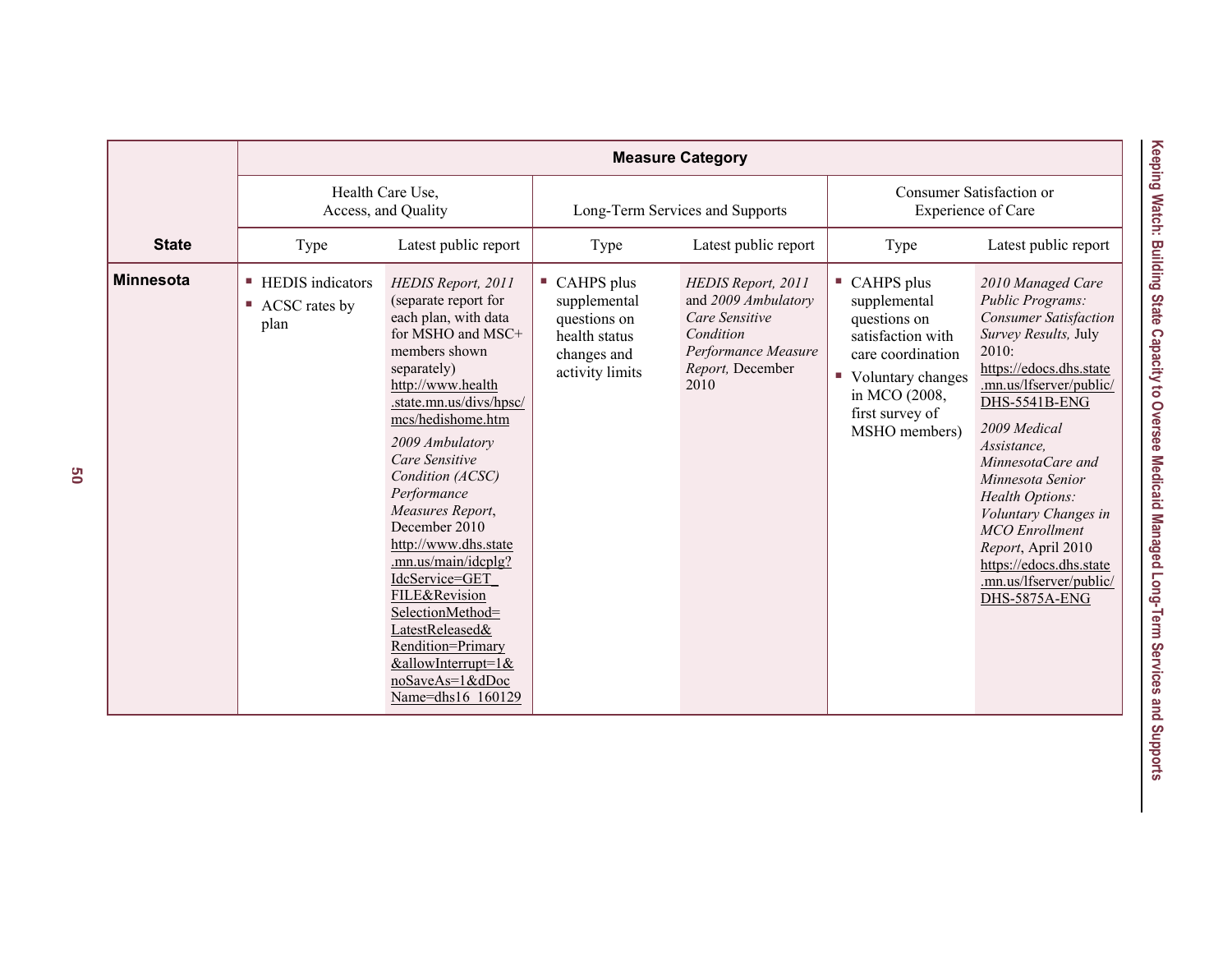|                   | <b>Measure Category</b>                                                                                                                                                                                                                                                                              |                                                                                                                                                                                     |                                                                                                                                                                                                                                                                                                                |                                                                                                                                                                                                |                                                       |                                                                                                                                                                                                                                        |
|-------------------|------------------------------------------------------------------------------------------------------------------------------------------------------------------------------------------------------------------------------------------------------------------------------------------------------|-------------------------------------------------------------------------------------------------------------------------------------------------------------------------------------|----------------------------------------------------------------------------------------------------------------------------------------------------------------------------------------------------------------------------------------------------------------------------------------------------------------|------------------------------------------------------------------------------------------------------------------------------------------------------------------------------------------------|-------------------------------------------------------|----------------------------------------------------------------------------------------------------------------------------------------------------------------------------------------------------------------------------------------|
|                   | Health Care Use,<br>Access, and Quality                                                                                                                                                                                                                                                              |                                                                                                                                                                                     | Long-Term Services and Supports                                                                                                                                                                                                                                                                                |                                                                                                                                                                                                | Consumer Satisfaction or<br><b>Experience of Care</b> |                                                                                                                                                                                                                                        |
| <b>State</b>      | Type                                                                                                                                                                                                                                                                                                 | Latest public report                                                                                                                                                                | Type                                                                                                                                                                                                                                                                                                           | Latest public report                                                                                                                                                                           | Type                                                  | Latest public report                                                                                                                                                                                                                   |
| <b>New Mexico</b> | "HEDIS-like"<br>indicators:<br>$\blacksquare$ Emergency room<br>(ER) visits for<br>preventable<br>conditions<br>■ Hospitalizations<br>for chronic<br>conditions<br>■ Hospital<br>readmissions<br>within 30 days<br>Comprehensive<br>diabetes care<br>Immunization for<br>$\sim$<br>flu and pneumonia | EQRO, CoLTS<br>Performance<br>Measurement<br>Program and<br>Performance<br><b>Improvement Projects</b><br>Audit, 2011:<br>http://www.hsd.state<br>.nm.us/mad/Eqro<br>Reports.html   | ■ Nursing home<br>admissions and<br>readmissions<br>within 30 days<br>■ Home safety<br>evaluations.<br>percentage<br>requiring follow<br>up<br>$\blacksquare$ Risk for falls<br>assessed annually<br>■ Transition from<br>nursing facility to<br>community<br>maintained in the<br>community for six<br>months | EQRO, CoLTS<br>Performance<br>Measurement<br>Program and<br>Performance<br><b>Improvement Projects</b><br>Audit, September<br>2011:<br>http://www.hsd.state<br>.nm.us/mad/Egro<br>Reports.html | CAHPS (access to<br>care, timeliness of<br>care)      | EQRO, Independent<br>Assessment of New<br>Mexico's Medicaid<br>Managed Care<br>$Program - ColTSS,$<br>June 2011:<br>http://www.hsd.state<br>.nm.us/mad/pdf files/<br>salud/Independent%<br>20Assessment%20<br>CoLTS%20%2062411<br>.pdf |
| <b>New York</b>   | ■ "HEDIS-like"<br>indicators (called<br><b>QARR</b> measures)                                                                                                                                                                                                                                        | eQARR 2011 - An<br>Online Report on<br>Managed Care Plans<br>Performance in New<br>York State:<br>http://www.health.ny<br>.gov/health care/<br>managed care/reports/<br>eqarr/2011/ | ■ Medicaid<br>Redesign Team<br>recommended<br>LTSS quality<br>metrics in 2011                                                                                                                                                                                                                                  | Not applicable until<br>2012 or later                                                                                                                                                          | $\blacksquare$ Member<br>satisfaction                 | Managed Long Term<br>Care Plan Member<br>Satisfaction Survey<br>Report.<br>http://www.health.ny<br>.gov/health care/<br>managed care/mltc/<br>pdf/mltc plan<br>member satisfaction<br>survey.pdf                                       |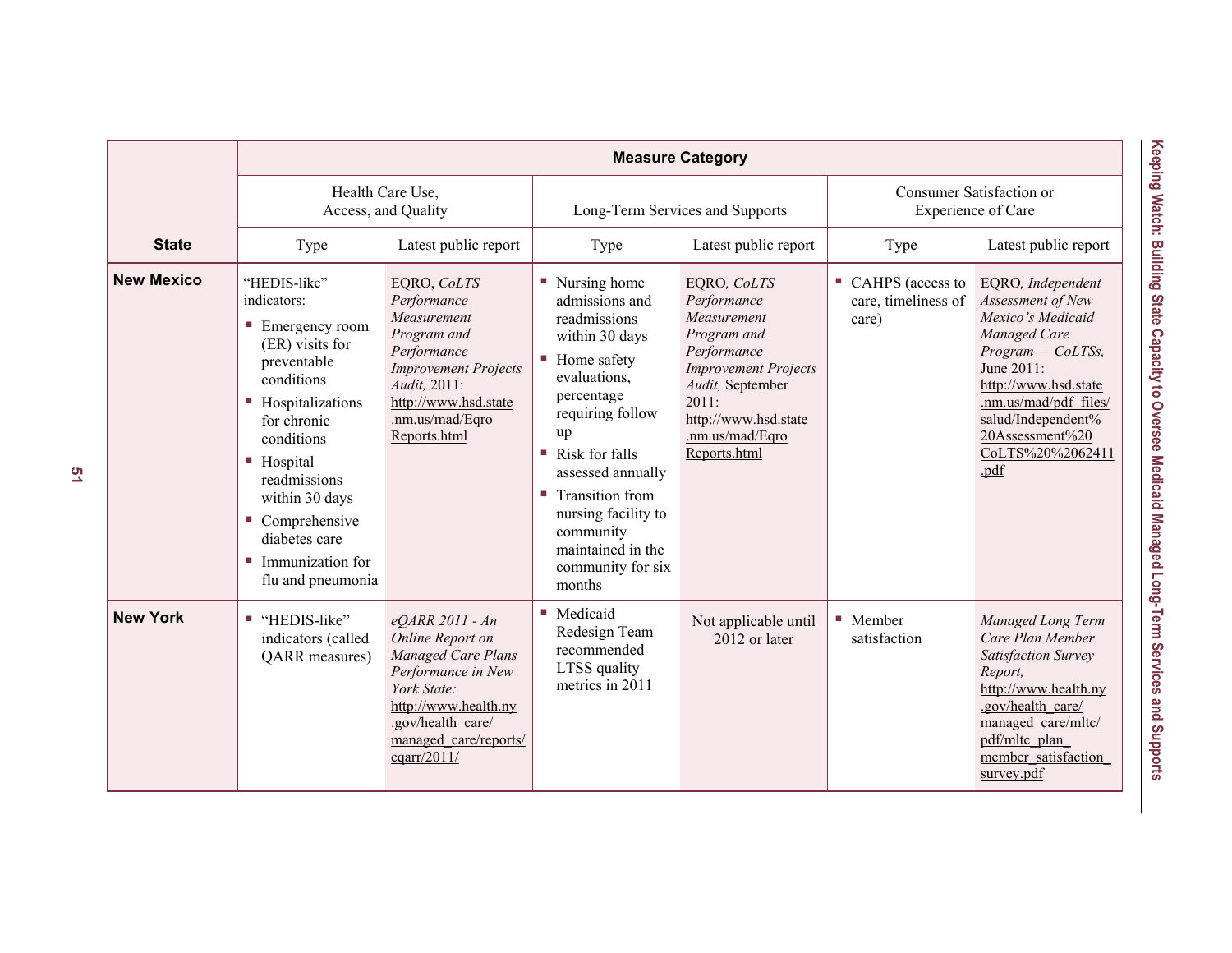|                  | <b>Measure Category</b>                                                                                                                              |                                                                                                         |                                                                                                                                                                                                                          |                                                                                                                                                                                                                                                                                                            |                                                |                                                                                                                                                                                        |
|------------------|------------------------------------------------------------------------------------------------------------------------------------------------------|---------------------------------------------------------------------------------------------------------|--------------------------------------------------------------------------------------------------------------------------------------------------------------------------------------------------------------------------|------------------------------------------------------------------------------------------------------------------------------------------------------------------------------------------------------------------------------------------------------------------------------------------------------------|------------------------------------------------|----------------------------------------------------------------------------------------------------------------------------------------------------------------------------------------|
|                  | Health Care Use,<br>Access, and Quality                                                                                                              |                                                                                                         | Long-Term Services and Supports                                                                                                                                                                                          |                                                                                                                                                                                                                                                                                                            | Consumer Satisfaction or<br>Experience of Care |                                                                                                                                                                                        |
| <b>State</b>     | Type                                                                                                                                                 | Latest public report                                                                                    | Type                                                                                                                                                                                                                     | Latest public report                                                                                                                                                                                                                                                                                       | Type                                           | Latest public report                                                                                                                                                                   |
| <b>Tennessee</b> | ■ HEDIS indicators                                                                                                                                   | 2011 HEDIS/CAHPS<br>Report:<br>http://www.tn.gov/<br>tenncare/forms/<br>hedis11.pdf                     | $\blacksquare$ 1915(c) waiver<br>sub-assurances,<br>e.g., HCBS<br>members with:<br>level of care<br>determination:<br>signed form<br>confirming choice<br>offered; care plans<br>reviewed/updated;<br>critical incidents | TennCare Quality<br>Assessment and<br>Performance<br>Improvement Strategy,<br>2011:<br>http://www.tn.gov/<br>tenncare/forms/<br>qualitystrategy2011<br>.pdf<br>Strategy report lists<br>measures collected.<br>Unknown whether<br>measures are also<br>reported publically.                                | ■ CAHPS surveys                                | 2011 HEDIS/CAHPS<br>Report                                                                                                                                                             |
| <b>Texas</b>     | ■ HEDIS indicators<br><b>AHRQ</b> Prevention<br>Quality Indicators:<br>percentage of<br>hospital<br>admissions, and<br>ER visits for<br><b>ACSCs</b> | EQRO, Star+Plus<br>2008 Annual Quality<br>of Care Report<br>(approved 2/2010).<br>Not found on website. | ■ Nursing facility<br>admission rates<br>$\blacksquare$ 1915(c) waiver<br>sub-assurances,<br>(e.g., level of care<br>determination,<br>care plan<br>development and<br>maintenance,<br>health and safety)                | Performance Indicator<br>Dashboard for Quality<br>Measures not<br>applicable until 2012:<br>http://www.hhsc.state<br>.tx.us/medicaid/umcm/<br>Chp10/10 1 7.pdf<br>Currently in the<br>process of selecting<br>small set of LTSS<br>quality measures;<br>EQRO asked to help<br>in defining the<br>measures. | CAHPS enrollee<br>survey by EQRO               | Texas Star+Plus<br><b>Enrollee Survey</b><br>Report, FY 2009, June<br>2009 (approved<br>October 2009):<br>http://www.hhsc.state<br>.tx.us/reports/2010/<br>Enrollee Report<br>FY09.pdf |